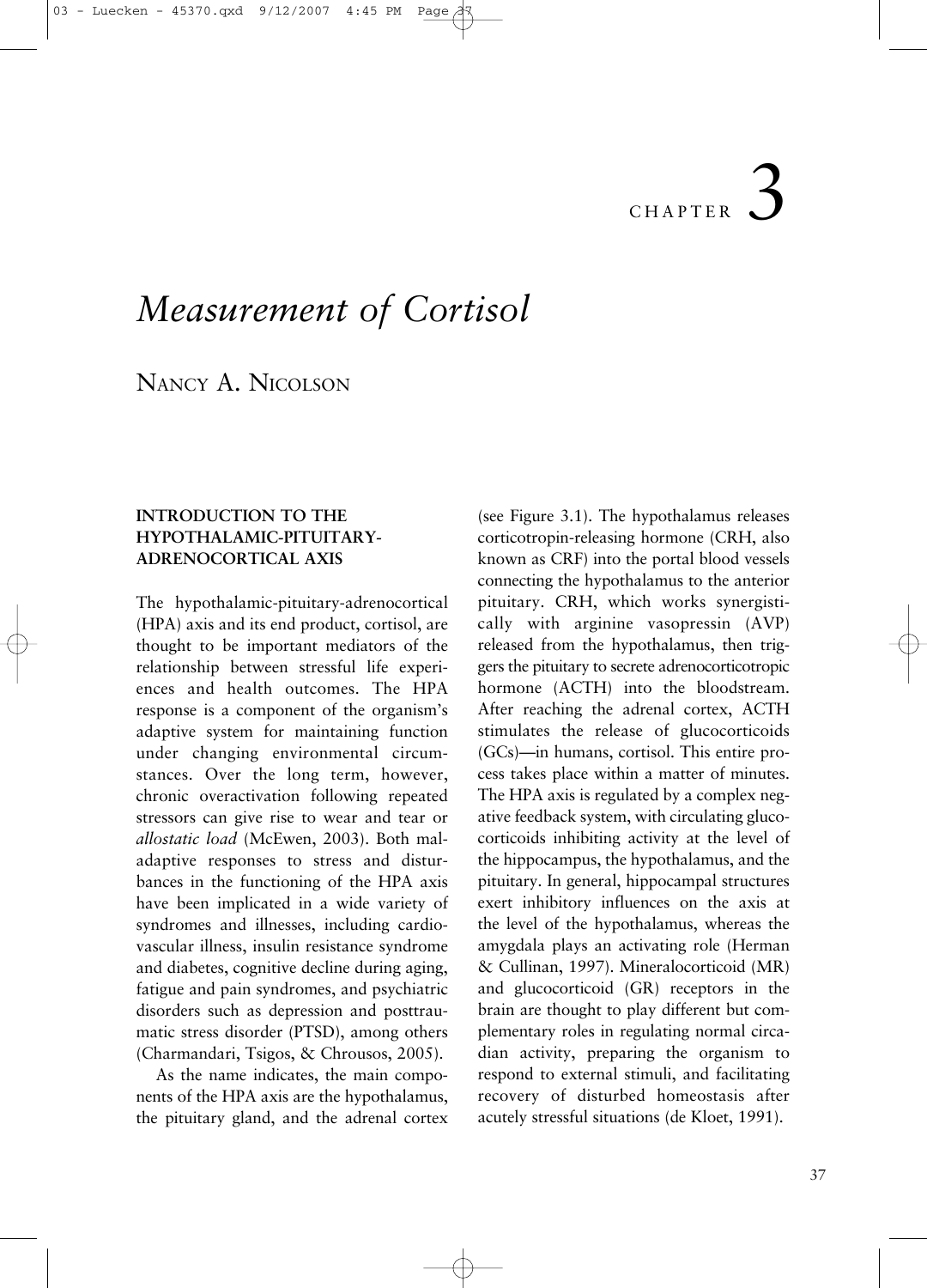

**Figure 3.1** Schematic Overview of the Hypothalamic-Pituitary-Adrenocortical (HPA) Axis

NOTE: CRH = corticotropin-releasing hormone, AVP = arginine vasopressin, ACTH = adrenocorticotropic hormone. Dashed lines indicate negative feedback effects.

Activity of the HPA axis shows a pronounced circadian rhythm, controlled by the primary endogenous pacemaker, the suprachiasmatic nucleus. ACTH and cortisol are secreted in short pulsatile episodes, concentrated in the morning hours in humans, but occurring throughout the day, even in the absence of stressors. In a 24-hour cycle, approximately 15 to 18 ACTH pulses can be identified. In people who have a normal routine of nocturnal sleep and daytime activity, cortisol levels are lowest between 10 p.m. and 4 a.m. After a quiescent period of HPA activity lasting from 2.5 to 6 hours (Linkowski et al., 1985), cortisol levels begin to rise several hours before awakening, with an additional sharp increase in the 30 to

40 minutes following awakening. Thereafter, cortisol levels steadily decrease, except for a moderate rise following lunch. Although cortisol levels decline over the rest of the afternoon and throughout the evening until sleep onset, the slope of the diurnal curve is relatively flat compared to the morning hours.

# *A Brief Overview of Research Approaches*

Because of its central role in regulating the psychobiological stress response, the HPA axis is one of the most heavily investigated physiological systems in health psychology and psychiatry. Hans Selye's conception of the general adaptation syndrome, in particular,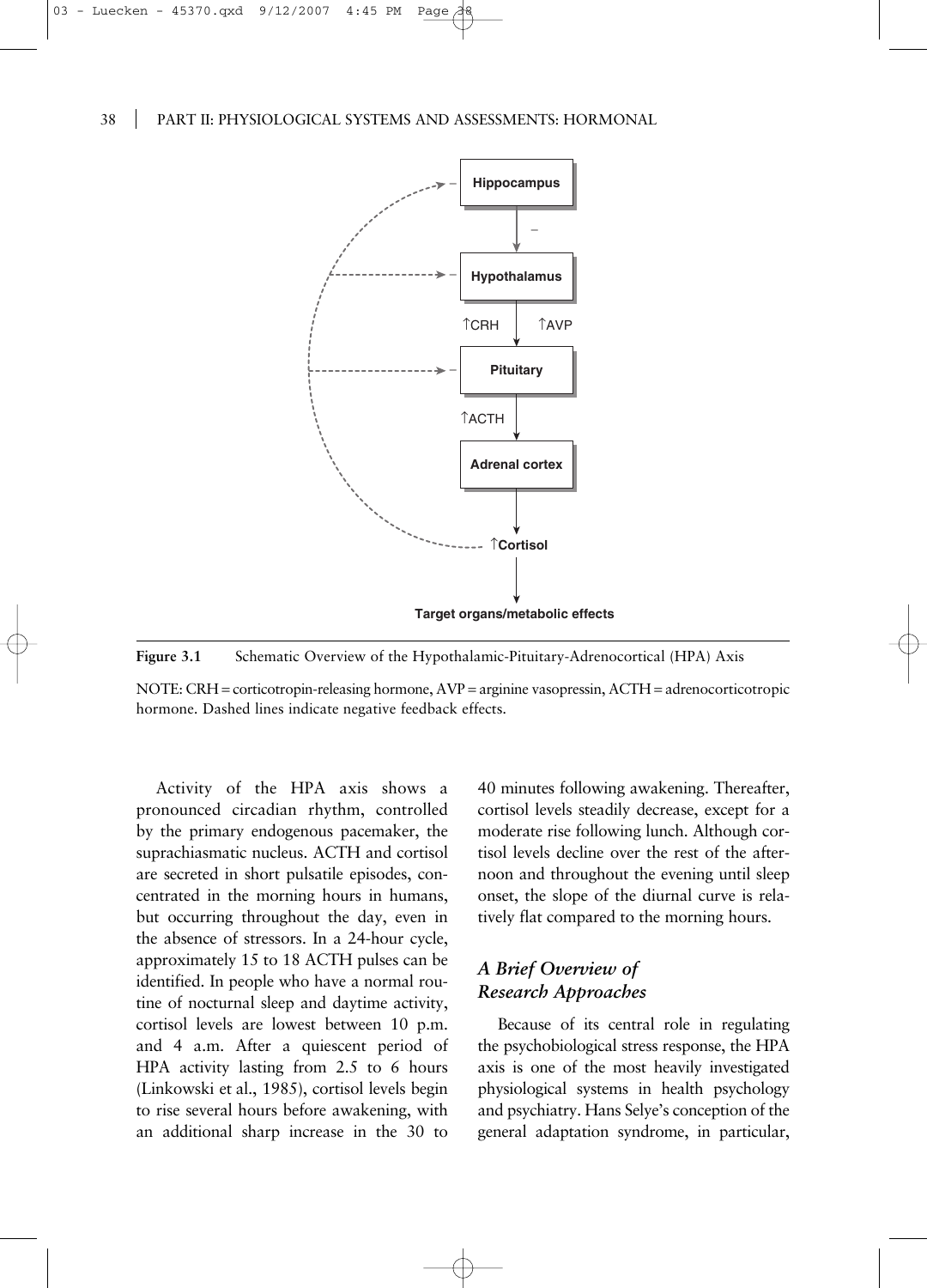called attention to the importance of the HPA axis in regulating a wide range of bodily functions and their disturbance by acute physiological stressors, such as exposure to toxins (Selye, 1956). A deeper understanding of the effects of psychological stress on the HPA axis, however, began to emerge in the 1960s, when now-classic studies employed new methods to assess endocrine responses to stress in rodents, nonhuman primates, and humans (Levine, 2000; Mason, 1968; Rose, 1984). The widespread involvement of the HPA axis in both healthy adaptation and common disorders, combined with the increasing ease with which its activity can be measured, have led to an enormous growth over the last two decades in research on this system, in settings ranging from the laboratory to the community.

Research approaches include studies of spontaneous hormone secretion throughout the day, pharmacological manipulations to determine how feedback mechanisms are functioning, and studies of reactivity to acute real-life or experimental stressors. Assessment of the HPA axis at multiple levels is not feasible in most studies, because of the invasive procedures involved. Ignoring the vast literature on animal models and clinical research, this review focuses on methods that can be more generally applied by health psychologists studying human subjects in a wide variety of real-life and laboratory settings, without undue inconvenience or risk to the research participants or the need for specialized medical personnel. This means that measures of CRH, ACTH, GC receptor characteristics, or responses of the HPA axis to challenge tests in which CRH, ACTH, or other substances are administered are not covered, despite their utility in psychoneuroendocrine research and clinical studies. Furthermore, this chapter does not discuss the rationale or procedures for measuring dehydroepiandrosterone (DHEA), a steroid hormone produced primarily by the adrenal

cortex, although there is evidence that DHEA may counteract some of the effects of elevated glucocorticoids and play a role in stressrelated disorders such as depression and chronic fatigue (Goodyer, Park, Netherton, & Herbert, 2001; Khorram, 1996; Wolkowitz, Brizendine, & Reus, 2000).

This chapter focuses specifically on cortisol, the end product of the HPA axis. As a cautionary note, it is important to realize that cortisol is a peripheral measure and secretory patterns can be deviant in the statistical sense without necessarily reflecting dysregulation at a higher level. In some cases, apparent abnormalities may be the result of an adaptive response to environmental demands. On the other hand, cortisol levels can also be perfectly normal when other probes indicate regulatory abnormalities; excessive CRH or ACTH secretion might, for example, be coupled with decreased adrenal sensitivity. The HPA axis is a complex and dynamic system, and cortisol measures can provide only a partial window into how this system is regulated—or dysregulated.

# *Investigating Spontaneous Activity of the HPA Axis*

# *Basal Cortisol Levels*

Researchers have long been interested in obtaining overall basal measures of glucocorticoid output, as overactivation of the HPA axis resulting from chronic stress or illness was expected to result in higher levels of circulating cortisol. Because of the inherent novelty of hospital settings as well as the trouble and expense of bringing healthy subjects to the clinic, ambulatory procedures have distinct advantages. Numerous studies have used 24-hour urinary measures or repeated salivary sampling to examine genetic, developmental, and especially environmental influences on HPA activity in healthy adults and children. Others have investigated HPA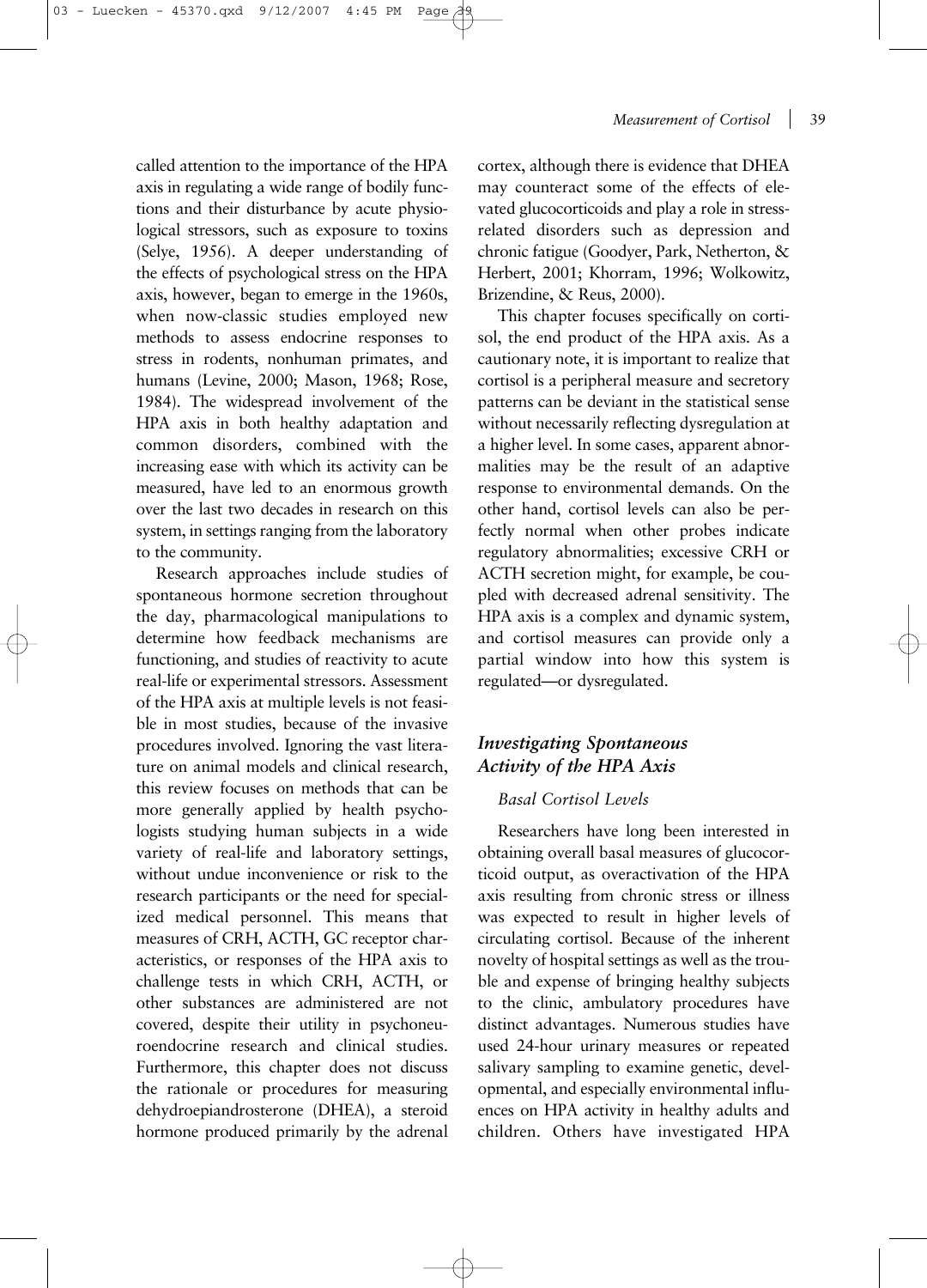03 - Luecken - 45370.qxd 9/12/2007

40 PART II: PHYSIOLOGICAL SYSTEMS AND ASSESSMENTS: HORMONAL

abnormalities in stress-related disorders. It is now clear that not only hypercortisolism but also hypocortisolism can occur, for example in PTSD, pain, and fatigue syndromes. The processes by which stress could lead to such divergent outcomes are still poorly understood, but recent reviews have summarized a number of hypotheses (Fries, Hesse, Hellhammer, & Hellhammer, 2005; Gunnar & Vazquez, 2001; Heim, Ehlert, & Hellhammer, 2000; Yehuda, 2002). For example, hypocortisolism could be the longterm effect of adverse early experiences that permanently alter the axis. Downregulation might even be seen as a protective mechanism, set in motion following longterm hyperactivation to reduce the negative effects of allostatic load. Alternatively, hypocortisolism might represent a preexisting risk factor, of genetic or early developmental origin, which later undermines the individual's ability to respond adaptively to trauma or chronic stressors.

# *Circadian Rhythm and Diurnal Patterns of HPA Axis Activity*

In addition to overall cortisol levels, the diurnal patterning of hormone secretion can provide important clues to HPA axis dysregulation. Sophisticated chronobiological analyses of circadian rhythms (see, e.g., Posener et al., 2000; Van Cauter, Leproult, & Kupfer, 1996) require more frequent sampling than is feasible in ambulatory settings, not to mention the problem of obtaining nocturnal measures. For this reason, simpler measures of the shape of the diurnal curve are more frequently employed, in particular the steepness of the decline in cortisol levels from morning to evening. Loss of diurnal variation, as reflected in flatter slopes, has been reported in various disorders and atrisk groups (Bower et al., 2005; Sephton, Sapolsky, Kraemer, & Spiegel, 2000).

Even if the diurnal slope is not of direct relevance to the goals of a study, collecting several samples over the course of a day is good practice; differences between groups being compared may be restricted to a certain time of day, which often cannot be predicted on theoretical grounds. For this reason, studies with only a single diurnal sampling time will inevitably raise questions about how results generalize to the rest of the day.

## *Cortisol Response to Awakening*

In recent years, interest has been growing in the cortisol awakening response (CAR). Cortisol levels rise sharply (50-160% in saliva) during the first 30 to 40 minutes after wakeup, returning to the awakening baseline within 60 to 75 minutes, and declining more gradually thereafter (Clow, Thorn, Evans, & Hucklebridge, 2004; Pruessner et al., 1997; Wüst et al., 2000). The function of the CAR is not yet clear, but general agreement is that this response is a discrete aspect of cortisol's circadian rhythm, with its own regulatory processes (Clow et al., 2004; Schmidt-Reinwald et al., 1999).

The CAR appears to be moderately stable within persons, from day to day and over longer periods of several weeks to months, and it has a clear genetic component (Wüst et al., 2000). Nevertheless, it can vary in relation to short-term influences, such as the stressfulness of a workday compared to a weekend (Kunz-Ebrecht, Kirschbaum, Marmot, & Steptoe, 2004), or an early-shift compared to a late-shift workday (Williams, Magid, & Steptoe, 2005). In addition, the CAR may be either enhanced or blunted in chronic stress, burnout, depression, and other disorders (e.g., Bhagwagar, Hafizi, & Cowen, 2005; Grossi et al., 2005; Pruessner, Hellhammer, Pruessner, & Lupien, 2003; Stetler & Miller, 2005).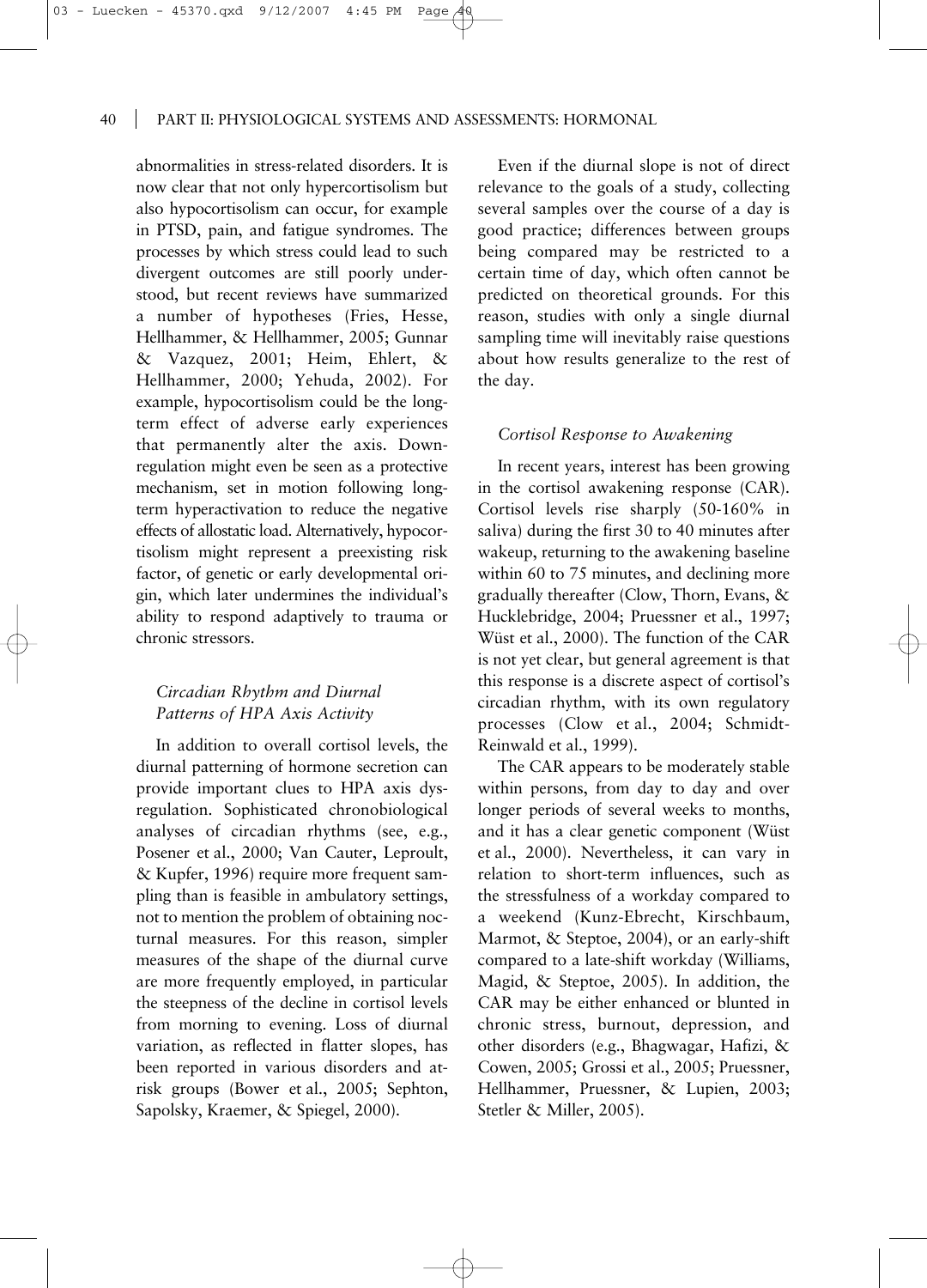#### *Measurement of Cortisol* | 41

## *Within-Person Variability*

One important aspect of spontaneous cortisol secretion that has received relatively little research attention, despite its potential significance as an index of HPA dysregulation, is within-person variability. Greater irregularity in within-day cortisol measures has been observed in affective disorders, even when overall levels are normal (Peeters, Nicolson, & Berkhof, 2004; Posener et al., 2004; Yehuda, Teicher, Trestman, Levengood, & Siever, 1996), and may predict worse clinical outcomes (Goodyer, Tamplin, Herbert, & Altham, 2000). There is some evidence that a subset of individuals lacks a consistent diurnal slope pattern (Smyth et al., 1997), but dayto-day variation in cortisol measures remains largely unexplored. One major obstacle is that investigating within-person variability requires many more samples per person.

#### *Summary*

The degree of detail with which a given study is able to characterize spontaneous cortisol secretory patterns depends on its specific goals, but also on the available budget and logistical considerations. Thus, large epidemiological surveys are often restricted to obtaining only a few samples per subject and may have to choose between the response to awakening and/or a diurnal slope measure (either of which can be estimated with a minimum of two saliva samples; see, e.g., Young & Breslau, 2004), perhaps in combination with a urinary measures if nighttime or total cortisol secretion are of interest. At the other extreme, intensive daily process designs may collect 60 or more saliva samples per subject in order to estimate not only overall levels and diurnal slopes, but also the association between cortisol at a particular point in time with current mood, symptoms, daily hassles, and uplifts (Smyth et al., 1998; van Eck, Berkhof, Nicolson, & Sulon, 1996). As we don't yet know which measures of spontaneous cortisol secretion are most relevant for understanding disease processes, a conservative approach would be to obtain reliable measures of cortisol basal levels, diurnal slopes, and the CAR in the same protocol (see Sampling Strategy under A Framework for Designing a Study and Interpreting the Results).

The availability of noninvasive sampling methods (described in Measuring Activity of the HPA Axis) has greatly increased the range of research applications. These include cross-cultural field studies (Flinn, 1999; Hruschka, Kohrt, & Worthman, 2005), large-scale longitudinal studies in the community (Rosmalen et al., 2005), intervention studies (Carlson, Speca, Patel, & Goodey, 2004; Gaab et al., 2003), and prediction of disease outcomes (Sephton et al., 2000).

# *Sensitivity of the HPA Axis to Negative Feedback*

Measuring the response of the HPA axis to synthetic glucocorticoids provides a measure of the strength of negative feedback inhibition. Following an oral dose of 1 mg dexamethasone late in the evening, cortisol levels are normally suppressed the next day; incomplete suppression or early escape from suppression indicates deficits in feedback regulatory mechanisms. The dexamethasone suppression test (DST) was originally developed as a diagnostic tool in major depression, a disorder in which hypercortisolism is often observed (Carroll et al., 1981). A low-dose (0.25–0.5 mg) version of the DST has been used to investigate more subtle deficits in feedback regulation in individuals with chronic stress (Powell et al., 2002) or to determine whether sensitivity of the HPA axis to glucocorticoid negative feedback is heightened in disorders in which hypocortisolism is more frequently observed, such as PTSD (Yehuda et al., 1993) or chronic fatigue syndrome (Gaab et al., 2002).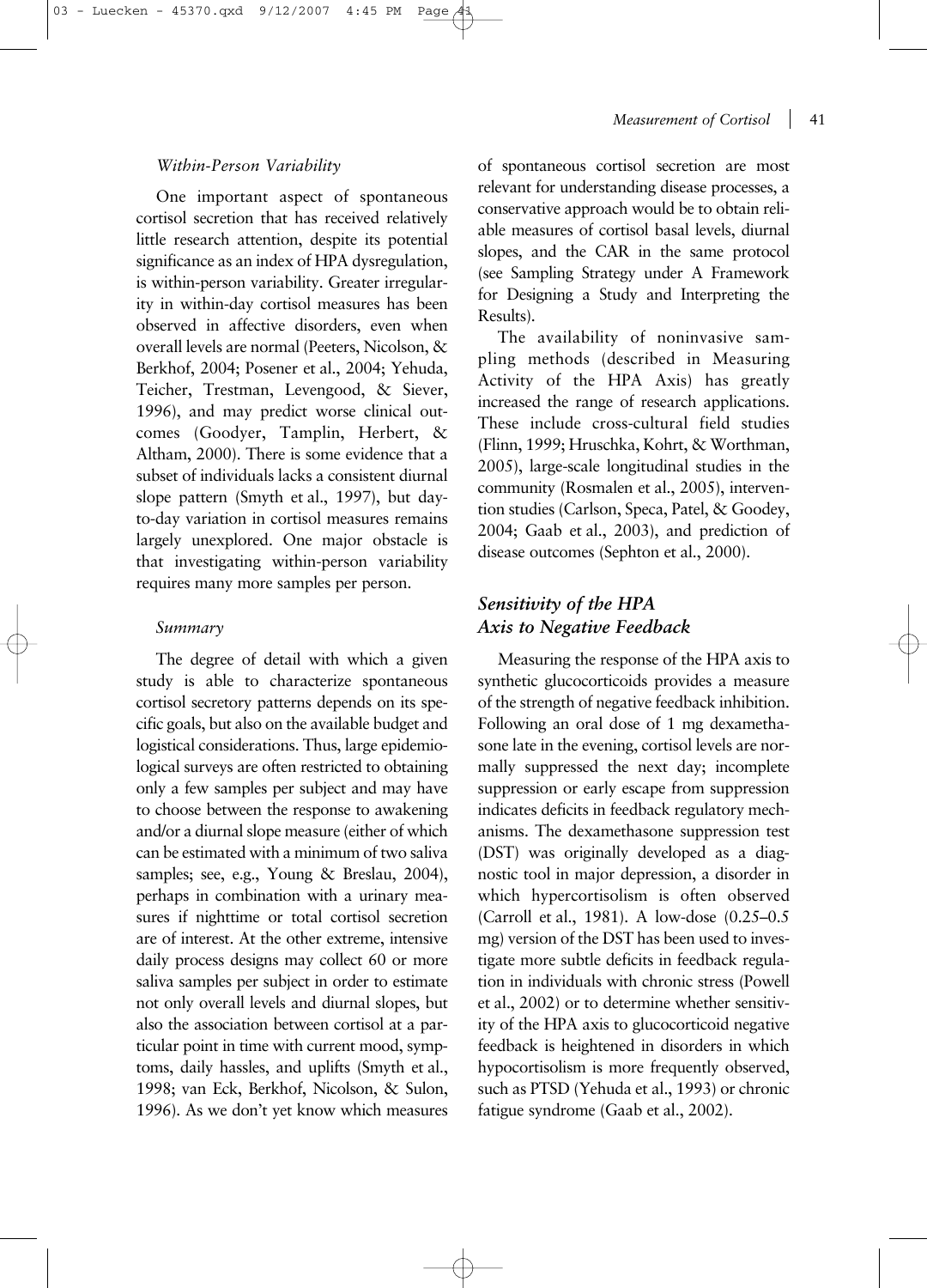# *Response of the HPA Axis to Acute Stressors*

Early studies of the HPA axis focused on the hormonal response to acute stressors, and this remains one of the primary interests of health psychologists. In humans, the cortisol response to stress can be studied in real life or under more controlled conditions in the laboratory. Compared to the quick but short-lived response of the catecholamines, the cortisol response to acute stress is relatively slow. Within minutes of the onset of a discrete stressful stimulus or event, such as public speaking, cortisol levels begin to rise, superimposed on the diurnal profile of basal HPA activity. After termination of the stressor, cortisol levels gradually return to their prestress baseline; full recovery can take an hour or more, in part reflecting the approximately one-hour half-life of cortisol in blood or saliva.

Basal levels of glucocorticoids act permissively to prepare the individual to respond to a stressful episode. The cortisol response to stress mobilizes energy for coping with the stressor, but also shuts down the initial fight or flight responses of the sympathetic nervous and immune systems to prevent them from overshooting and damaging the organism (Munck, 2000). Glucocorticoid release during stress is thus primarily a protective response. If, however, cortisol levels are delayed in their poststress recovery, or repeated stress exposures result in sensitization instead of habituation of the HPA axis, a chronic hyperactivation of this system can be maladaptive, leading to stress-related disorders (McEwen, 2003).

# *What Kinds of Stimuli Activate the HPA Axis?*

It is a common misconception, probably going back to the work of Hans Selye (1956), that the HPA axis will respond to all types of stressful experiences and the acute cortisol response can therefore serve as the gold standard for determining whether a particular experience was stressful. Many physiological systems are involved in stress responses, and each system varies in terms of the types of stressors that activate it, its temporal dynamics, and its relations to other systems (Baum & Grunberg, 1995). For example, aversive stimuli that activate the sympathetic nervous system and adrenal medulla, producing elevations in heart rate, blood pressure, and catecholamines, do not necessarily lead to measurable changes in cortisol.

Certain types of psychosocial stressors do have consistent effects. Reviews of early studies in humans, rodents, and nonhuman primates concluded that situations characterized by novelty, unpredictability, or low perceived control were most likely to activate the HPA axis (Mason, 1968; Rose, 1984). A recent metaanalysis of experimental studies showed that social-evaluative threat during task performance and low control over the situation were the two best predictors of acute cortisol responses in humans (Dickerson & Kemeny, 2004). Although an individual's appraisal of the stressor, coping, and degree of distress are predicted, on the basis of transactional stress theory (Lazarus & Folkman, 1984), to moderate or (in the case of distress) mediate the cortisol response, laboratory studies have shown surprisingly low correlations between individual self-reports of these variables and cortisol measures.

Physical stressors such as intense exercise also activate the HPA axis. The observation that cortisol elevations are often greater during competitive sports than during training at the same level of physical exertion (Cook, Ng, Read, Harris, & Riad-Fahmy, 1987) indicates that physical and psychosocial components of competition have additive effects. Cortisol levels also increase following experimentally induced pain (al'Absi, Petersen, & Wittmers, 2002).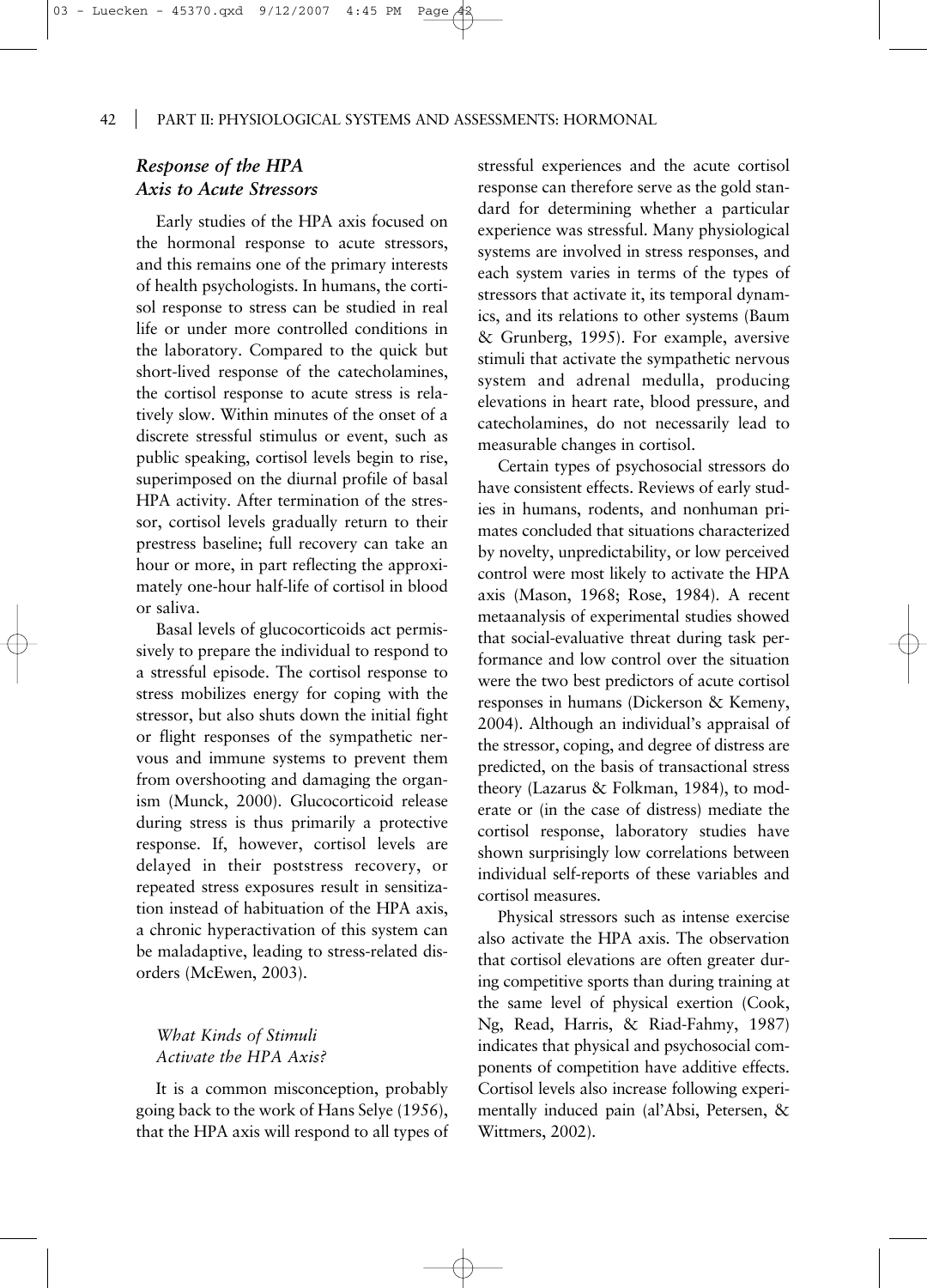# **MEASURING ACTIVITY OF THE HPA AXIS**

## *Salivary Cortisol*

## *Background*

The first assays for salivary steroids were described in 1959, but this method did not gain widespread acceptance until researchers at the Tenovus Institute in Wales developed reliable assays for steroids in small volumes of whole saliva (Riad-Fahmy, Read, Walker, & Griffiths, 1982; Walker, Riad-Fahmy, & Read, 1978). Over the past 20 years, there has been an explosive growth in the number of studies using salivary measures to assess cortisol levels in a wide variety of applications in psychology, psychiatry, endocrinology, and beyond. The advantages of salivary cortisol sampling, compared to traditional procedures for blood sampling, have been summarized in several reviews (Kirschbaum & Hellhammer, 1989, 1994; Vining, McGinley, Maksvytis, & Ho, 1983). In addition to the ease and noninvasive nature of sample collection, the fact that salivary cortisol is "free," unbound by corticosteroid-binding globulin (CBG) or other carriers, is advantageous, as free cortisol thus represents the biologically active fraction of the hormone (Mendel, 1989).

As noted earlier, salivary cortisol is ideal for assessing acute responses to experimental stressors. In addition, repeated measurement by subjects in their daily environment allows a good estimate of basal levels, diurnal variation, and response to awakening; some naturalistic designs also permit individual estimates of day-to-day variability and stress reactivity.

#### *Comparison With Blood Measures*

Cortisol levels measured in saliva correlate highly with free cortisol in blood. However, because of partial conversion of cortisol to cortisone during passage through the salivary

## *Measurement of Cortisol* | 43

glands, the absolute level of free cortisol in saliva is 10% to 35% lower than it is in blood (Vining et al., 1983). Correlations with total blood concentrations (bound and free fractions) are also high, but the slope of the regression line becomes steeper at higher cortisol concentrations, after CBG-binding sites in blood are fully occupied. CBG levels can vary both within and between individuals, for example during pregnancy or with oral contraceptive use.

Movement of cortisol from blood to saliva occurs by passive diffusion, so that salivary levels are independent of the flow rate of saliva (Vining et al., 1983). Changes in plasma and salivary cortisol levels are closely synchronized. After injections of cortisol, salivary levels increased within 1 minute (Walker, 1984), and peak concentrations in blood are seen 2 to 3 minutes later in saliva (Kirschbaum & Hellhammer, 2000). Cortisol responses to awakening and to meals appear to be more pronounced in salivary than in plasma measures, and salivary cortisol returns to baseline more slowly after psychosocial stressors (Kirschbaum & Hellhammer, 2000).

# *Collection*

The popularity of salivary cortisol measures is largely due to the ease of collecting samples from participants in both laboratory and field settings. A number of different techniques for collecting saliva samples have been described; which is most appropriate for a given research question will depend on characteristics of the participants, the setting, and frequency with which samples will be collected, and whether other substances will be measured in the same samples.

Saliva samples are usually obtained from infants and toddlers with pipettes or other devices that aspirate saliva from the floor of the mouth, cotton ropes, swabs, or sponges held by the researcher or parent (Gunnar & Talge, 2007). In older children and adults,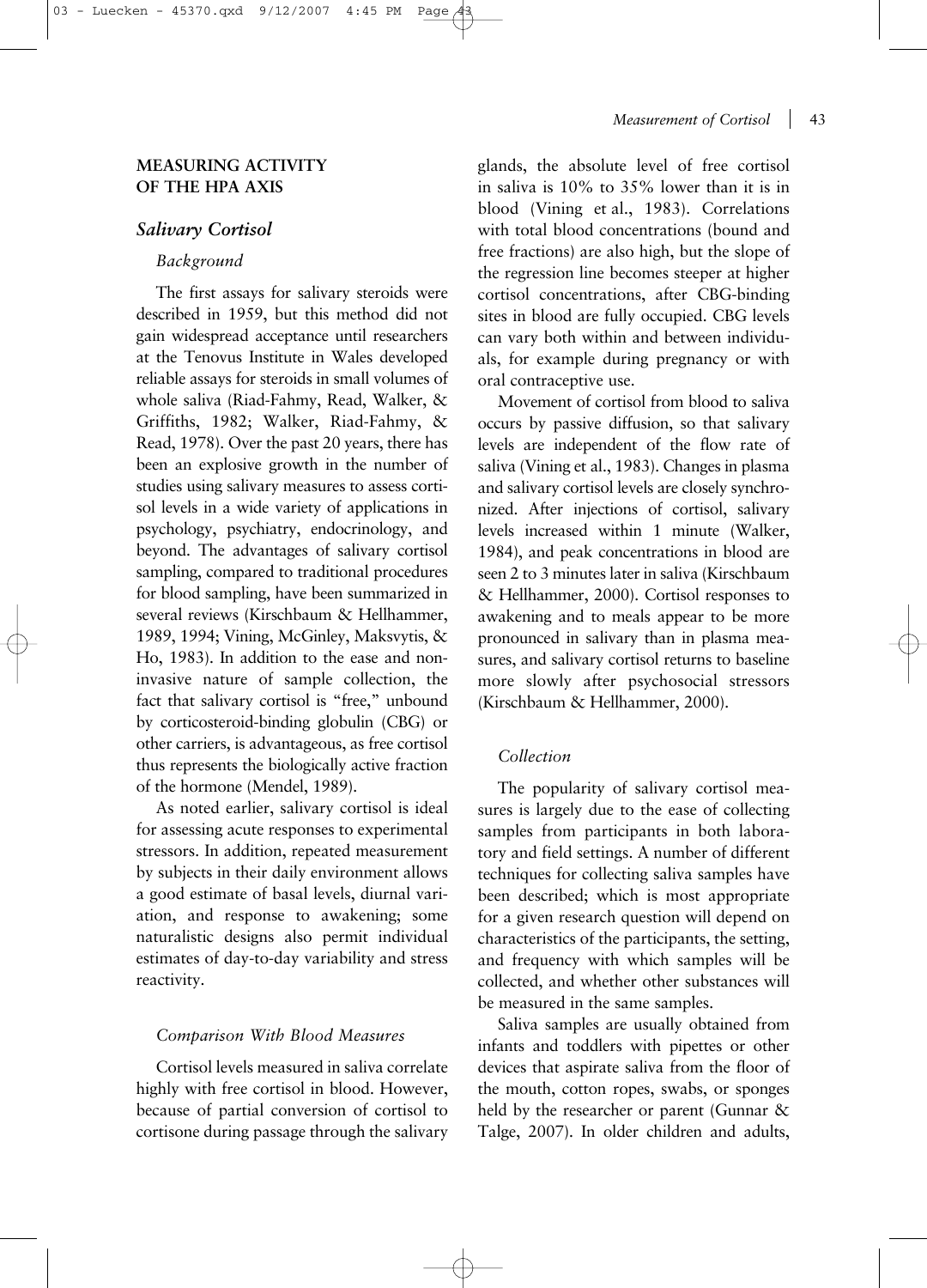cotton dental rolls—including the widely used salivettes® (Sarstedt, Nümbrecht, Germany)—have convenient features for both research participants and laboratory personnel. Because of aspecific binding to the swabs or interference by other substances such as phytoestrogens that may be present, cotton salivettes or swabs should not be used when other steroids (e.g., DHEA, testosterone, progesterone) or salivary immunoglobulin A (IgA) are also being measured (Shirtcliff, Granger, Schwartz, & Curran, 2001). In 2007 Sarstedt began production of a new synthetic salivette, designed to eliminate the risk of batch-to-batch variation in the performance of cotton swabs. Swabs are unnecessary if participants can collect saliva by drooling into a tube, either directly or through a straw. Drooling may be less acceptable in studies where repeated samples need to be collected as rapidly and unobtrusively as possible, for example, during participants' daily activities outside the home. In one comparison, subjects collected adequate amounts of saliva in 1 to 2 minutes with cotton salivettes or cellulose-cotton tip "eyespears," whereas passive drooling took from 1 to 15 minutes to produce the same amount (Strazdins et al., 2005). For all collection methods, it is important that the plastic storage tubes and stoppers are made of materials, such as unrecycled polypropylene (IBL, 2006), that do not absorb the hormone. Stoppers also need to fit tightly, because evaporation of saliva will lead to inaccurate cortisol results.

Most cortisol assays require only 20 to 50 µl of saliva per tube, and therefore twice these amounts for a duplicate assay. In practice, larger volumes of saliva need to be collected when cotton-based methods are used, because up to 450 µl of saliva can remain in the cotton after centrifuging (de Weerth, Graat, Buitelaar, & Thijssen, 2003). Specialized techniques make it possible to extract cortisol from smaller sample volumes,

which may be a great advantage in studies of infants (de Weerth et al., 2003). In subgroups with low spontaneous flow rates (e.g., babies and small children, depressed patients, the elderly), saliva flow can be stimulated with powdered drink mix crystals, candies containing citric acid, or lemon juice. Salivettes prepared with citric acid are also meant to stimulate salivary flow. Extreme caution is warranted in using such procedures, however, as they can lower the pH of the resulting saliva sample. Many currently available immunoassays produce false high values when sample pH is lower than 3.5 to 4 (Kirschbaum & Hellhammer, 2000; Schwartz, Granger, Susman, Gunnar, & Laird, 1998; Talge, Donzella, Kryzer, Gierens, & Gunnar, 2005; Vialard-Miguel, Belaidi, Lembeye, & Corcuff, 2005). Chewing on an inert substance (e.g., plain salivette, sugarless chewing gum, parafilm) or just making chewing movements are good alternatives for stimulating salivary flow.

#### *Instructions to Subjects*

Subjects should be trained how to collect saliva samples and given the opportunity to practice under supervision to ensure that they collect adequate volumes of saliva. With salivettes, subjects should be instructed to chew lightly on the swab and to keep it fully inside the mouth until it feels saturated. (This can take 1 to 2 minutes, depending on salivary flow rate.) It is standard practice to ask subjects not to brush their teeth in the 30 minutes before scheduled collection of a salivary sample. Acidic drinks, milk, and use of inhaled steroids (as examples of substances that could interfere with assay performance) should be avoided shortly before taking a saliva sample. If rinsing with water is considered necessary, it should be done at least 10 minutes before saliva collection to avoid diluting the cortisol concentration. Recent food intake and smoking can influence cortisol responses to acute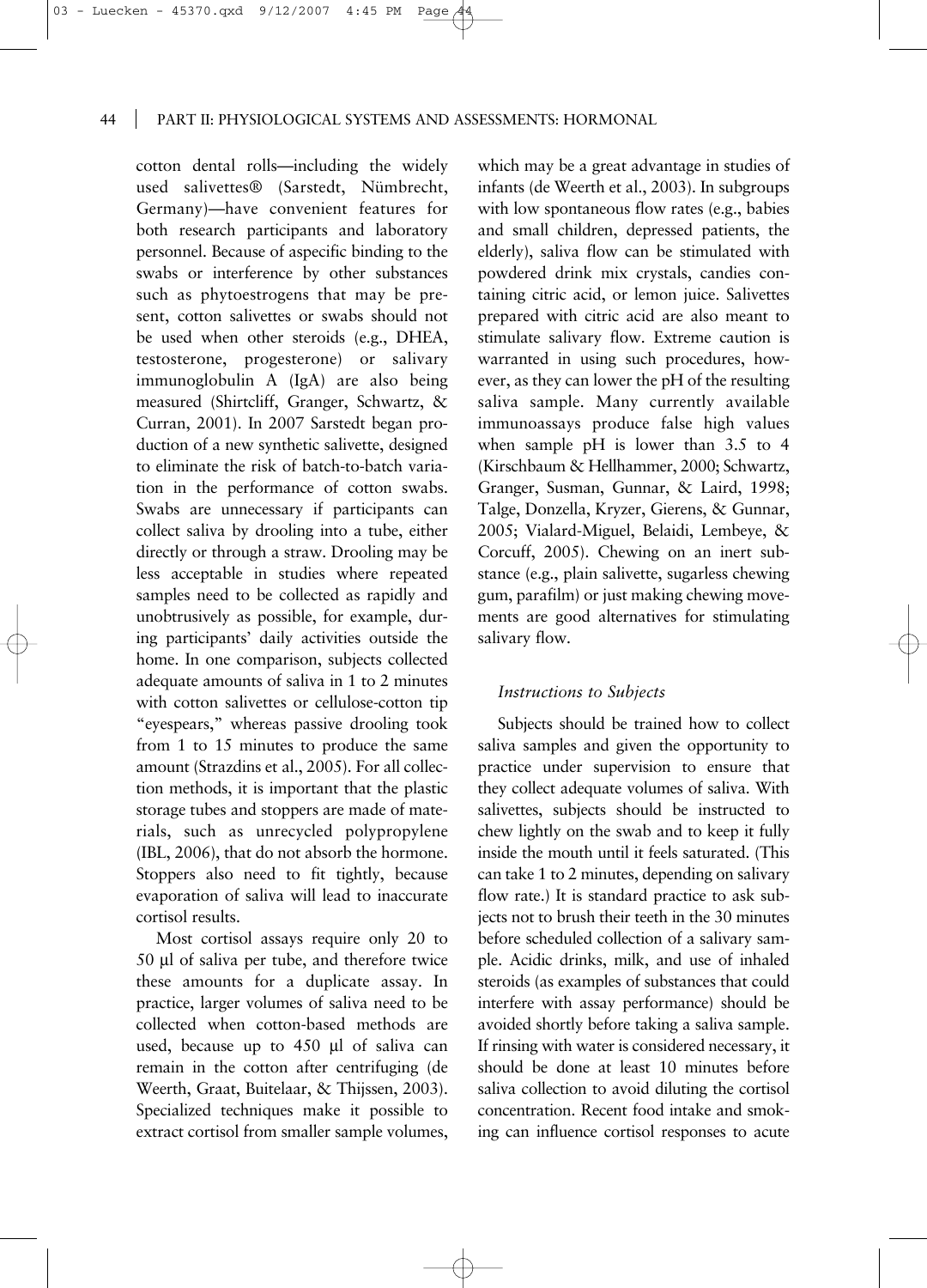stressors and possibly to morning awakening and should be avoided in the hour before sampling. It is crucial that subjects close the tubes tightly and label them with the exact time the sample was collected! Clear instructions should be given concerning storage (i.e., whether tubes should be kept at room temperature, in the refrigerator, or in the home freezer); samples should not be left exposed to heat or sunlight.

## *Storage and Handling*

Saliva samples can be stored at room temperature (RT) or in participants' home refrigerator or freezer until they are mailed or delivered to the lab. Estimates of how long cortisol is stable at RT range from 7 days (Groschl, Wagner, Rauh, & Dorr, 2001) to at least 4 weeks (Kirschbaum & Hellhammer, 2000). Centrifuging samples before storage appears to prolong the stable period (Groschl et al., 2001); nevertheless, increasing variance as well as decreasing levels over time indicate that storage at RT for more than 2 to maximally 4 weeks should be avoided (Garde & Hansen, 2005). Salivette samples develop mold and a bad odor after about 4 days at RT; this does not affect the cortisol concentrations, but makes the work of lab technicians unpleasant.

The benefits of refrigeration at 4° to 5ºC, compared to RT, are unclear. In one study (Groschl et al., 2001), cortisol levels decreased in samples refrigerated for 11 days or longer; in contrast, Garde and Hansen (2005) found no change in cortisol levels in polyester salivettes refrigerated up to 3 months. Freezing clearly prolongs the stability of salivary cortisol. In samples frozen at either –20º or –80ºC, cortisol concentrations remain stable for 9 months (Aardal & Holm, 1995) to 1 year (Garde & Hansen, 2005); freezing for as long as 2 years is probably possible.

In settings where there is no access to refrigerators or freezers, stability of samples can be prolonged by adding preservatives such as sodium azide (Groschl et al., 2001), citric acid (alone or with sodium benzoate), or ethyl and propyl paraben (Nimmagudda, Ramanathan, & Putcha, 1997). Cortisol in samples treated with citric acid and sodium benzoate remained stable for 180 days at RT (Nimmagudda et al., 1997). As noted earlier, preservatives, especially those that lower pH, may invalidate certain assays. Blood spots offer an alternative to saliva when extended storage at RT is necessary (Worthman & Stallings, 1997). (See Blood Spot Measures, below.)

Salivary cortisol levels are relatively insensitive to repeated thawing and refreezing; in recent studies, cortisol levels remained stable in samples undergoing up to three (Groschl et al., 2001) or four (Garde & Hansen, 2005) freeze/thaw cycles prior to assay. In the laboratory, samples collected by passive drool are frozen and thawed at least once before assaying in order to break down mucins that can interfere with pipetting (Vining & McGinley, 1986). Centrifuging helps remove particulate matter that can interfere with immunoassay. In salivettes, clear saliva collects in the bottom of the outer tube after centrifuging.

There is normally no need to transport samples to the laboratory on ice (Clements & Parker, 1998). However, when the time in transit is more than a few days, shipping on dry ice will prevent molding and may be required by some laboratories. (For information on international shipping, see International Air Transport Association IATA regulations; adjustments made in 2005 exempt saliva samples from regulations for hazardous biological substances.)

Prior to assay, saliva samples should be checked for blood contamination, as this can artificially elevate the cortisol concentration. Deficient diet, poor oral hygiene, and overly strenuous toothbrushing can cause bleeding gums. In a recent study (Kivlighan et al., 2004), subjects first brushed their teeth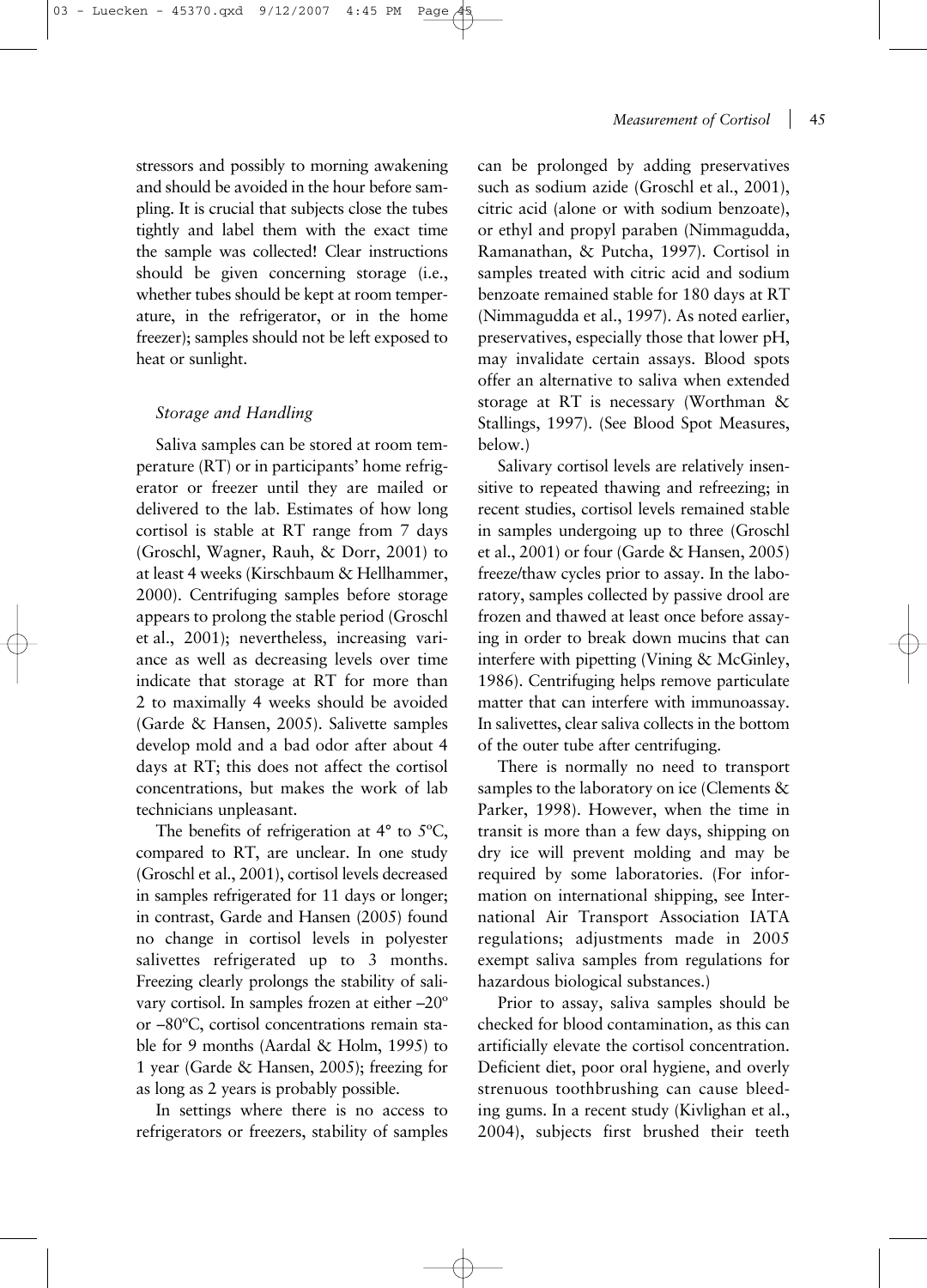vigorously and then collected saliva by direct drool. Minor injuries to the oral cavity led to detectable blood leakage in the samples, as assessed by three different methods: transferrin immunoassay, dipsticks for detecting hemoglobin in urine, and visual inspection. A moderate degree of blood contamination (samples visibly pink) had a negligible effect on cortisol levels, but darker saliva samples were more problematic. Visual inspection and discarding of saliva samples that are discolored therefore appears to be adequate to control this source of error under normal circumstances. This is good news, because assay of transferrin—the most accurate method for assessing blood contamination—is relatively expensive, and dipsticks can yield false-positive results (Worthman & Stallings, 1997).

# *Types of Assays*

Free cortisol in the blood represents only 4% to 5% of total cortisol released; moreover, during passive diffusion into the salivary glands, approximately one-third of the free cortisol is lost through conversion to cortisone. Sensitive assay procedures are therefore necessary. Several methods currently allow reliable measurement of salivary cortisol without the necessity of extraction procedures. These include radioimmunoassay (RIA), enzyme-linked immunosorbent assay (ELISA), fluorescence immunoassay (FIA), and chemiluminescence immunoassay (LIA). The last three are nonradioactive assays in microtiter plate format, which can be run either manually or on automated equipment. Special laboratory equipment is required. Before the late 1990s, salivary cortisol assays were often adaptations of protocols designed for plasma/serum measures. Currently, assay kits developed for salivary determinations have standards suspended in a saliva matrix (in contrast to a serum or buffer matrix). Regardless of the assay used, the following procedures are recommended: (1) assay samples in duplicate and use the mean value in statistical analyses, $1$  (2) repeat the assay for samples with duplicate values that differ by more than 20%, and (3) measure all samples from a given subject in the same assay run.

#### *Choosing a Lab*

Over the last several years, commercial labs have proliferated, in some cases offering assay services for salivary cortisol as well as kits for use in the investigator's own lab. Details are available through the laboratories' websites, for example www.salimetrics .com, www.ibl-hamburg.com, and www.dslabs .com. In addition, many hospital and research labs have expertise in salivary assays; some use commercially available kits, while others have developed their own in-house assays. Price is an important consideration; the costs of a duplicate cortisol determination can range from roughly \$6 to \$30, often with a discount for large quantities. Quality should also enter into the choice, as not all assays are equally sensitive or reliable. Fortunately, assay quality and cost are likely to be inversely related, because laboratories with tailored salivary assays also tend to have more experience, higher volumes, and automated procedures.

Sensitivity refers to the minimum concentration of cortisol that can be distinguished from zero. Salivary cortisol assays generally have a lower detection limit of less than .01 µg/dL, which is below the concentration normally observed until late in the evening when the HPA axis becomes quiescent. The reliability of an assay, which is even more crucial for most research questions, is reflected in the intra- and interassay coefficients of variation (CV). The intra-assay CV can be calculated by dividing the standard deviation by the mean and then multiplying this figure by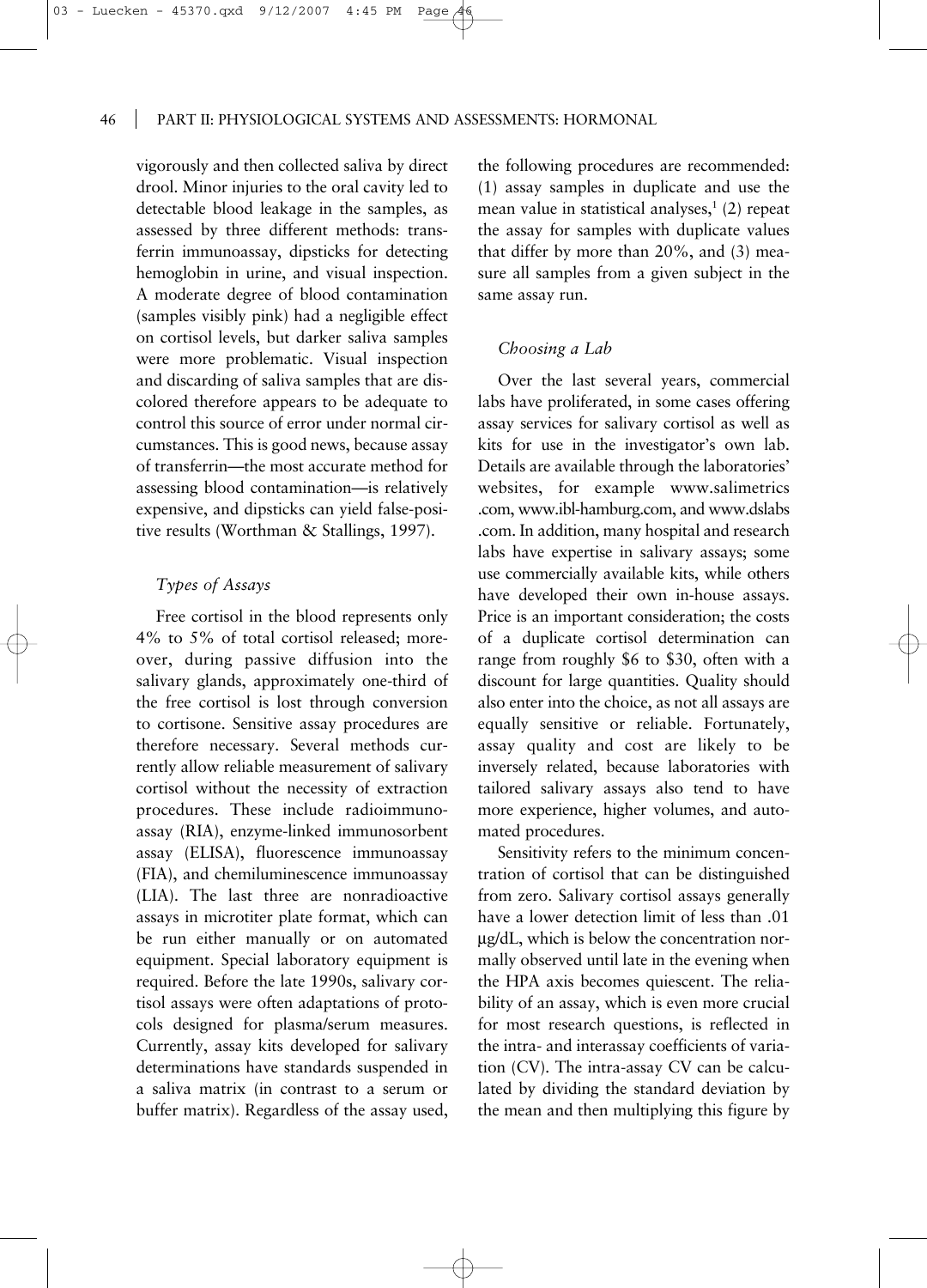100, over a representative subsample (high, medium, and low cortisol concentrations) of duplicate measures from the same assay run. The interassay CV is calculated over several assay runs; laboratories should be able to provide this information on request. Both CVs should be under 12% to 15% (most are lower). In general, CVs are higher for cortisol concentrations in the lower part of the range. Even when intra- and interassay coefficients of variation are acceptable, some laboratories may obtain higher or lower absolute cortisol values than others (Hansen, Garde, Christensen, Eller, & Netterstrom, 2003; Kraemer et al., 2006). For this reason, it is inadvisable to switch from one type of assay to another or from one laboratory to another during the same study.

Other indicators of assay performance are range of calibration, range of linearity of the assay (the linear region of the standard curve should cover the range in which most salivary cortisol values are found), spike recovery, and specificity (the percentage of crossreactivity with other endogenous or exogenous substances, like cortisone or prednisone, that are or may be present in saliva). Laboratories should be able to provide this information for their assays. Reviewers are likely to request more detailed information for in-house assays. Recent implementation of voluntary quality assessment programs for salivary assays (IBL, 2005) will hopefully make it easier for researchers to evaluate and compare laboratories.

# *Urinary Cortisol*

#### *Background*

Urinary measures of glucocorticoid metabolites (17-hydroxycorticoids) were among the first techniques available for studying activity of the HPA axis in humans, going back to the 1950s. An impressive body of knowledge emerged from the early

psychoendocrine studies of 17-HOCs levels (Mason, 1968). New techniques soon allowed researchers to measure cortisol directly, as small amounts are excreted as free cortisol in the urine (UFC). Urine samples collected over 24 hours provide an integrated measure of total free cortisol excretion. Mean UFC values are approximately 20µg/24 h (range 3-43 µg/24 h) in healthy adult women (Murphy, 2003).

To reduce participant burden, collection over shorter periods may prove adequate for a specific research question. In addition, urine collection can be scheduled in such a way that more refined analyses are possible. As an example, Jerjes and colleagues were able to investigate diurnal patterns of HPA activity by having subjects collect urine every 3 hours for 15 hours (Jerjes et al., 2006). Another recent study compared women's urinary cortisol levels when they were at home, at work, or asleep (Dettenborn et al., 2005).

A distinct advantage of urinary measures is that they allow assessment of nighttime cortisol levels, which may be crucial in certain disorders in which daytime levels are often normal (anxiety: Abelson & Curtis, 1996; PTSD: Yehuda, 2002). Urinary measures also have some disadvantages, which explain why they are less popular than salivary cortisol. First, integrated measures are not very informative for research questions concerning acute stress responses. Second, the burden of collecting complete urine samples should not be underestimated, as it can lead to low participation in studies or poor compliance. Finally, transporting large volumes of urine from field to laboratory is cumbersome.

#### *Collection, Storage, and Handling*

At the beginning of the sampling period, subjects void and discard the first urine. All urine produced thereafter is collected in large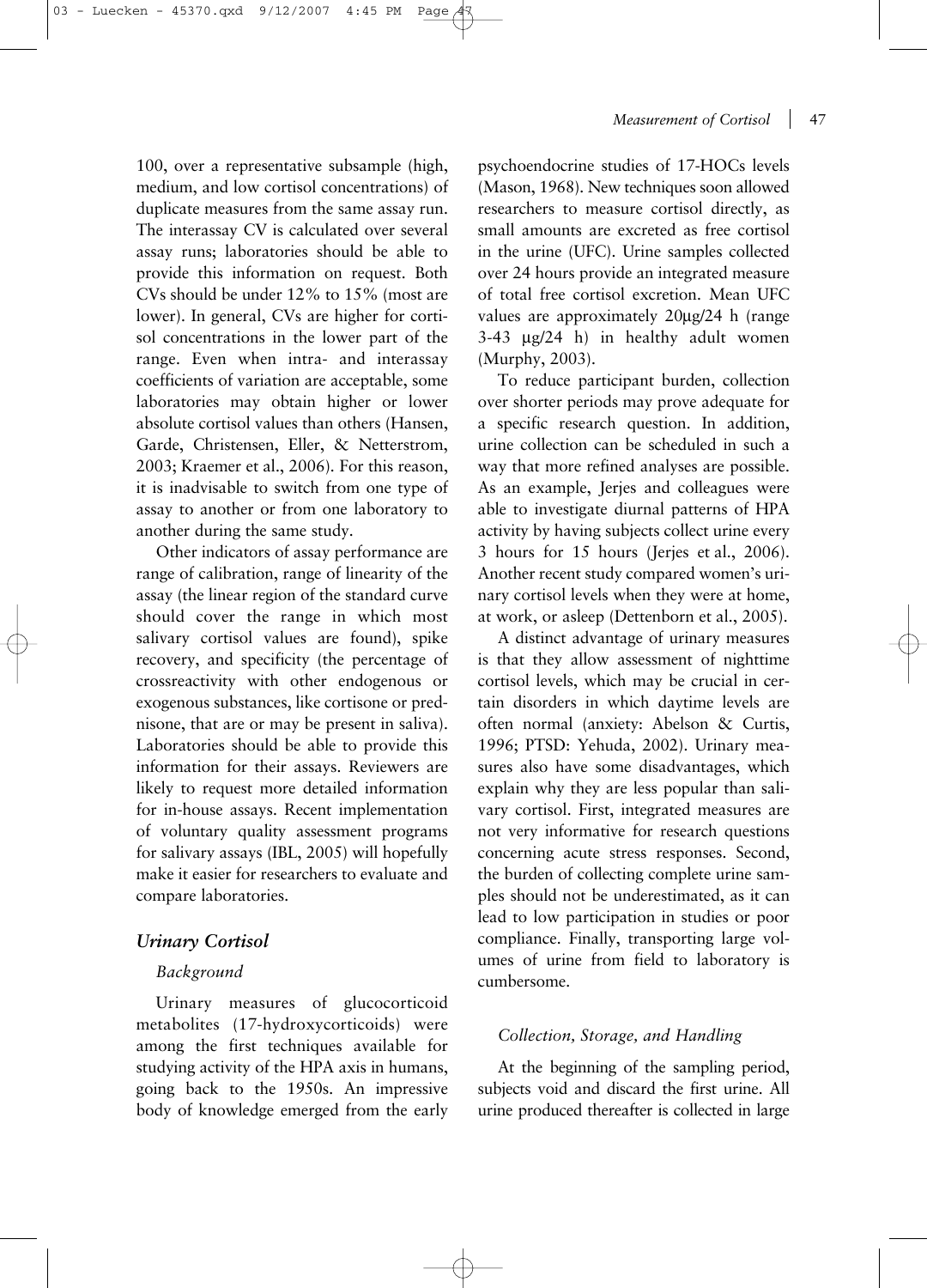plastic containers designed for this purpose, or several containers if the study entails separate measurements. Samples can be kept at room temperature, without preservatives, for at least 24 hours without degradation of glucocorticoids (Gouarne, Foury, & Duclos, 2004).

#### *Assays*

Urinary free cortisol represents a small fraction of total cortisol released by the adrenal cortex. Commercially available RIA kits for measuring UFC may yield falsely high values, as results can be influenced by the presence of cortisol metabolites as well as other interfering substances; UFC values obtained with these assays are potentially two to four times higher than the true values established with chromatography (Murphy, 2002). Immunoassays have been reported to show particularly low specificity and poor precision at low cortisol concentrations, leading to widely discrepant results in studies of adrenal suppression (Fink et al., 2002). In choosing a laboratory, it is therefore important to make sure that the assay has been validated and is monitored according to established standards for UFC; details concerning the assay (accuracy, recovery, precision, antibody used, crossreactivity, extraction method) should also be reported in publications. Accurate methods, for example liquid chromatography/tandem mass spectrometry (McCann, Gillingwater, & Keevil, 2005; Turpeinen & Stenman, 2003), are becoming more widely available and affordable. Because the tiny percentage (2-3%) of UFC in relation to total urinary cortisol metabolites may vary due to changes in steroid metabolism, measuring urinary cortisone, the ratio of cortisone to cortisol, or total cortisol metabolites may provide additional insights into HPA axis function (Gouarne, Groussard, Gratas-Delamarche, Delamarche, & Duclos, 2005; Jerjes et al., 2006). UFC results are often corrected for creatinine levels.

### *Blood Spot Measures*

# *Background*

Finger-prick blood spot sampling provides an alternative to salivary measures of cortisol; this technique combines the advantages of traditional blood samples, in terms of the range of substances that can be measured, with greater ease of sample collection and more convenient storage and handling procedures (Wong, Yan, Donald, & McLean, 2004; Worthman & Stallings, 1997). Using devices designed to allow diabetics to monitor their own glucose levels, collection of fingerprick samples in capillary blood is quick and minimally invasive. Because of the tiny amount of blood required, obtaining repeated samples from an individual is feasible. Blood spot cortisol is highly correlated with serum levels. The method also has some disadvantages: not all participants can be trained to collect their own samples, so that research personnel may have to be involved; fingerpricks are not entirely painless, and recruitment of subjects may be more difficult for this reason; subjects may be concerned about the safety of the procedure; and so on.

#### *Collection, Handling, and Storage*

Capillary blood from a finger-prick is dropped, without blotting or smearing, onto specially designed filter paper of the sort widely used in neonatal screening programs. One drop (yielding a blood spot of approximately 50 µL of whole blood) is sufficient for cortisol determination. After samples on filter paper are air-dried for several hours, they can be easily stored in plastic bags for transport and even be mailed directly to the lab by ordinary post.

## *Assays*

Special, highly sensitive assays have been developed to determine cortisol levels in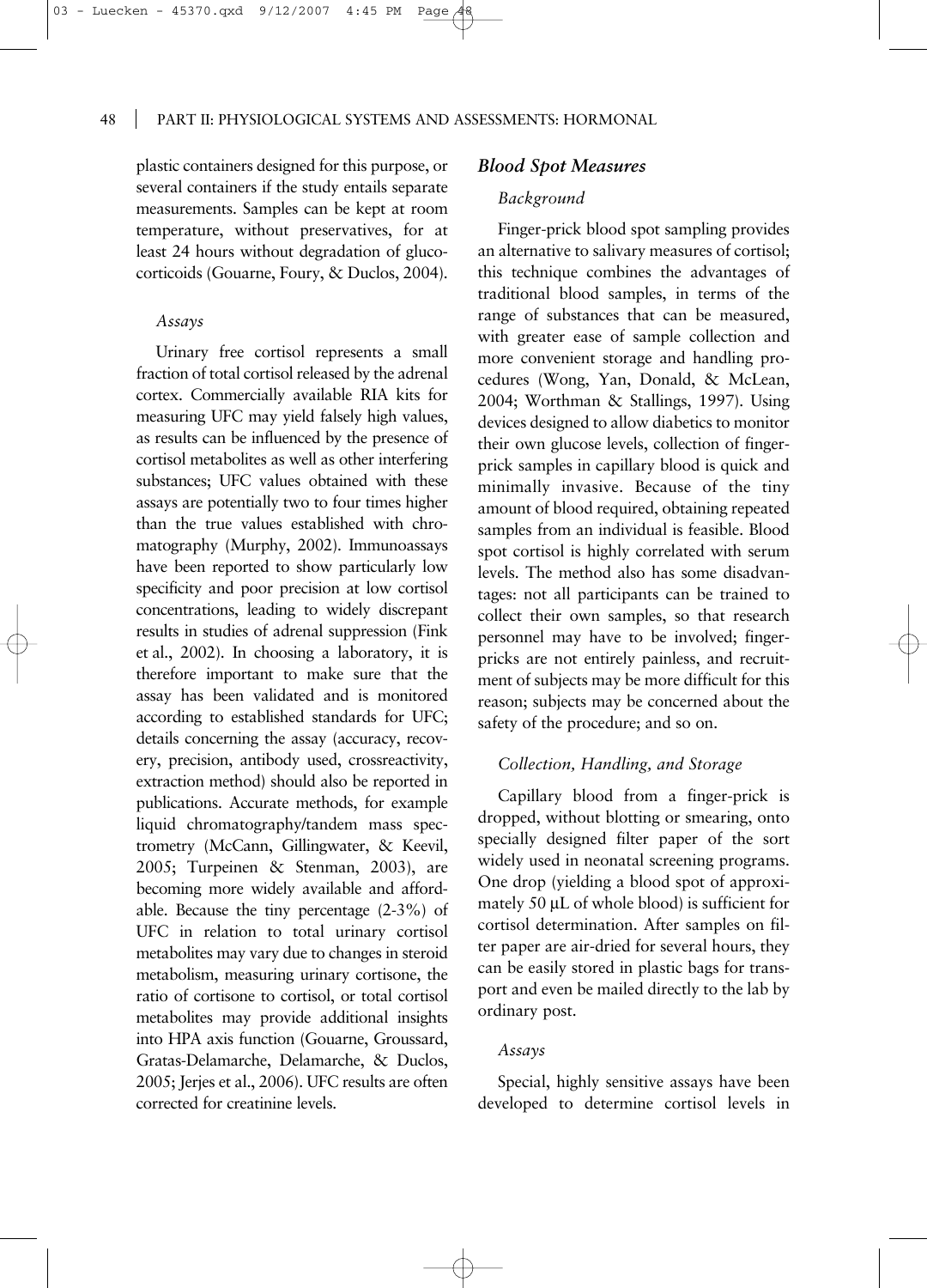blood spots. These assays are currently performed by an increasing number of laboratories, including commercial laboratories such as Salimetrics and DSL. Additional hormones and other substances can be measured in blood spots, including those not measurable in saliva, such as prolactin and markers of immune function (McDade et al., 2000). Accurate measures of estradiol and progesterone can also be obtained, enabling the researcher reliably to assess the stage of the menstrual cycle (Shirtcliff, Reavis, Overman, & Granger, 2001), for example.

# **A FRAMEWORK FOR DESIGNING A STUDY AND INTERPRETING THE RESULTS**

The first key to designing an effective study with clear results is awareness of the temporal dynamics of HPA axis activity, as these will dictate the sampling strategy. For studies of stress reactivity, the choice of a stressor can have a major impact on the results and their interpretation. Finally, the design should take into consideration the range of possible moderators, mediators, and confounders that might affect the hypothesized relationship between HPA measures and biopsychosocial variables of interest. This review attempts to summarize current recommendations and practice, without claiming that evidence in all cases is so consistent and complete that researchers have reached a consensus.

# *Sampling Strategy*

As previously described, integrated (in urine, UFC) and momentary (in saliva or blood) measures of cortisol are available. For UFC, the main decision is whether to collect samples over 24 hours or shorter time periods; the choice should be based on theoretical grounds, but subject burden and logistics often play a role. For salivary cortisol and blood spots, the optimal number and timing of samples depends on the aspects of HPA activity being investigated (e.g., basal levels, diurnal variation, response to awakening, negative feedback inhibition, or response to acute stressors) and the stability of these measures over time.

# *Basal Cortisol Levels and Diurnal Variation*

Although investigators seem to agree that cortisol should be measured several times a day for a number of days to get reliable estimates of mean basal levels and diurnal slope (Goodyer et al., 2001; Stewart & Seeman, 2000), clear recommendations with supporting data are difficult to find. Hruschka and colleagues (2005) recently presented formulas for determining these figures on the basis of variance estimates from multilevel regression models. Based on data from a number of studies using different sampling protocols, these calculations suggested that—depending on the spacing of the samples in time—as few as four samples taken on one day might be adequate for estimating individual mean levels, but that 14 or more days of sampling with four to five samples per day might be necessary to obtain a reliable estimate of an individual's diurnal slope. In contrast, a study in an older population with very good protocol compliance found that five samples per day for 3 days provided a reliable estimate of daytime slope; moreover, slopes based on as few as two daily time points (wake and 9:00 p.m.) correlated highly with those based on four points, and additional days did not substantially increase reliability (Kraemer et al., 2006). These findings underscore the need for more analyses of existing "daily profile" datasets. To establish an optimal sampling protocol for a specific population, a pilot study with at least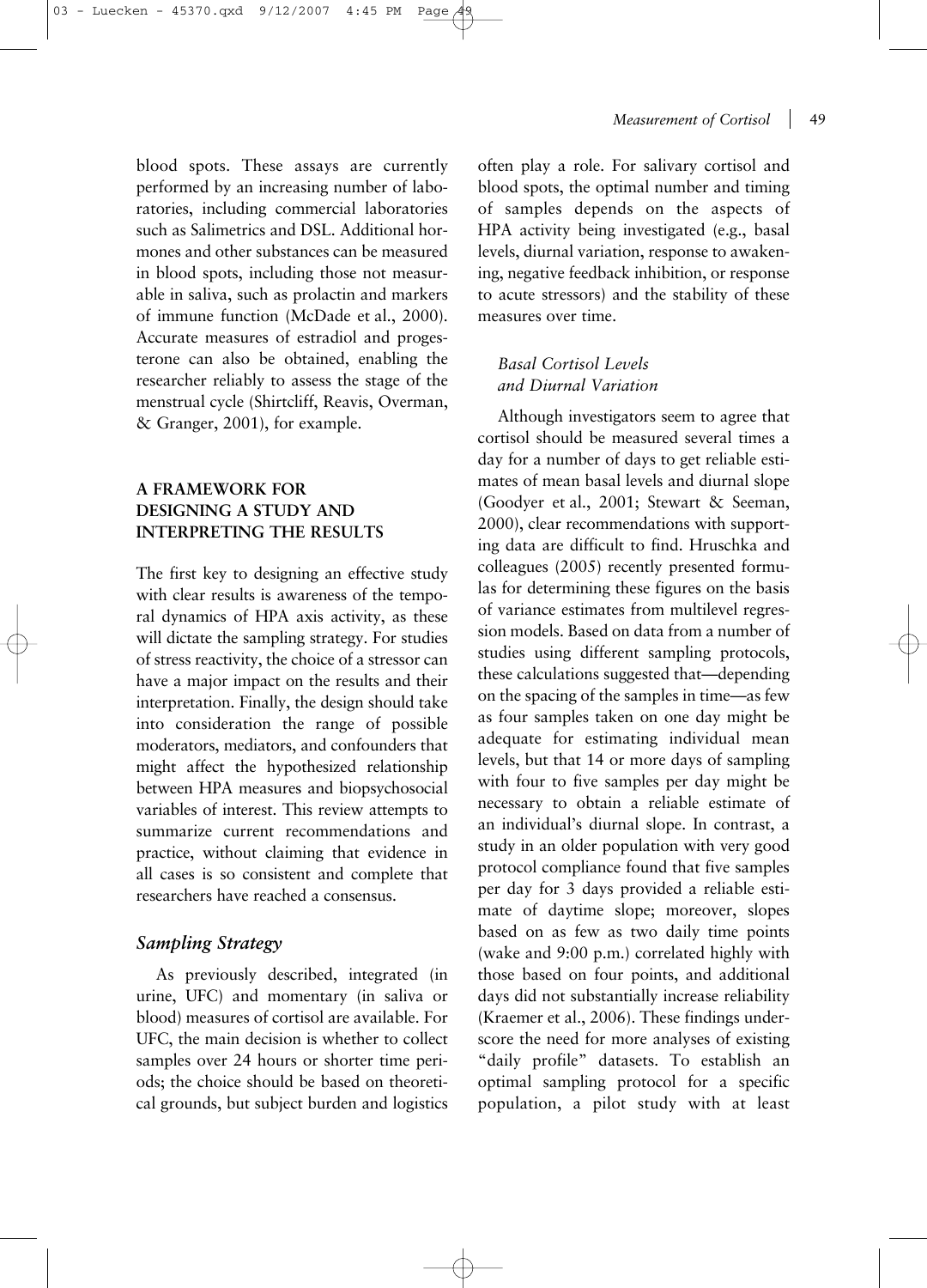50 participants is desirable (Kramer et al., 2006). Until more empirical results are available, a conservative recommendation would be to collect three to five samples a day for at least 3 days if basal levels are of primary interest and for 6 to 7 days if diurnal variation is a major focus. Increasing the number of subjects can increase statistical power when reliability of the cortisol measures is not optimal.

03 - Luecken - 45370.qxd 9/12/2007

Because individual differences in sleep patterns may be associated with shifts in the circadian cycle, some researchers have chosen to collect samples at fixed intervals from the habitual time of awakening, instead of at fixed times of day. Another elegant but logistically simpler design is to sample at fixed times of day and then model effects of time since awakening statistically (Cohen et al., 2006). In all cases, efforts should be made to obtain accurate information concerning the actual sample collection times. The most foolproof method is some form of electronic monitoring, for example, devices that record whenever a participant opens a vial to remove a cotton swab (Broderick, Arnold, Kudielka, & Kirschbaum, 2004; Jacobs et al., 2005; Kudielka, Broderick, & Kirschbaum, 2003) or handheld computers that generate time stamps with which participants must label their tubes (Stetler, Dickerson, & Miller, 2004). Awareness that compliance is being monitored increases the probability that samples will be taken as directed (Kudielka et al., 2003). Prompting participants with an audible or vibrating signal can also help. Finally, instructions to participants should emphasize the importance of accuracy and honesty in reporting actual collection times. In older adults, self-reported collection times were close to automatically recorded times, and test-retest reliability of slope estimates was actually slightly better when based on self-reported times (Kraemer et al., 2006).

# *Cortisol Awakening Response (CAR)*

The time course of this response has been well characterized. The peak response occurs 30 to 45 minutes after awakening; by 60 minutes, cortisol levels are decreasing and may no longer be reliably distinguishable from the levels at awakening. At least two samples (at awakening and either 30 or 45 minutes later) are needed to characterize the response; more samples (e.g., at 0, 30, 45, and 60 minutes) may increase reliability and allow calculation of AUC measures (see Statistical Analysis). The CAR should preferably be measured on at least 2 days. Given the narrow window of response, accurate timing of samples is crucial. Because participants appear to have difficulty in taking early morning samples as directed (Kudielka et al., 2003), it may be wise to reduce the sample burden to the minimum, emphasizing quality rather than quantity. Some kind of alarm device is useful to remind the participant to collect samples at the appropriate times, and compliance should be monitored electronically (see above) if this is possible. Activity monitors can be helpful in confirming time of awakening, but this is not considered essential for all studies.

Methodological issues relevant to study design have been summarized by Clow and colleagues (2004). Instructions to subjects should be standardized along the following lines:

- Place all materials next to your bed before going to sleep.
- Take the first sample in bed immediately after awakening, with lights on and eyes open.
- Do not go back to sleep; get out of bed (within 15 minutes) before taking another sample.
- The second sample should be taken [n] minutes after awakening (and so on for each sample).
- Do not brush your teeth, smoke, eat, or drink anything except water until you have finished taking the [n] morning samples.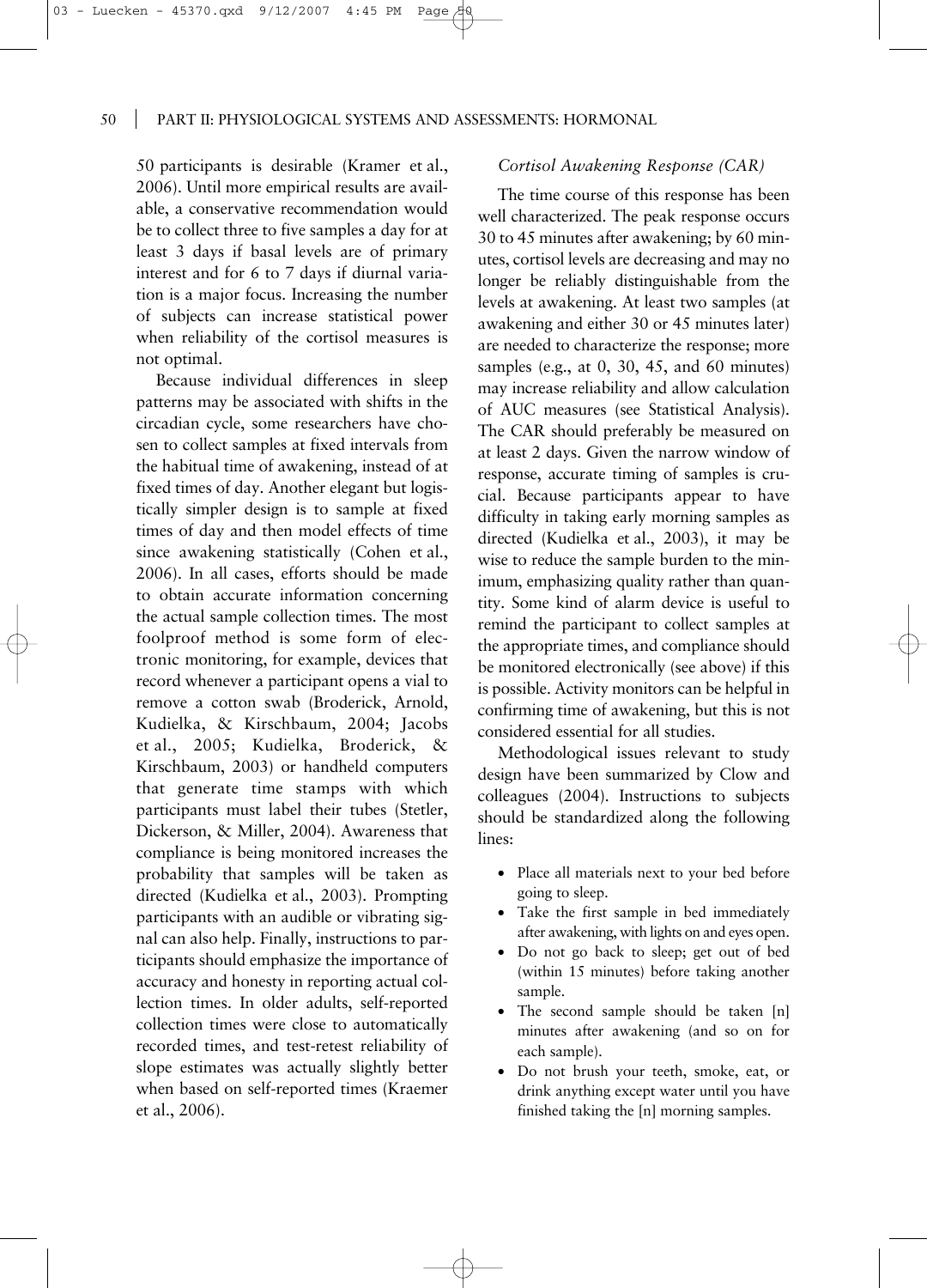#### *Measurement of Cortisol* 51

• Remember to record the exact time each sample was taken on the tube, even if this was not the scheduled time.

# *Dexamethasone Suppression as a Measure of Negative Feedback Sensitivity*

Dexamethasone (DEX) can be safely ingested by participants at home and its effects measured in salivary cortisol (Lindley, Carlson, & Benoit, 2004; Powell et al., 2002). In most studies, cortisol measures on a control day are compared with measures taken at the same times of day following intake of 0.25 to 0.5 mg (low dose) or 1.0 mg (high dose) dexamethasone late the previous evening (at 11 p.m. or an agreed-on bedtime). The original dexamethasone suppression test (DST), developed as a diagnostic test for major depression, was scored as positive if, following administration of 1 mg DEX at 11 p.m. on day 1, cortisol at 4 p.m. on day 2 was above an established cutoff point (Carroll et al., 1981). For research purposes, analyzing the cortisol results as continuous instead of dichotomized measures yields more information. The optimal timing of the samples depends on the DEX dosage, as cortisol will "escape" from suppression earlier with lower doses. Collecting a number of post-DEX saliva samples at intervals of several hours will increase reliability of the results and gives added information about the time course of feedback inhibition.

# *The Cortisol Response to Acute Stressors*

Cortisol responses to acute stressors can be studied in the laboratory and in real life, where anticipated as well as unanticipated stressors occur. Design issues vary according to the setting. In the laboratory, important decisions include the best time of day to schedule the experiment, how many samples are needed to characterize the stress response, the timing of these samples in relation to the stress task, the nature of the task, how to control for effects of novelty and anticipation, and habituation to repeated stressors. For a detailed overview of many of these design issues, see Dickerson and Kemeny (2004).

*Time of Day.* Although the HPA axis is capable of responding to acute stress at any point in the diurnal cycle (Kudielka, Schommer, Hellhammer, & Kirschbaum, 2004), scheduling experiments in the mid to late afternoon (roughly between 3 and 6 p.m.) has advantages. First, the cortisol response to stress is more readily distinguishable in the afternoon than in the morning from background noise in the form of spontaneous pulsatile episodes and the natural decline in basal levels over the morning hours; the metaanalysis performed by Dickerson and Kemeny (2004) showed moderate effect sizes for cortisol response to stress tasks performed in the afternoon, compared to small effect sizes in the morning. Second, cortisol responses are easier to provoke in the afternoon than in the late evening, when the HPA axis becomes quiescent. Third, effects of potential confounders such as recent awakening and lunch (see below) are easier to exclude. Thus far, study design has been influenced mainly by such practical considerations, and little attention has been paid to theoretically important issues, such as the consequences of differential activation of MR and GR systems by stressors occurring at the trough versus the peak of the diurnal cycle (Dallman, Akana, Bhatnagar, Bell, & Strack, 2000).

*Number and Timing of Samples.* To characterize the cortisol response to an acute stressor, samples are taken at fixed intervals during baseline (30-40 minutes), stress exposure (10-20 minutes), and recovery (40-60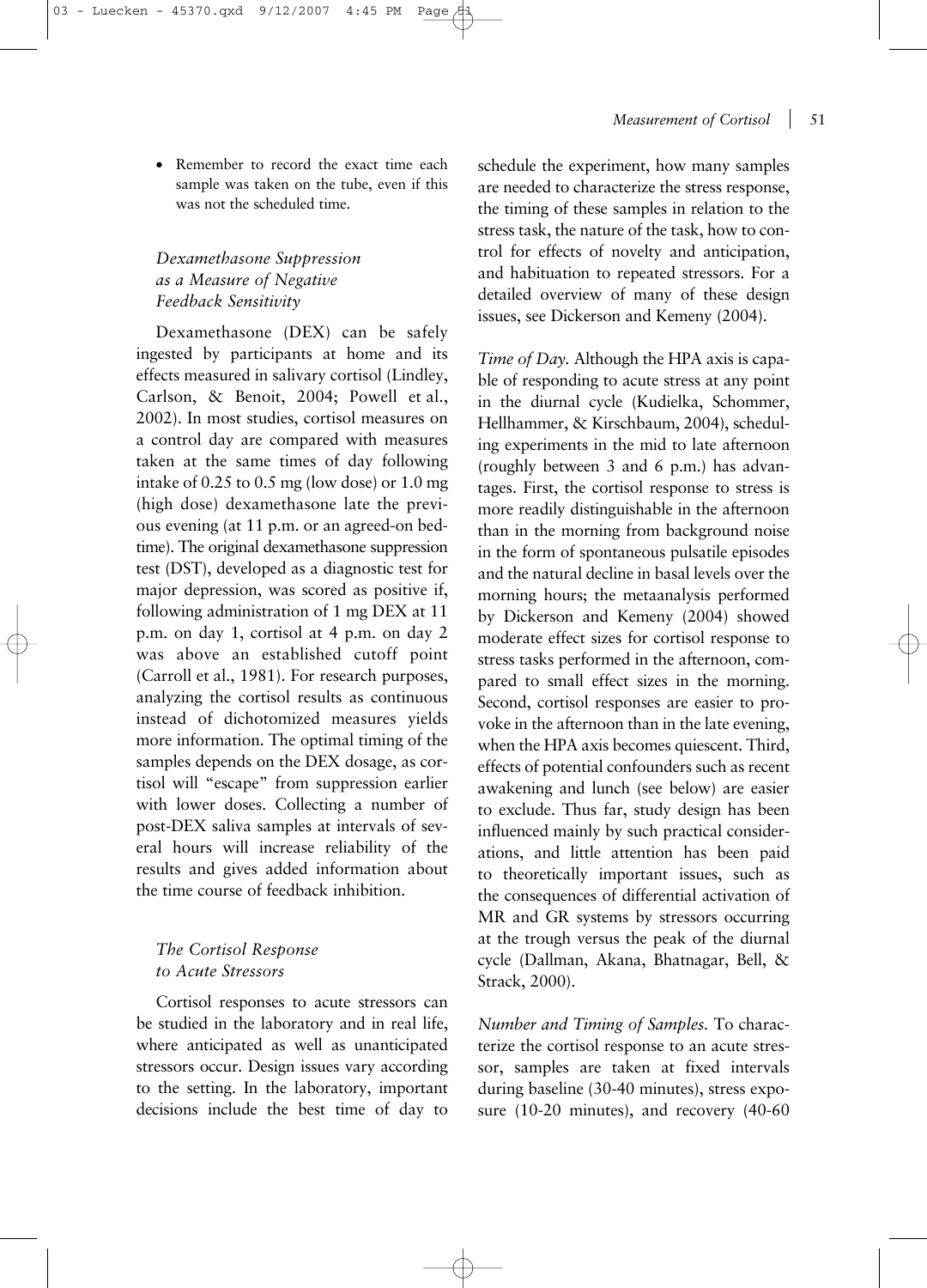minutes) periods. Participants thus need to remain at the laboratory for a total of 1½ to 2 hours. The stress exposure includes both the preparation period, if there is one, and the actual task performance. Peak cortisol levels are usually observed 20 to 40 minutes after task onset, depending on the intensity and duration of the task, with a gradual return to baseline levels over the next hour or longer (Dickerson & Kemeny, 2004). Even with an identical task, however, there are marked individual differences in latency to peak response (Gunnar & Talge, 2007). If time and budget allow, an optimal design would include two to three baseline measures, one to two measures shortly after and possibly during the stress task, and two to three measures during the recovery period. Minimalistic designs with one prestress and one poststress measure run the risk of missing the peak response and provide no information about speed of recovery.

03 - Luecken - 45370.qxd 9/12/2007

*Controlling for Novelty and Anticipation.* Prestress baseline measures are highly sensitive to the novelty of the setting. Previous visits to the lab or an extended acclimation period (30 minutes or more) after arrival can reduce the probability of elevated baseline levels. Anxiety in anticipation of the task remains difficult to control. Because information provided earlier as part of informed consent and pretask instructions can either heighten or reduce anxiety, procedures need to be fully standardized in terms of both content and timing. Obtaining a saliva sample at home, at the same time on another day, is very useful in determining whether lab baseline levels are elevated (Nicolson, Storms, Ponds, & Sulon, 1997). This is important to know, because high baseline cortisol is often associated with a blunted response to stress (Kudielka, Schommer, et al., 2004; Young & Nolen-Hoeksema, 2001). Interestingly, infants and young children tend to show lower cortisol levels at lab arrival than at home (Gunnar & Talge, 2007).

*Type of Stressor.* Health psychology studies most frequently apply psychosocial stress tasks, as these are thought to have the greatest ecological validity. The HPA axis can be activated by physical stressors such as intense exercise or pain, or by pharmacological challenges; individuals' responses to different classes of stressors, however, do not appear to be highly intercorrelated. Among the psychosocial stressors, performance tasks with elements of social-evaluative threat, uncontrollability, or both produce the largest and most consistent increases in cortisol. Less consistent results are found for passive tasks (e.g., watching a film or other emotion induction procedures, noise exposure) and performance tasks without evaluative threat or uncontrollability (Dickerson & Kemeny, 2004).

Only a few stress tasks have been described in sufficient detail that results can be compared across studies and populations. The best known of these is the Trier Social Stress Test (TSST) (Kirschbaum, Pirke, & Hellhammer, 1993). The widespread use of the TSST reflects the fact that it has been extensively studied, can be applied in subjects varying in age and educational status, and induces a cortisol response in the majority of participants. For the TSST and other tasks with a combination of social-evaluative threat and uncontrollability, effect sizes, on average, are large (Dickerson & Kemeny, 2004). Results are sensitive to changes in the procedure, however: when the interval between instructions to subjects about the task and performance was extended from 10 minutes to 1 hour, the cortisol response to the task was obliterated (Young & Nolen-Hoeksema, 2001).

*Interpretation of Results.* Although laboratory stress tasks are probably the single most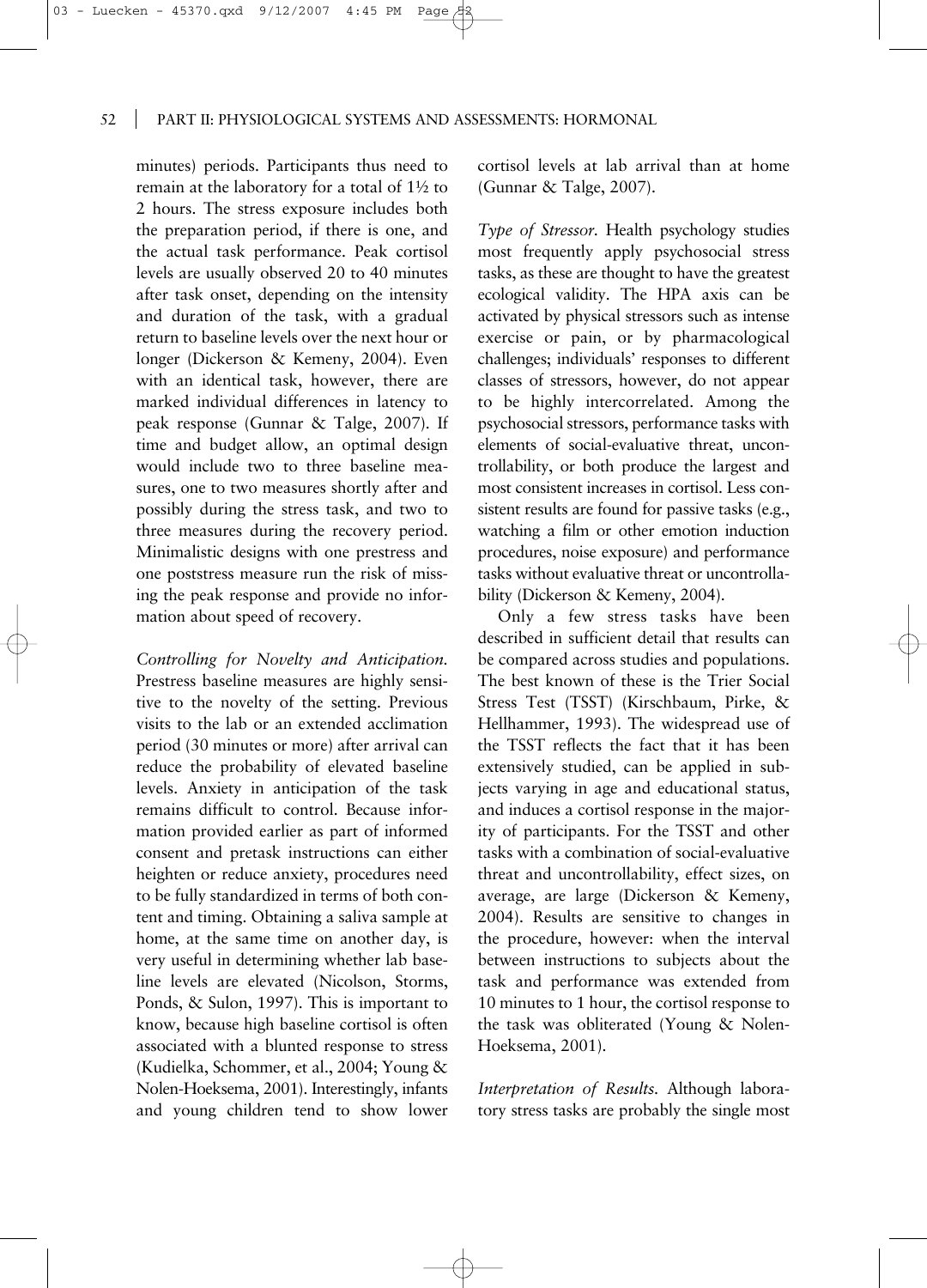common approach to investigating the HPA axis in health psychology, results can be difficult to interpret. Failure to detect a statistically significant cortisol response is a rather common occurrence, even when the task appears to be experienced as stressful. Weaknesses in study design are responsible for some of these negative findings. With adequate sample size and the right choice of stress task and timing of measures, however, the majority of subjects are likely to show an increase in cortisol from baseline to posttask. Theoretically, one would expect the magnitude of this response to reflect the individual's experience of the situation, in terms of appraised threat, coping possibilities, and the intensity of emotional distress. Unfortunately, this is rarely the case with laboratory tasks, possibly because self-report instruments are not sensitive to the relevant processes or because other aspects of the situation—for example, its novelty—are more salient. Another discouraging finding is that cortisol responses often show no correlation with personality traits linked to stress reactivity, such as neuroticism (Schommer, Kudielka, Hellhammer, & Kirschbaum, 1999). Furthermore, little is known about the generaliz-

ability of lab reactivity measures to real-life situations (for studies involving cortisol, see Houtman & Bakker, 1987; Lundberg, Melin, Fredrikson, Tuomisto, & Frankenhaeuser, 1990; van Eck, Nicolson, Berkhof, & Sulon, 1996). Giving a speech on a particular topic or performing mental arithmetic before an audience may also have different meanings for individuals or groups, depending on variables such as cognitive ability, occupation, and cultural background. The challenge for researchers is to design laboratory stressors that convincingly tap into the processes of interest in a given population and also reliably activate the HPA axis. Examples include a task involving competition with an antagonistic peer in children (van Goozen et al.,

1998) and a standardized lecture in student teachers (Houtman & Bakker, 1987).

Test-retest reliability of acute stress response measures appears to be low, probably because of both the underestimated noise introduced by spontaneous pulsatile activity (Young, Abelson, & Lightman, 2004) and the tendency of the cortisol response to habituate following repeated exposures. Low reliability of cortisol outcome measures means that laboratory stress experiments are particularly vulnerable to Type 2 error. This issue is important in all studies, but especially needs to be taken into account in intervention studies, where stress reactivity is compared pre- and postintervention. More analyses are needed to determine how many cortisol measures per session and how many repeated sessions are necessary to obtain reliable measures of stress reactivity for different subject populations and stressors (Gunnar & Talge, 2007; Hruschka et al., 2005).

*Habituation and Sensitization.* If the cortisol response to experimental stressors is to be considered a valid indicator of what goes on in daily life, it is important to know what happens following repetitive stressful experiences. The acute response is adaptive, but is expected to habituate over repeated exposures as novelty decreases and control increases. Failure to habituate or sensitization to repeated stressors, in contrast, is regarded as maladaptive, contributing in the long run to allostatic load. Habituation versus sensitization of the HPA response has been extensively examined in animal models (e.g., Pitman, Ottenweller, & Natelson, 1990), but comparatively little research has been conducted in humans (exceptions include al'Absi et al., 1997; Epel et al., 2000; Gerra et al., 2001; Gunnar, Hertsgaard, Larson, & Rigatuso, 1991; Kirschbaum, Prüssner et al., 1995; Wüst, Federenko, van Rossum, Koper, & Hellhammer, 2005). Findings indicate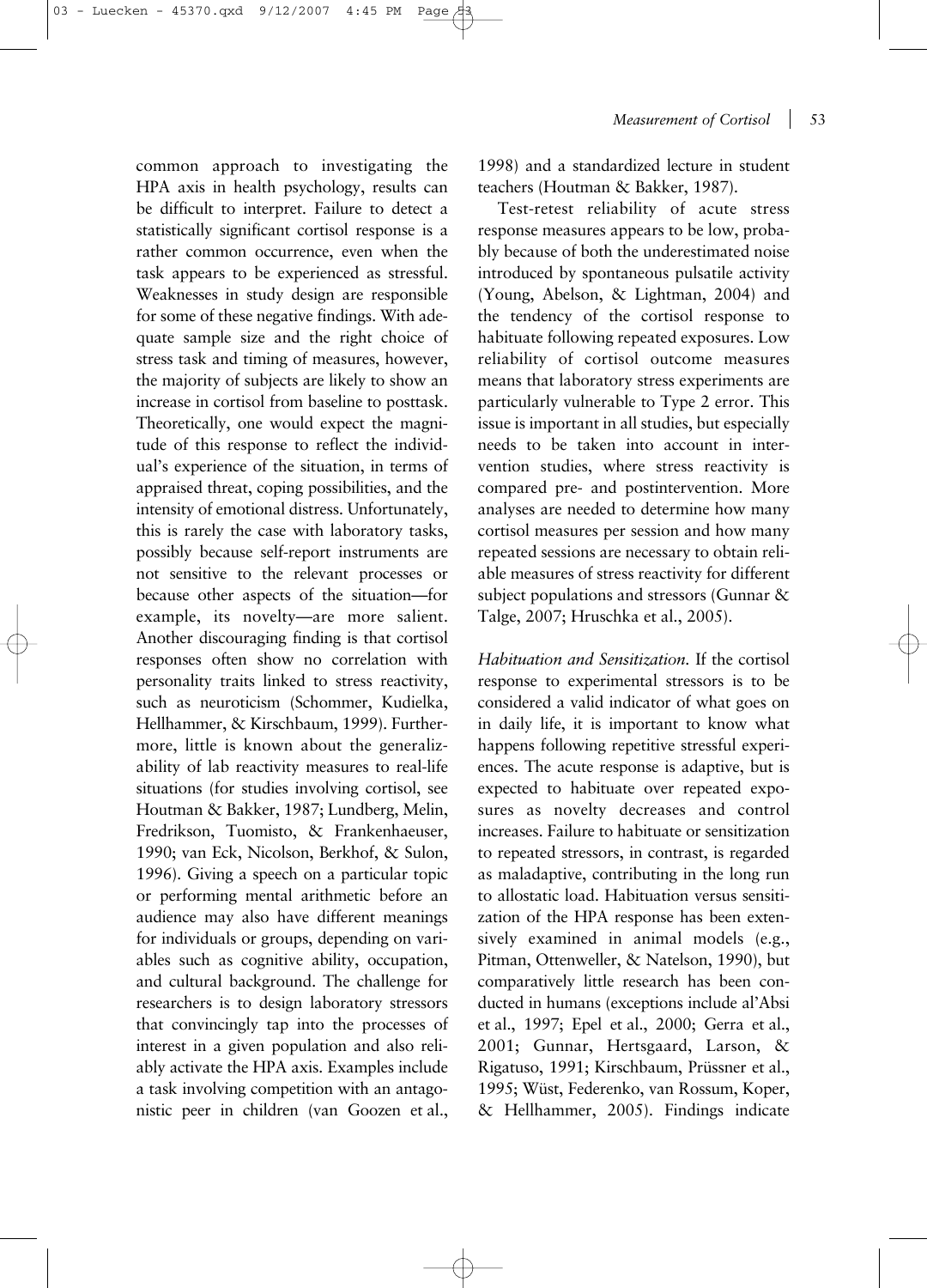rapid habituation from the first to the second and later exposures, but also show marked individual differences, with a subset of individuals failing to habituate after repeated exposures. In addition, correlations between the cortisol response and trait characteristics may increase (Kirschbaum, Prüssner et al., 1995) or decrease (al'Absi & Lovallo, 1993) over successive task performances. These findings suggest that repeated testing (for example, three times in a week, or once a week for 3 weeks) is much more informative than single exposures in elucidating individual differences in stress reactivity that are relevant to long-term health outcomes.

*Naturalistic Experiments.* Responses of the HPA axis can also be investigated in response to real-life activities that entail some level of challenge or threat. Examples include exams, parachuting, sports competitions, musical performances, and occupational stressors, to name just a few. Tension-reducing activities such as yoga, meditation, and massage, on the other hand, may lower cortisol levels. Like lab experiments, these activities are usually scheduled or at least anticipated in advance, so that baseline, response, and recovery measures can be obtained. Certain activities, like parachute jumping, also lend themselves to studies of the habituation process (Deinzer, Kirschbaum, Gresele, & Hellhammer, 1997; Levine, 1978). Correlations between cortisol responses and subjective distress measures may be higher for real-life than for laboratory stressors (Nicolson, 1992).

HPA axis responses to life events can also be investigated, although prestress baseline measures are rarely available because of the unpredictable nature of individual life events (e.g., rape, sudden death of a family member) and natural or manmade catastrophes (e.g., earthquakes, hurricanes, war). In this case, cortisol levels in exposed individuals are compared with those in an unexposed

comparison group and are often examined longitudinally, in relation to symptoms.

*Daily Hassles and Emotions.* Combining repeated self-reports with salivary measures, experience sampling or ecological momentary assessment studies have investigated cortisol reactivity to daily life hassles and uplifts and accompanying emotions. Real-life stressors vary widely in duration, and participants are often unable to report exactly when a stressful situation began or when it ended. Although the timing of cortisol measures in relation to daily hassles is therefore imprecise, multilevel regression analyses can assess associations between the two. The association between daily events and cortisol is probably mediated by changes in negative affect. The finding of higher salivary cortisol in association with daily hassles or negative affects has been replicated in several samples of adults (Hanson, Maas, Meijman, & Godaert, 2000; Peeters, Nicholson, & Berkhof, 2003; Smyth et al., 1998; van Eck, Berkhof et al., 1996) and children (Adam, 2006). In some but not all studies, positive affects were associated with lower cortisol (Adam, 2005; Polk, Cohen, Doyle, Skoner, & Kirschbaum, 2005).

# *Moderators and Confounders*

Interpretation of cortisol results can be facilitated by considering a number of between- and within-individual factors that can influence HPA axis activity. These include age, gender-related variables, and ethnicity; somatic variables such as illness, medications, and obesity; daily lifestyle variables such as food intake, smoking, and sleep patterns; psychosocial variables related to stress; and genetic differences.

# *Age and Gender-Related Variables*

Findings concerning the effects of age and gender on the HPA axis vary from study to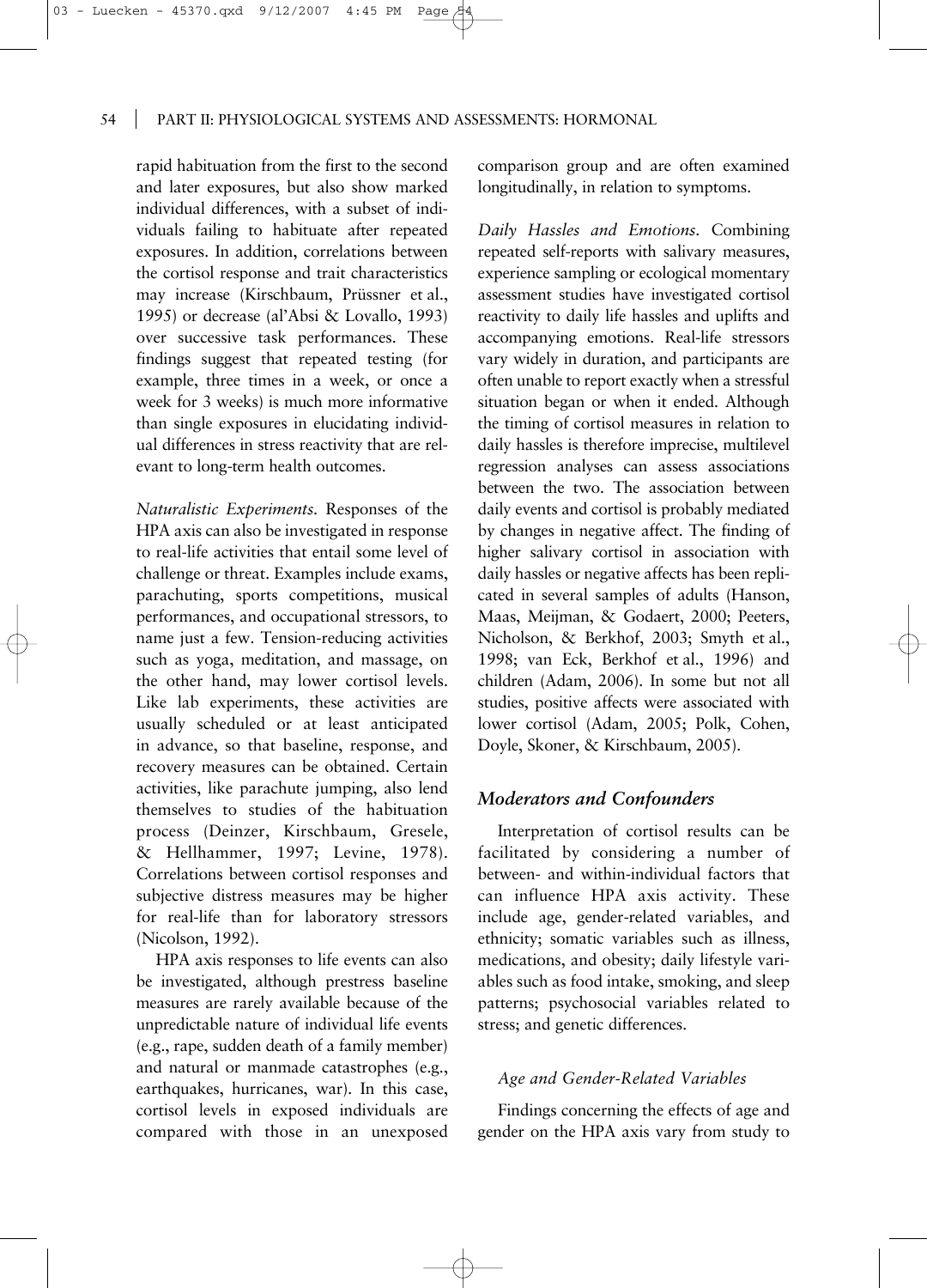study in magnitude and sometimes even in direction. It remains essential to consider and if necessary to control for the independent effects of these two variables and their possible interactions. In brief summary of the most consistent findings, cortisol levels increase with age, especially in the very old, and changes also occur, sometimes dependent on gender, in circadian amplitude and phase (Van Cauter et al., 1996). Age-related differences in acute stress reactivity have also been reported (Nicolson et al., 1997; Otte et al., 2005).

Gender appears to have a negligible effect on basal cortisol levels or diurnal slopes, but males and females often show different responses to experimental stressors. As summarized in recent reviews (Kajantie & Phillips, 2006; Kudielka & Kirschbaum, 2005), gender differences in cortisol reactivity have been attributed to the influence of female reproductive hormones as well as exogenous estrogens, but also to differences in cognitive, emotional, and behavioral responses to specific stressors (e.g., Kirschbaum, Klauer, Filipp, & Hellhammer, 1995; Stroud, Salovey, & Epel, 2002). Basal levels remain stable throughout the menstrual cycle, but both menstrual phase and oral contraceptive use may influence cortisol reactivity to stressors. Although findings are conflicting, current evidence indicates that salivary cortisol responses to psychosocial stress are blunted during the follicular as compared to the luteal phase of the menstrual cycle, whereas responses of women in the luteal phase are similar to those of men. Oral contraceptive users show responses similar to those observed in the follicular phase (Kajantie & Phillips, 2006; Kudielka & Kirschbaum, 2005). Pubertal development in girls (Netherton, Goodyer, Tamplin, & Herbert, 2004), pregnancy (de Weerth & Buitelaar, 2005), and menopause (Kajantie & Phillips, 2006; Kudielka, Buske-Kirschbaum, Hellhammer, & Kirschbaum,

2004) have all been reported to moderate either basal cortisol levels or stress reactivity. Female hormonal and reproductive status should therefore be taken into account in study design and analysis.

## *Race/Ethnicity*

Studies examining ethnic differences in cortisol measures have produced mixed results (Bennett, Merritt, & Wolin, 2004; Cohen et al., 2006; Polk et al., 2005; Reynolds et al., 2006). Given race differences in other physiological measures and their relevance to disparities in health outcomes, additional research is needed.

# *Somatic Variables*

*Illness.* Participants who are acutely ill, with fever and malaise, should be excluded or rescheduled after full recovery. Chronic disorders such as Type 1 diabetes and other endocrine disorders, epilepsy, autoimmune disorders, and severe psychiatric disorders are often excluded because of their known or suspected direct effects on the HPA axis or effects of associated medications. Adrenal disorders should clearly be excluded, and it is standard practice to exclude other severe or unmanaged chronic disorders. For more prevalent and manageable disorders, exclusion criteria should be considered in light of study objectives and population. In a community sample of older men and women, for example, exclusion of all with hypertension, Type 2 diabetes, asthma, fibromyalgia, osteoarthritis, or a lifetime or family history of psychiatric disorder would leave few participants, and results of such a study would not be generalizable. Self-reports of these conditions are also unreliable, as many of these illnesses remain undiagnosed.

*Medication.* A similar situation applies to confounding effects of medications. These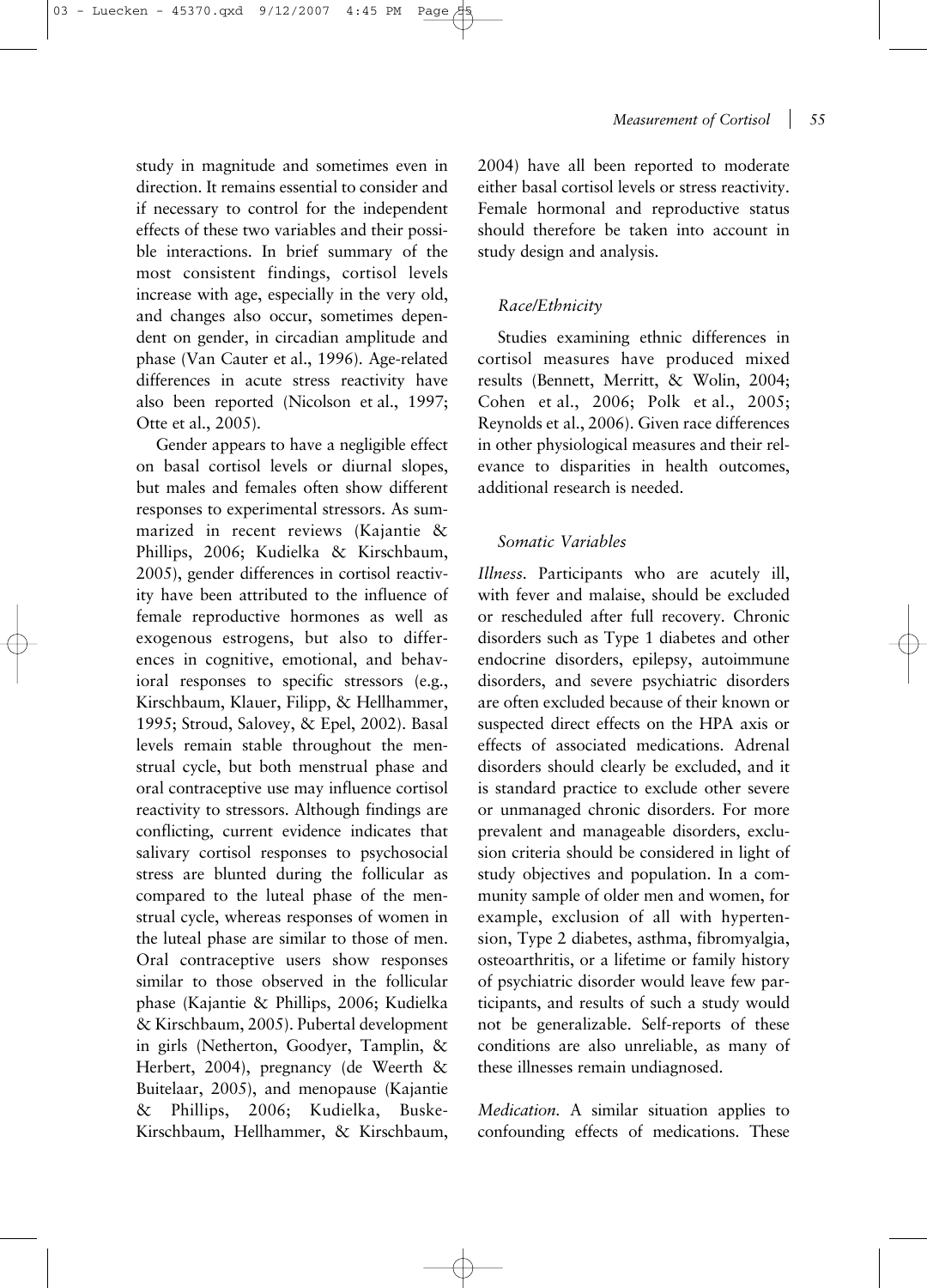should not be underestimated, and a conservative approach (as in most clinical studies of the HPA axis) would require all subjects to be drug free. However, due to the range of medications in widespread use and their small or as yet unknown effects of the HPA axis, it is not feasible in health psychology studies to exclude all subjects who take any medication. All medications should therefore be carefully recorded. Some classes of drugs, in particular systemic GCs like prednisone, prednisolone, and hydrocortisone, can have long-term effects on the HPA feedback system, and individuals who have used them in the past 6 months should be excluded. Anticonvulsants such as phenytoin and carbamazepine should also be excluded (Kunzel et al., 2003), as well as pure agonist opioids (Hibel et al., 2006). Use of low-dose GC inhalers, intranasal sprays, and topically applied creams can lead to mild suppression of the HPA axis in some individuals (Masharani et al., 2005), but this is unlikely to be a serious confounder (Hibel et al., 2006). Clinical dosages of zolpidem, a frequently used non-benzodiazepine hypnotic, does not alter cortisol rhythms (Copinschi et al., 1995). Use of antidepressants, low-dose benzodiazepines, nonsteroidal anti-inflammatory drugs (NSAIDs), antihypertensives, and even over-the-counter drugs such as acetylsalicylic acid and acetaminophen (Hibel et al., 2006) should be evaluated in light of study goals and controlled for as necessary.

*Body Weight.* A comprehensive review of the literature on cortisol in human obesity (Björntorp & Rosmond, 2000) indicates that cortisol secretion rate is elevated in obesity, but cortisol is removed more rapidly from the circulation; the net effect is normal or lower-than-normal basal levels. However, studies that take the type of obesity into account have found that hypercortisolemia and dysregulation of the HPA axis are more common in central, abdominal obesity than

in peripheral obesity. Men and women with central obesity often show elevated cortisol responses to laboratory stressors and to food intake, but there is marked heterogeneity, also in patterns of diurnal salivary cortisol secretion (Rosmond & Björntorp, 2001). Depending on the population and research questions, waist-to-hip ratio (WHR) may be a more informative measure than body mass index (BMI) (Epel et al., 2000; Ljung et al., 2000). BMI is a useful index of abnormally low body weight due to fasting or malnutrition, which has also been associated with HPA axis irregularities.

#### *Daily Activities and Lifestyle*

*Sleep Patterns.* The circadian cycle is sensitive to disturbances and individual differences in the sleep-wake cycle. Studies of diurnal variation or the CAR should certainly control for effects of wake-up time, sleep duration, acute sleep loss (Leproult, Copinschi, Buxton, & Van Cauter, 1997), and disturbances in the sleep-wake pattern, including those due to jet lag and shift work. Related variables include individual differences in morningness-eveningness and seasonal changes in zeitgebers that affect HPA axis activity directly or through changes in sleep and activity patterns (Polk et al., 2005; Touitou et al., 1983). Seasonal effects may be more pronounced in certain disorders (Sher et al., 2005).

*Food Intake.* Controlled experiments have shown that food intake, particularly at lunch, increases cortisol secretion. In studies where salivary cortisol was repeatedly sampled over the day under naturalistic conditions, recent food intake at any time of day was associated with higher cortisol (Peeters et al., 2003; van Eck, Berkhof, et al., 1996). Studies have shown that the magnitude of the response depends on the macronutrient composition of the meal. Protein-rich meals lead to an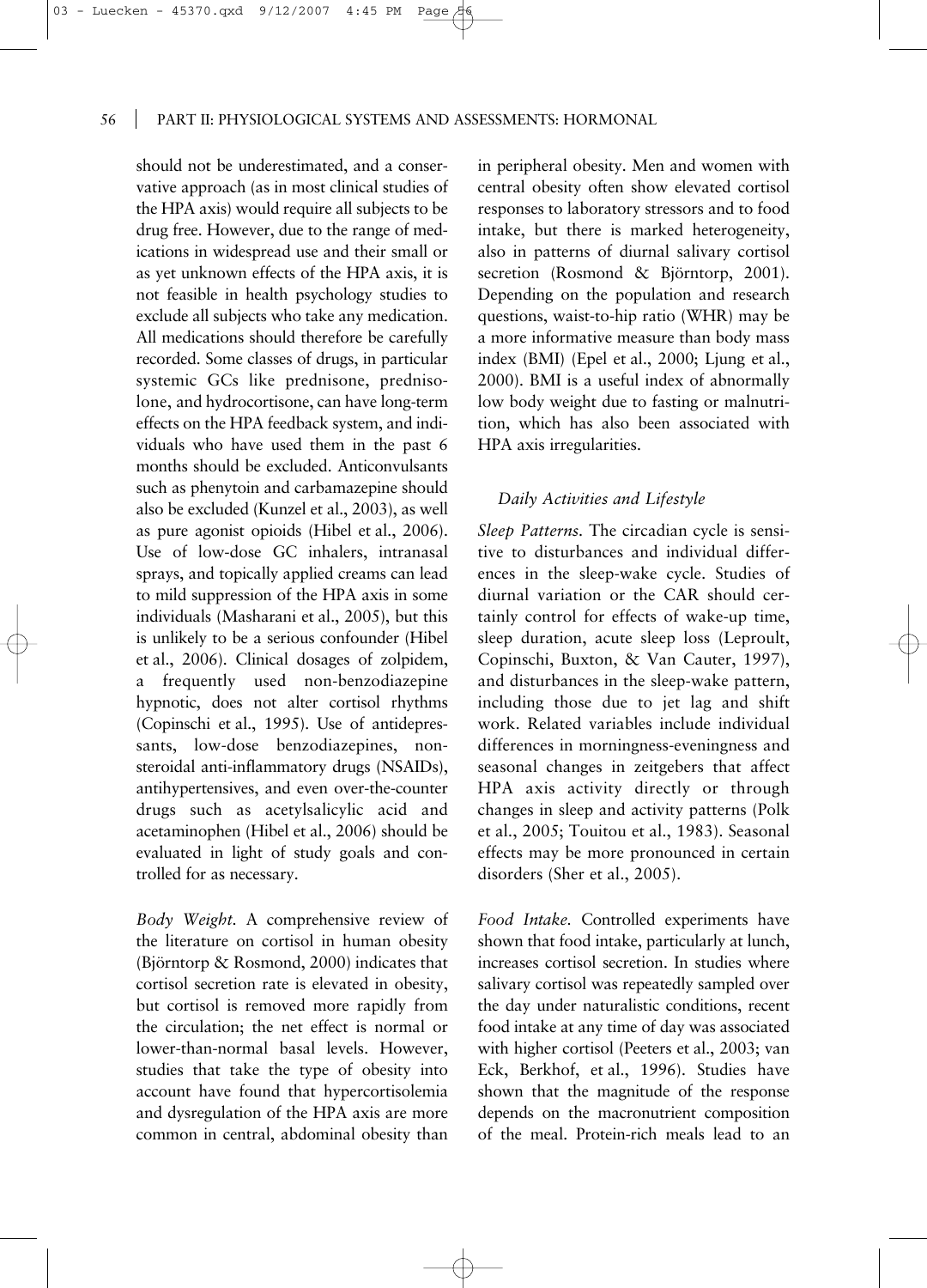increase of 50% to 100% in cortisol concentrations, with levels starting to rise approximately 30 minutes after meal onset, peaking around 60 minutes, and returning to baseline within 2 hours (Gibson et al., 1999; Slag, Ahmed, Gannon, & Nuttall, 1981). Glucose intake enhances cortisol response to acute stressors (Gonzalez-Bono, Rohleder, Hellhammer, Salvador, & Kirschbaum, 2002), which implies that food intake prior to undergoing an experimental stressor should be carefully controlled. Researchers might consider offering participants a standardized snack, with uniform caloric and carbohydrate content, an hour before baseline measures or else ask participants to refrain from eating. Similarly, subjects should not eat before completing all assessments of the CAR. For assessment of diurnal profiles with fixed schedules, researchers should choose sampling times long enough after usual meal times to minimize the effects of food intake (e.g., 11 a.m., 4 p.m., and 9 p.m. instead of 9 a.m., 2 p.m., and 7 p.m.). In studies with more frequent measures over the entire day, participants should be asked to record whether they have eaten in the past hour.

*Caffeine Intake.* Dietary doses of caffeine have been shown to increase cortisol secretion under experimental conditions (Lovallo, Al'Absi, Blick, Whitsett, & Wilson, 1996). In a recent study, acute cortisol responses to cumulative caffeine administration during a single day were reduced but not eliminated when subjects had consumed caffeine on the preceding 5 days, compared to a placebo condition (Lovallo et al., 2005). This suggests that even regular coffee drinkers may display some degree of HPA axis activation, especially in the afternoon. A single cup of coffee or tea, on the other hand, is unlikely to trigger an acute cortisol response (Quinlan, Lane, & Aspinall, 1997). Taken together, these results suggest that habitual caffeine consumption may be a relevant trait variable to assess, especially if one suspects that groups being compared might differ in percentage of coffee drinkers. Caffeine intake in the past hour is not likely to be a serious confounder in experimental studies.

*Smoking.* A number of studies in different age groups have reported higher cortisol levels in habitual smokers than in nonsmokers. For example, teenagers who smoked more than 10 cigarettes a day had higher basal cortisol levels than nonsmokers or light smokers; this effect was especially pronounced in girls (Canals, Colomina, Domingo, & Domenech, 1997). In college student smokers, serum cortisol levels were higher than in nonsmokers (Gilbert, Stunkard, Jensen, Detwiler, & Martinko, 1996). Habitual smoking was similarly associated with higher serum cortisol levels in postmenopausal women; this affect was not attributable to acute effects of smoking cigarettes during the test day (Baron, Comi, Cryns, Brinck Johnsen, & Mercer, 1995). In middle-aged men and women, salivary cortisol levels were higher throughout the day in smokers than in nonsmokers, and smokers' cortisol responses to awakening were also greater (Steptoe & Ussher, 2006). Smokers in the process of quitting show an acute reduction in cortisol levels in the early weeks, with levels gradually returning to somewhat under the preabstinence baseline after 4 to 6 weeks (Frederick et al., 1998; Steptoe & Ussher, 2006). Because smoking status can be an important confounder and may also partially mediate effects of other variables of interest (for examples, see Cohen et al., 2006; Olff et al., 2006), it should always be assessed, including number of cigarettes or other sources of nicotine per day and recent cessation or reduction.

Smoking may have greater trait than state influences on cortisol. One-day abstinence compared to ad libitum smoking had no effect on cortisol measures in habitual smokers (al'Absi, Amunrud, & Wittmers, 2002).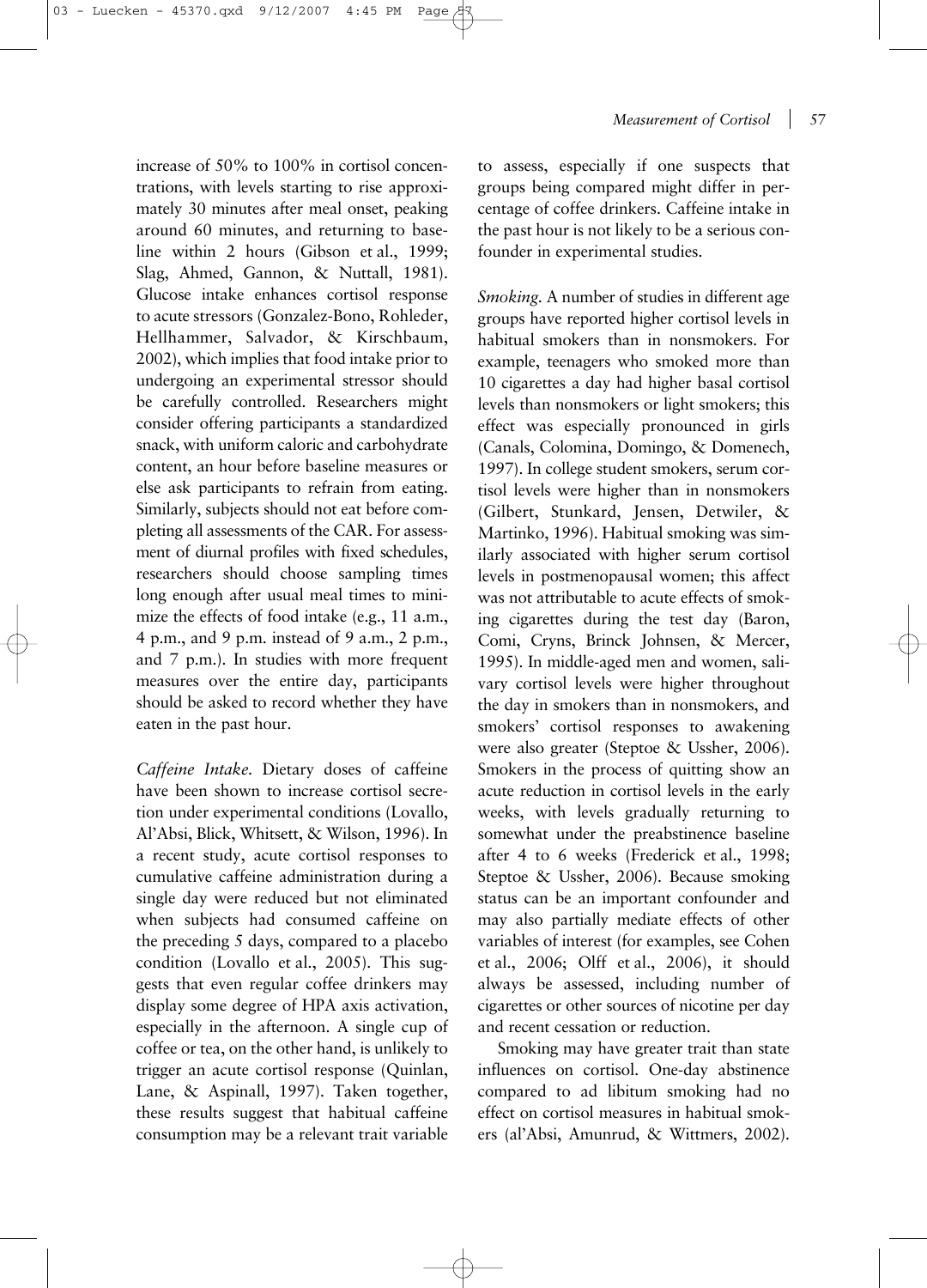On the other hand, several studies have reported that recent smoking can cause transient cortisol elevations (Baron et al., 1995; Kirschbaum, Wust, & Strasburger, 1992) and attenuates the cortisol response to acute psychosocial stressors (Kirschbaum, Strasburger, & Langkrar, 1993; Rohleder & Kirschbaum, 2006; Tsuda, Steptoe, West, Fieldman, & Kirschbaum, 1996). Subjects should therefore be asked to refrain from smoking for at least an hour prior to cortisol measurements in the laboratory or scheduled sampling in real life. With random sampling, participants should record whether they have smoked in the last hour so that possible effects can be controlled for in the statistical analysis.

*Alcohol Intake.* Acute alcohol intake is associated with an increase in cortisol in light drinkers; this response is attenuated in heavy drinkers (King, Houle, de Wit, Holdstock, & Schuster, 2002). In a study of non–alcoholdependent binge drinkers, moderate consumption of white wine (4 glasses over roughly 2 hours) reduced the cortisol response to food intake (Kokavec & Crowe, 2001). Moderate alcohol consumption does not appear to significantly influence basal cortisol levels, but alcohol dependence can alter both basal activity and reactivity of the HPA axis. Compared to alcohol-dependent individuals who were currently abstinent, those who were recently intoxicated displayed elevated cortisol, which increased further during withdrawal (Adinoff, Ruether, Krebaum, Iranmanesh, & Williams, 2003). Depending on study goals and population, these findings suggest that subjects should be screened for alcohol or other substance dependence. This is often an exclusion criterion.

*Physical Activity.* Both recent physical exertion and habitual athletic training can influence HPA activity. Experiments have shown that an hour of high-intensity exercise

(at  $70\%$  VO<sub>2</sub> peak) leads to pronounced increases in cortisol levels, whereas lower intensities or shorter durations had no significant effects (Jacks, Sowash, Anning, McGloughlin, & Andres, 2002). Moderate increases in physical activity are thus unlikely to have a measurable effect on cortisol. Postural changes (e.g., from supine to standing) do not affect cortisol measures (Hucklebridge, Mellins, Evans, & Clow, 2002).

## *Psychosocial Variables*

Past and current exposure to life events and chronic stressors are known to moderate basal cortisol levels and stress reactivity, as do individual traits like neuroticism and habitual coping styles. Depending on the research question, it may be useful to assess childhood adversity, recent life events, chronic stress (low socioeconomic status, difficulties with work, family, or other life domains), neuroticism, trait positive affect, coping styles, and current symptoms of depression, anxiety, or fatigue. Psychological state at the time samples are collected is also important to assess, including separate measures of positive and negative affect, and recent as well as anticipated stressors.

#### *Genetic Polymorphisms*

There is growing evidence of individual differences in genetic vulnerability to stress, as well as gene-environment interactions (Caspi et al., 2003). Polymorphisms in genes involved in HPA axis regulation (DeRijk, Schaaf, & de Kloet, 2002; Wüst, DeRijk, et al., 2005) or in other stress-sensitive systems may predispose individuals to show different patterns of cortisol response to environmental stressors. DNA can be obtained noninvasively from buccal swabs, salivettes, or mouth rinses (Etter, Neidhart, Bertrand, Malafosse, & Bertrand, 2005).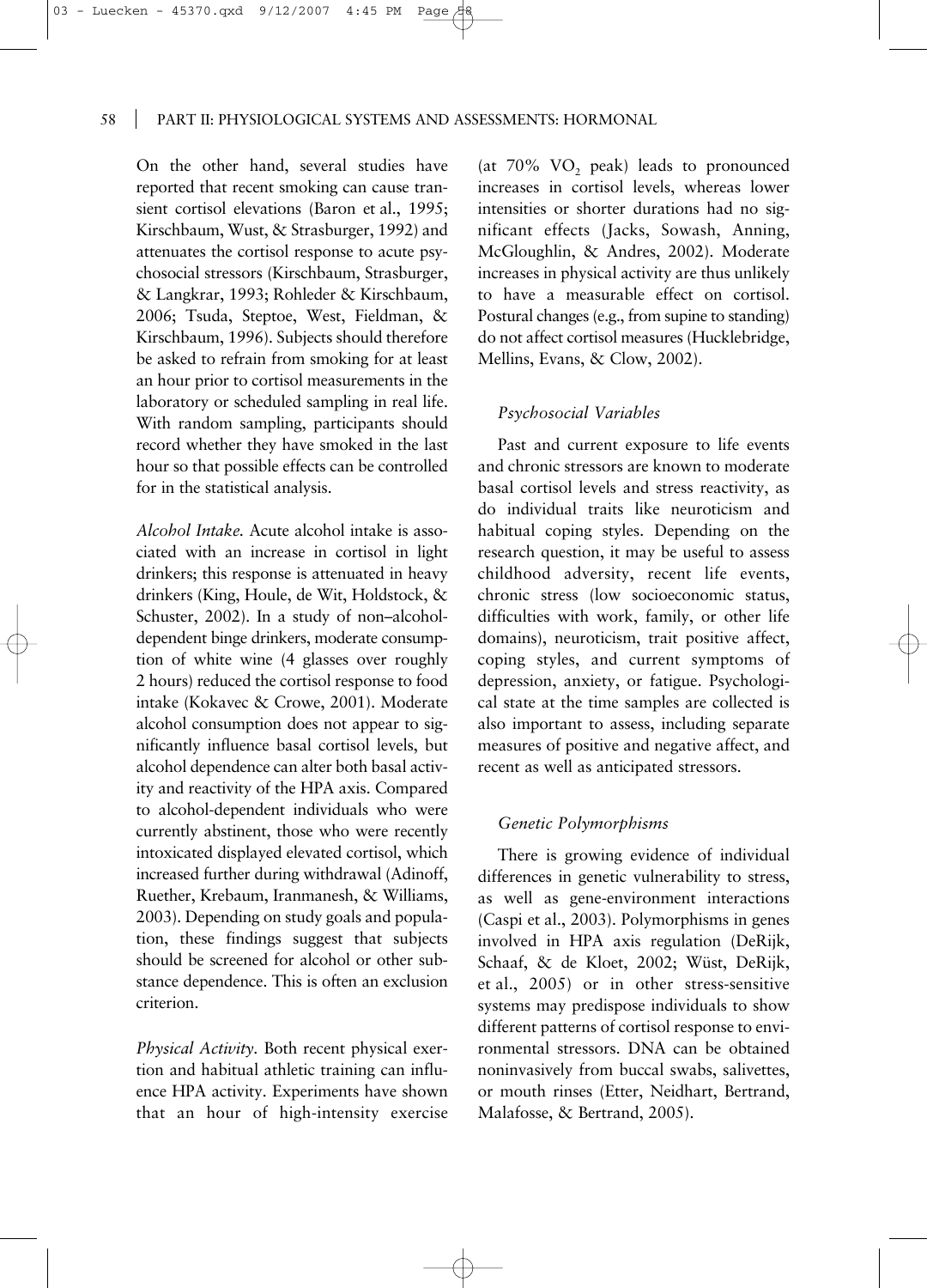#### *Measurement of Cortisol* | 59

# **STATISTICAL ANALYSIS OF CORTISOL DATA**

# *Preparing the Data for Analysis*

## *Checking the Cortisol Distributions*

Before statistical analysis, cortisol data should be screened to eliminate outliers, in particular those values exceeding the normal physiological range. The highest unstimulated salivary cortisol levels observed in healthy subjects are approximately 45 to 50 nmol/L, most likely to occur in the early morning. Cortisol outliers can also be defined statistically, for example, as values greater than 4 standard deviations above the mean. The researcher should also define criteria for excluding individuals who have a relatively high percentage of suspect measures, even if some samples are in the normal range.

Even after excluding physiologically abnormal data points, cortisol values display skewed distributions, especially in the early morning and evening hours. Data are usually logarithmically transformed prior to analysis, to avoid violating assumptions of common statistical procedures. Transformation, when necessary, should be done on the measure (e.g., area under the curve, or AUC) actually being entered into the analysis.

# *Checking Compliance With Timing of Samples*

If saliva collection is unsupervised, it may be necessary to exclude samples not taken close enough to the intended collection time. This is essential for accurate measurement of the cortisol response to awakening, as the peak response occurs within a narrow time window (30-45 minutes after awakening); participants who collect saliva samples too late will thus falsely appear to have a blunted response. Later in the day, when cortisol levels are fairly stable over periods of a few hours,

deviations from planned collection times are less likely to have a serious impact on the results; here, it is appropriate to exclude samples outside preestablished windows of 30 to 60 minutes on either side of the scheduled collection time. Some researchers define even larger windows of acceptability (Cohen et al., 2006). In multilevel regression approaches, the diurnal curve can be more accurately modeled using actual collection times (selfreported or electronically monitored) (Ranjit et al., 2005), and in this case, cortisol measures taken later than scheduled need not be excluded. Intensive, semi-random sampling schedules appear to enhance participant compliance and improve the reliability of cortisol results obtained over the day, even when participants believe that their compliance is not being monitored (Jacobs et al., 2005).

# *Statistical Methods*

# *Total Cortisol Concentration and Diurnal Variation*

Urinary cortisol provides an integrated measure of total output over the collection interval. Momentary assessments of cortisol in saliva or blood, however, need to be aggregated or statistically modeled in order to test effects of other variables on daily cortisol levels or slopes. Individual summary measures of basal levels or diurnal slope are also needed when cortisol is an independent variable in the analysis—for example, in longitudinal studies where cortisol measures are examined as predictors of health outcomes (Sephton et al., 2000). There are several options. For total levels, the simplest approach is to calculate the sum or average of two or more samples on a given day. With three or more daily samples, calculating an AUC for total levels takes into account that time intervals between samples may not be equal. Because the preceding measures will be heavily influenced by morning cortisol (when normative levels are high),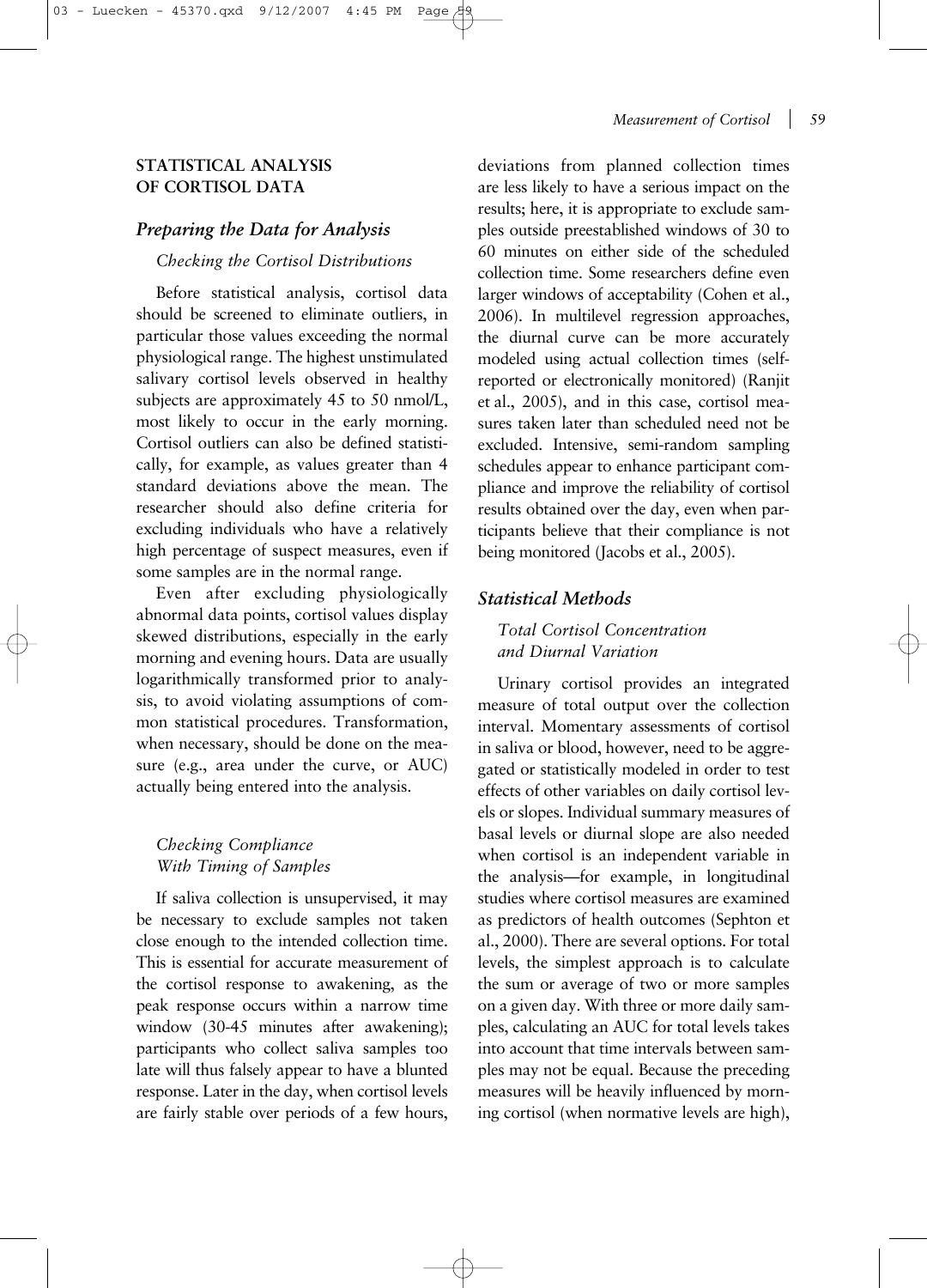other researchers have standardized cortisol values relative to the sample mean at each time of day before calculating a daily average cortisol measure (DAC; Gunnar, Morison, Chisholm, & Schuder, 2001). An underlying assumption of this approach is that the biological "meaning" of a given cortisol level may vary according to the time of day, as studies in animal models suggest (Dallman et al., 2000). Advantages and disadvantages of aggregated measures have been discussed (Hruschka et al., 2005; Kraemer et al., 2006; Rosmalen et al., 2005). The most important drawback is that these measures ignore and obscure diurnal variation, which is fundamental to understanding the nature of HPA axis dysregulation. The current consensus that cortisol levels and slopes represent different constructs argues against combining them in the same measure (Kraemer et al., 2006).

The simplest measure of diurnal change entails calculating the difference between the morning and the evening values. When cortisol is the dependent variable, analysis of variance for repeated measures also allows differentiation between overall basal level and diurnal variation. A practical problem is that missing data at one of the sampling times results in exclusion of the entire day. When multiple days are sampled, it may be possible to reduce the percentage of missing data in the analysis by first aggregating data at each time of day, but this approach is far from elegant. In short, these models do not allow accurate modeling of diurnal variation in cortisol secretion.

In comparison to these traditional approaches, multilevel regression (hierarchical linear modeling) offers more accurate and statistically powerful approaches to analyzing cortisol data. The multilevel model is a variant of multiple linear regression, appropriate for data sets with a hierarchical structure (Raudenbush & Bryk, 2002). These methods offer many advantages for analyzing cortisol data, when the hormone measures are nested

within days, and days are often nested within participants. First, they allow estimation of effects of independent variables on overall cortisol level, slope, and other characteristics of diurnal activity, as well as individual estimates of these parameters. Second, because discrete or continuous explanatory variables can enter the model at any level of the hierarchy, trait and state influences on cortisol can be teased apart. Models can thus be extended to test associations between cortisol and such time-varying covariates as emotional state or recent food intake, as well as individual characteristics like age or gender. Third, the multilevel model makes maximum use of the data, as it can deal flexibly with missing data and does not require fixed time intervals between successive measures. This is particularly useful in studies outside the laboratory, in which missing data are inevitable when participants are asleep, forget, or are unable to comply with the sampling schedule. Moreover, the problem of subjects' failing to collect samples on schedule is reduced, as actual collection times can be accommodated in the analysis (Ranjit et al., 2005). Fourth, multilevel models explicitly take into account the dependencies among repeated cortisol measures taken within days and within individuals, thus allowing valid inferences. Finally, statistical power is increased compared to analyses of aggregated data.

Hruschka and colleagues (2005) and Ranjit and colleagues (2005) provide more detailed rationales for using multilevel methods in the analysis of cortisol data, as well as examples. Initially applied in experience sampling (ecological momentary assessment) studies with semi-random sampling intervals (Smyth et al., 1998; van Eck, Berkhof et al., 1996), multilevel modeling is also ideal for analysis of diurnal profile data collected at fixed time points. Despite its many advantages, multilevel modeling has the drawback of requiring more statistical expertise than some more familiar methods. Accurately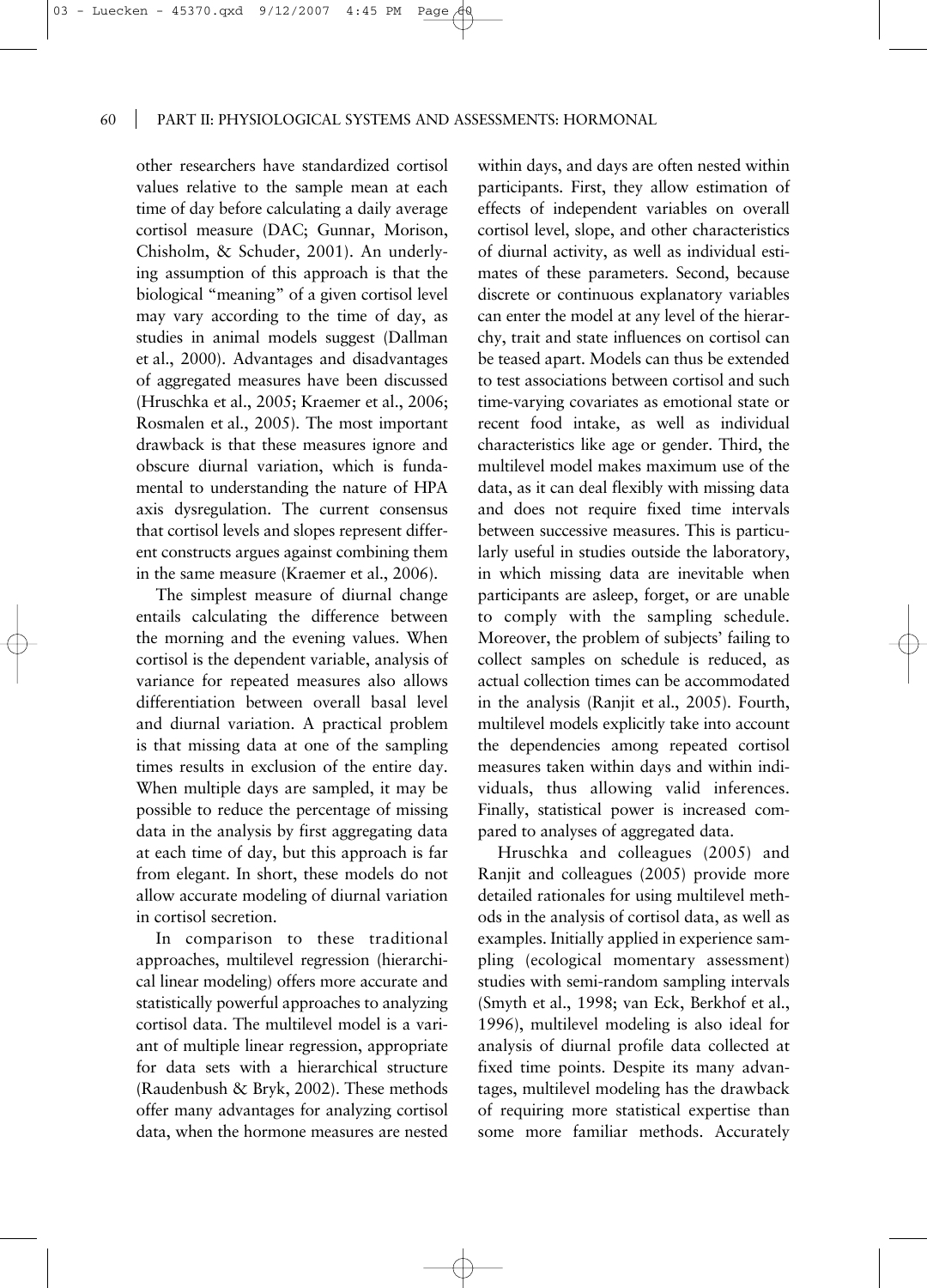*Measurement of Cortisol* 61

modeling the diurnal cortisol curve, for example, is more complex than it might first appear. Moreover, although recent versions of standard statistical software packages (SAS, Stata, SPSS) offer more extensive procedures for mixed models, consultation with a statistician remains advisable for all but the simplest analyses.

# *Cortisol Response to Awakening (CAR)*

The CAR is usually operationalized as the absolute change in cortisol levels from awakening to either a fixed time point (e.g., 30 minutes) or the peak value of repeated measurements over the first hour. Alternatively, an AUC can be calculated, either as the response from waking baseline or as the total area relative to zero (Pruessner, Kirschbaum, Meinlschmid, & Hellhammer, 2003). Results should be presented in such a way that it is clear whether a larger CAR is due to relatively low cortisol at awakening. Although cortisol generally shows a pronounced increase following awakening, declining levels (negative CARs) are also observed and are not necessarily artifactual (Wüst et al., 2000). Given the current lack of consensus concerning the best way to characterize the CAR and the extent to which nonresponse is due to confounders, researchers are urged to provide as much information as possible (Clow et al., 2004). The CAR should be considered a discrete part of the circadian cycle, and samples taken to assess the response should be excluded from analyses of basal levels and diurnal slopes.

## *Cortisol Response to Acute Stress*

For assessing cortisol responses to experimental stressors, traditional statistical approaches such as repeated measures ANOVA/ANCOVA are often used. The literature varies considerably in how constructs

such as baseline, peak response, total response, and recovery are operationalized. An AUC can be computed, using a trapezoidal integration, as a measure of total response. The AUC is usually considered to be the area above the baseline level, but should also be allowed to take negative values (Grice & Jackson, 2004; Gunnar & Talge, 2007; Pruessner et al., 2003). Stress response measures should be corrected for baseline levels, as higher baseline is often associated with an attenuated response.

A recent study used growth curve analysis (a form of multilevel modeling) to characterize changes in salivary cortisol levels during the TSST over three baseline samples, two stress response samples, and four recovery samples for each subject (Taylor et al., 2006). Estimates for the cortisol intercept and slopes of baseline, reactivity, and recovery measures were all significant and varied from person to person (random effects); to address the study's hypotheses, effects of between-subject predictors were tested in an extension of this model (in this case, oxytocin level at baseline was a significant predictor of cortisol intercept and baseline slope, whereas the presence of an audience was associated with steeper reactivity and recovery slopes). Given the general advantages of multilevel modeling mentioned earlier, plus the specific advantages of being able to model separate and theoretically important aspects of cortisol variability in the laboratory, this new statistical approach is likely to become standard practice.

#### **HOW TO REPORT FINDINGS**

Laboratories often report cortisol concentrations in metric units (either µg/dL or ng/dL), whereas research journals may prefer molar units of measurement. For salivary measures, for example, the conversion from metric (ng/ dL) to molar units (nmol/L) simply entails dividing by 36.2. Similarly, urinary free cortisol can be expressed in micrograms/24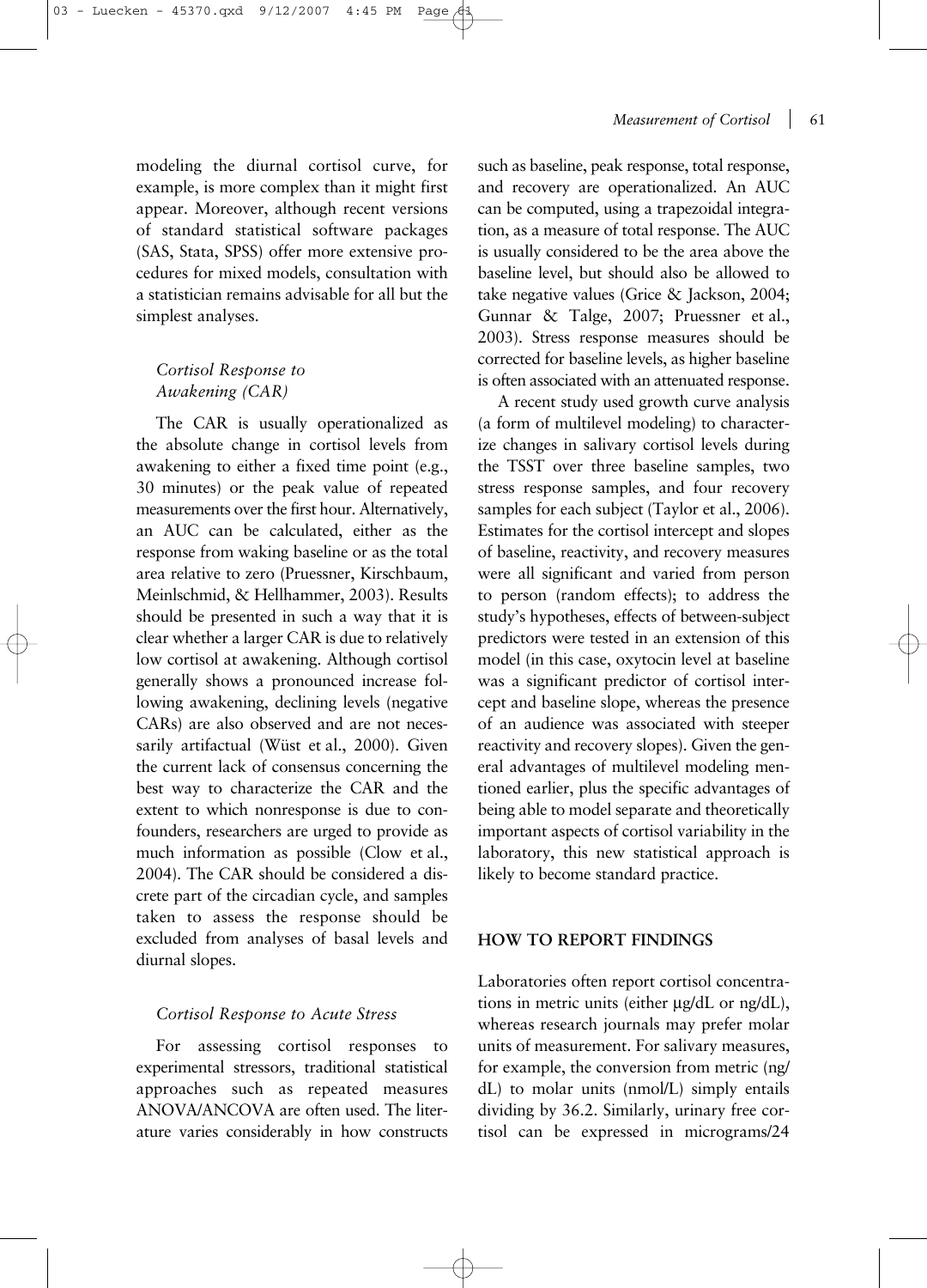hours or nanomoles/24 hours (or per unit time for shorter periods); micrograms/24 hours divided by 3.62 transforms the value to nanomoles/24 hours.

The methods section of papers should briefly mention the following: exclusion criteria (for subjects or samples) intended to reduce confounding of HPA axis measures, frequency and timing of measures, whether compliance was electronically monitored, sample collection method, storage conditions, type of assay performed (including name and location of manufacturer if a commercial kit was used), and assay performance characteristics (inter- and intraassay coefficients of variation and lower detection limit; for in-house assays, reviewers will expect more details, e.g., spike recovery). For laboratory studies, a detailed description of the stress task is essential, including the time of day when experiments were performed.

The results section should include information about compliance with ambulatory collection procedures and times of awakening or meals, if these could have influenced the cortisol results. Presentation of statistical results should include information concerning effect sizes and observed power, so that the meaning of nonsignificant results can be

judged. Providing intraclass correlations (ICCs) for mixed models enables readers to evaluate the strength of the results (what percentage of the variance in cortisol is explained by within- or between-person variables, after controlling for time of day effects) and to estimate sample sizes needed for future studies (see Hruschka et al., 2005).

#### **CONCLUSION**

The availability of reliable and noninvasive methods for measuring cortisol, in combination with an appreciation of the pivotal role of stress in psychiatric and psychosomatic disorders, has spurred many researchers to consider incorporating cortisol measures into their investigations. The goals of this chapter were to describe basic features of the HPA axis and to alert the reader to possibilities and constraints at each stage in the process from study design, sample collection, assays, and statistical analysis through interpretation and presentation of results. Attention to these details can help ensure that new studies will continue to extend our understanding of how the HPA axis contributes to human health and disease.

## **SPECIALIZED REVIEWS ON RELATED TOPICS**

- Clow, A., Thorn, L., Evans, P., & Hucklebridge, F. (2004). The awakening cortisol response: Methodological issues and significance. *Stress, 7*(1), 29–37.
- de Kloet, E. R., Joëls, M., & Holsboer, F. (2005). Stress and the brain: From adaptation to disease. *National Review of Neurosciences, 6,* 463–475.
- Dickerson, S. S., & Kemeny, M. E. (2004). Acute stressors and cortisol responses: A theoretical integration and synthesis of laboratory research. *Psychology Bulletin, 130*(3), 355–391.
- Goodyer, I. M., Park, R. J., Netherton, C. M., & Herbert, J. (2001). Possible role of cortisol and dehydroepiandrosterone in human development and psychopathology. *British Journal of Psychiatry, 179*, 243–249.
- Gunnar, M. R., & Talge, N. M. (2007). Neuroendocrine measures in developmental research. In L. A. Schmidt & S. J. Segalowitz (Eds.), *Developmental psychophysiology* (pp. 343–366). Cambridge, UK: Cambridge University Press.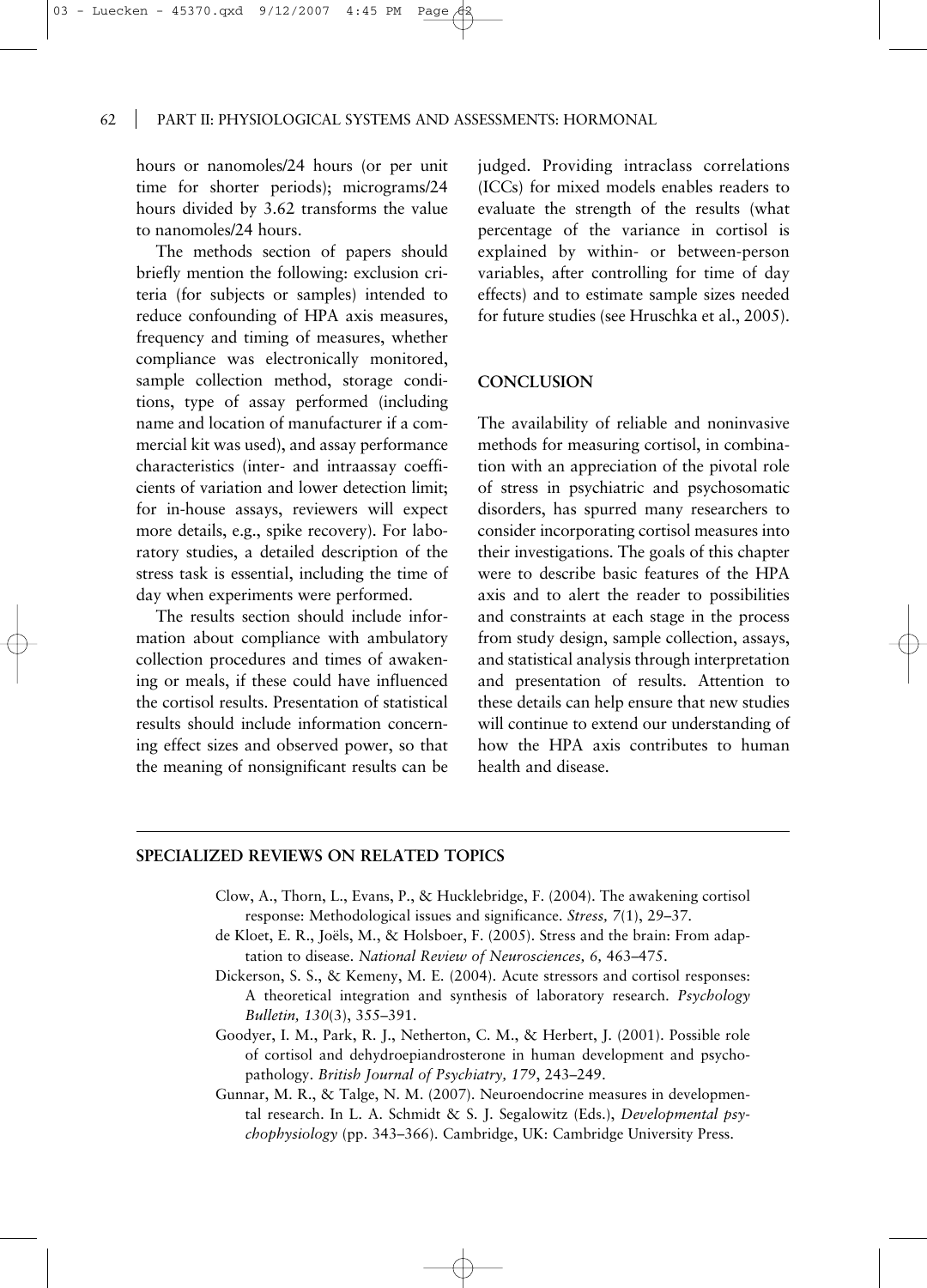Heim, C., Ehlert, U., & Hellhammer, D. H. (2000). The potential role of hypocortisolism in the pathophysiology of stress-related bodily disorders. *Psychoneuroendocrinology, 25*(1), 1–35.

Kirschbaum, C., & Hellhammer, D. H. (2000). Salivary cortisol. In G. Fink (Ed.), *Encyclopedia of stress* (Vol. 3, pp. 379–383). New York: Academic Press.

## **NOTE**

1. This standard procedure may not always be necessary. A recent study showed that the accuracy of results obtained from a single cortisol assay (LIA) was so high that using the mean value of duplicate assays did not substantially increase reliability (Kraemer et al., 2006).

#### **REFERENCES**

- Aardal, E., & Holm, A. C. (1995). Cortisol in saliva—reference ranges and relation to cortisol in serum. *European Journal of Clinical Chemistry and Clinical Biochemistry, 33*(12), 927–932.
- Abelson, J. L., & Curtis, G. C. (1996). Hypothalamic-pituitary-adrenal axis activity in panic disorder. 24-hour secretion of corticotropin and cortisol. *Archives of General Psychiatry, 53*(4), 323–331.
- Adam, E. K. (2005). Momentary emotion and cortisol levels in the everyday lives of working parents. In B. Schneider & L. Waite (Eds.), *Being together, working apart: Dual career families and the work-life balance* (pp. 105–134). Cambridge, UK: Cambridge University Press.
- Adam, E. K. (2006). Transactions among adolescent trait and state emotion and diurnal and momentary cortisol activity in naturalistic settings. *Psychoneuroendocrinology*, *31*(5), 664–679.
- Adinoff, B., Ruether, K., Krebaum, S., Iranmanesh, A., & Williams, M. J. (2003). Increased salivary cortisol concentrations during chronic alcohol intoxication in a naturalistic clinical sample of men. *Alcoholism-Clinical and Experimental Research, 27*(9), 1420–1427.
- al'Absi, M., Amunrud, T., & Wittmers, L. (2002). Psychophysiological effects of nicotine abstinence and behavioral challenges in habitual smokers. *Pharmacology Biochemistry and Behavior, 72*(3), 707.
- al'Absi, M., Bongard, S., Buchanan, T., Pincomb, G. A., Licinio, J., & Lovallo, W. R. (1997). Cardiovascular and neuroendocrine adjustment to public speaking and mental arithmetic stressors. *Psychophysiology, 34*(3), 266–275.
- al'Absi, M., & Lovallo, W. R. (1993). Cortisol concentrations in serum of borderline hypertensive men exposed to a novel experimental setting. *Psychoneuroendocrinology, 18*(5–6), 355–363.
- al'Absi, M., Petersen, K. L., & Wittmers, L. E. (2002). Adrenocortical and hemodynamic predictors of pain perception in men and women. *Pain, 96*(1–2), 197–204.
- Baron, J. A., Comi, R. J., Cryns, V., Brinck Johnsen, T., & Mercer, N. G. (1995). The effect of cigarette smoking on adrenal cortical hormones. *Journal of Pharmacology and Experimental Therapeutics, 272*(1), 151–155.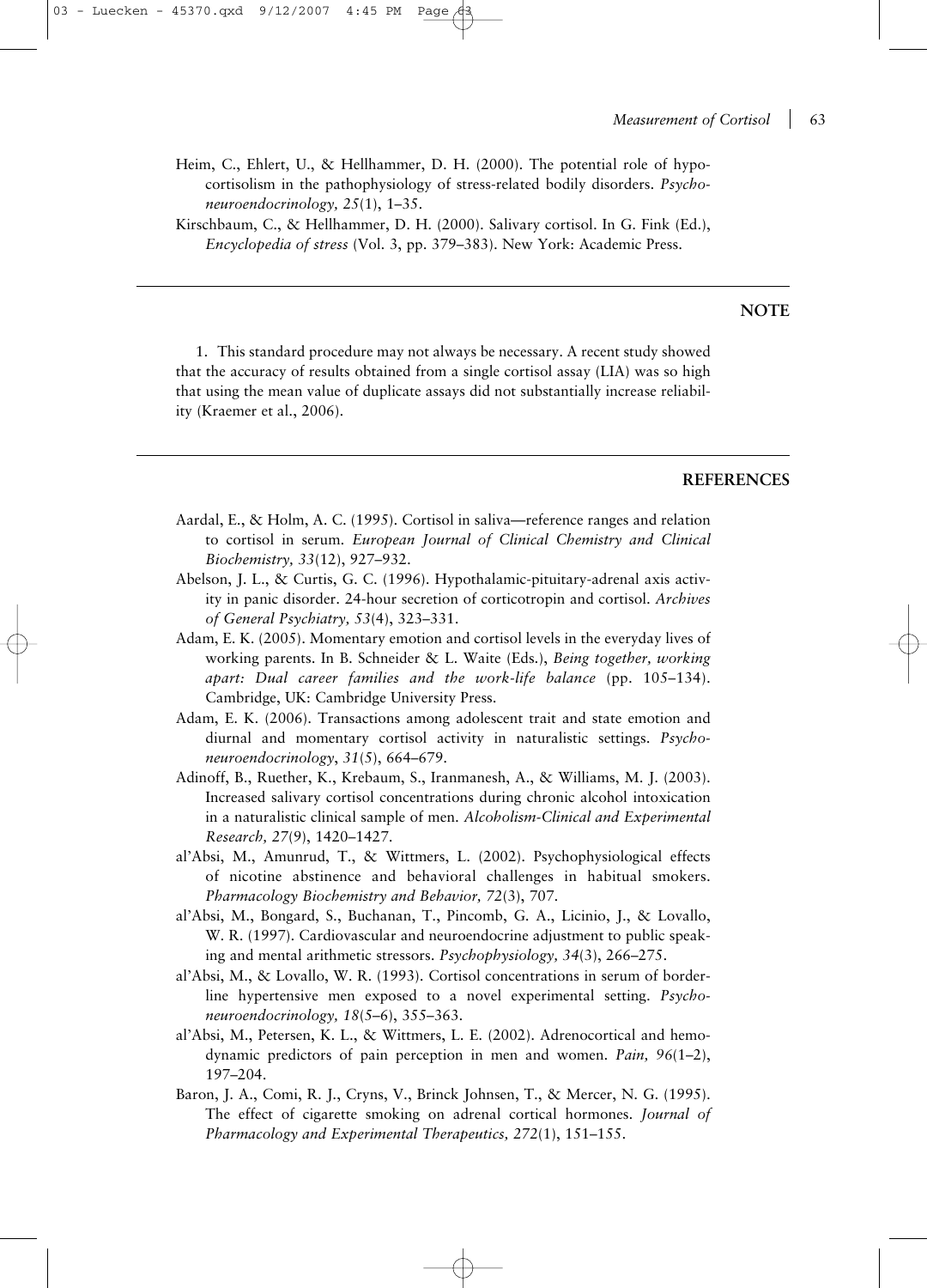- Baum, A., & Grunberg, N. (1995). Measurement of stress hormones. In S. Cohen, R. C. Kessler, & L. Underwood Gordon (Eds.), *Measuring stress: A guide for health and social scientists* (pp. 175–192). Oxford, UK: Oxford University Press.
- Bennett, G. G., Merritt, M. M., & Wolin, K. Y. (2004). Ethnicity, education, and the cortisol response to awakening: A preliminary investigation. *Ethnicity & Health, 9*(4), 337–347.
- Bhagwagar, Z., Hafizi, S., & Cowen, P. J. (2005). Increased salivary cortisol after waking in depression. *Psychopharmacology (Berlin), 182*(1), 54–57.
- Bjorntorp, P., & Rosmond, R. (2000a). Obesity and cortisol. *Nutrition, 16*(10), 924–936.
- Bjorntorp, P., & Rosmond, R. (2000b). Neuroendocrine abnormalities in visceral obesity. *International Journal of Obesity, 24*, S80–S85.
- Bower, J. E., Ganz, P. A., Dickerson, S. S., Petersen, L., Aziz, N., & Fahey, J. L. (2005). Diurnal cortisol rhythm and fatigue in breast cancer survivors. *Psychoneuroendocrinology, 30*(1), 92–100.
- Broderick, J. E., Arnold, D., Kudielka, B. M., & Kirschbaum, C. (2004). Salivary cortisol sampling compliance: Comparison of patients and healthy volunteers. *Psychoneuroendocrinology, 29*, 636–650.
- Canals, J., Colomina, M. T., Domingo, J. L., & Domenech, E. (1997). Influence of smoking and drinking habits on salivary cortisol levels. *Personality and Individual Differences, 23*(4), 593–599.
- Carlson, L. E., Speca, M., Patel, K. D., & Goodey, E. (2004). Mindfulness-based stress reduction in relation to quality of life, mood, symptoms of stress and levels of cortisol, dehydroepiandrosterone sulfate (DHEAS) and melatonin in breast and prostate cancer outpatients. *Psychoneuroendocrinology, 29*(4), 448–474.
- Carroll, B. J., Feinberg, M., Greden, J. F., Tarika, J., Albala, A. A., Haskett, R. F., et al. (1981). A specific laboratory test for the diagnosis of melancholia. Standardization, validation, and clinical utility. *Archives of General Psychiatry, 38*(1), 15–22.
- Caspi, A., Sugden, K., Moffitt, T. E., Taylor, A., Craig, I. W., Harrington, H., et al. (2003). Influence of life stress on depression: Moderation by a polymorphism in the 5-HTT gene. *Science, 301*(5631), 386–389.
- Charmandari, E., Tsigos, C., & Chrousos, G. (2005). Endocrinology of the stress response. *Annual Review of Physiology, 67,* 259–284.
- Clements, A. D., & Parker, C. R. (1998). The relationship between salivary cortisol concentrations in frozen versus mailed samples. *Psychoneuroendocrinology, 23*(6), 613–616.
- Clow, A., Thorn, L., Evans, P., & Hucklebridge, F. (2004). The awakening cortisol response: Methodological issues and significance. *Stress, 7*(1), 29–37.
- Cohen, S., Schwartz, J. E., Epel, E., Kirschbaum, C., Sidney, S., & Seeman, T. (2006). Socioeconomic status, race, and diurnal cortisol decline in the Coronary Artery Risk Development in Young Adults (CARDIA) Study. *Psychosomatic Medicine, 68*(1), 41–50.
- Cook, N. J., Ng, A., Read, G. F., Harris, B., & Riad-Fahmy, D. (1987). Salivary cortisol for monitoring adrenal activity during marathon runs. *Hormone Research, 25*, 18–23.
- Copinschi, G., Akseki, E., Moreno-Reyes, R., Leproult, R., L'Hermite-Baleriaux, M., Caufriez, A., et al. (1995). Effects of bedtime administration of zolpidem on circadian and sleep-related hormonal profiles in normal women. *Sleep, 18,* 417–424.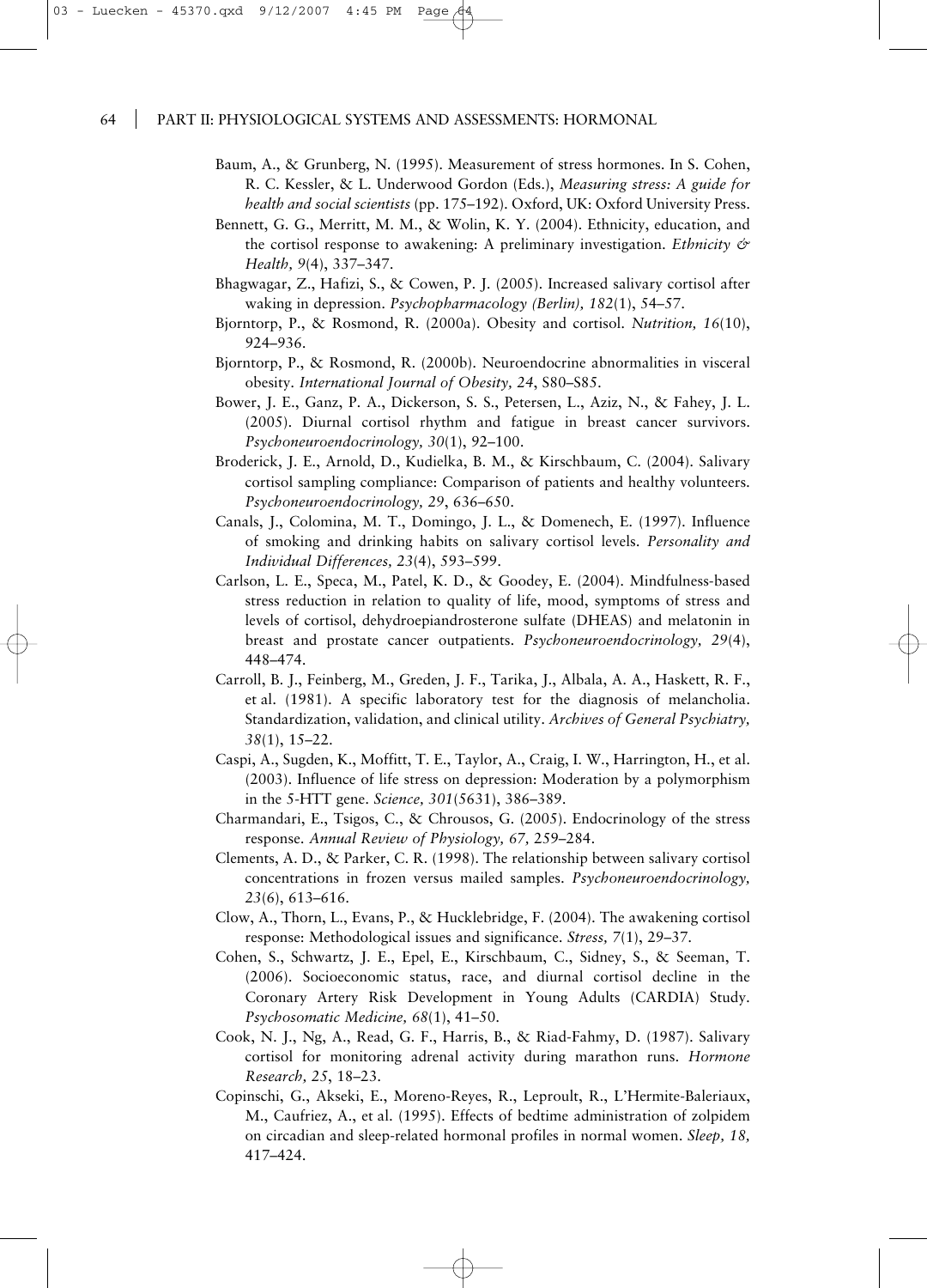- Dallman, M. F., Akana, S. F., Bhatnagar, S., Bell, M. E., & Strack, A. M. (2000). Bottomed out: Metabolic significance of the circadian trough in glucocorticoid concentrations. *International Journal of Obesity, 24*, S40–S46.
- de Kloet, E. R. (1991). Brain corticosteroid receptor balance and homeostatic control. *Frontiers in Neuroendocrinology, 12*(2), 95–164.
- de Weerth, C., & Buitelaar, J. K. (2005). Physiological stress reactivity in human pregnancy—a review. *Neuroscience & Biobehavioral Reviews, 29*(2), 295–312.
- de Weerth, C., Graat, G., Buitelaar, J. K., & Thijssen, J. H. H. (2003). Measurement of cortisol in small quantities of saliva. *Clinical Chemistry, 49*(4), 658–660.
- Deinzer, R., Kirschbaum, C., Gresele, C., & Hellhammer, D. H. (1997). Adrenocortical responses to repeated parachute jumping and subsequent h-CRH challenge in inexperienced healthy subjects. *Physiology & Behavior, 61*(4), 507–511.
- DeRijk, R. H., Schaaf, M., & de Kloet, E. R. (2002). Glucocorticoid receptor variants: Clinical implications. *Journal of Steroid Biochemistry & Molecular Biology, 81*(2), 103–122.
- Dettenborn, L., James, G. D., van Berge-Landry, H., Valdimarsdottir, H. B., Montgomery, G. H., & Bovbjerg, D. H. (2005). Heightened cortisol responses to daily stress in working women at familial risk for breast cancer. *Biological Psychology, 69*(2), 167–179.
- Dickerson, S. S., & Kemeny, M. E. (2004). Acute stressors and cortisol responses: A theoretical integration and synthesis of laboratory research. *Psychological Bulletin, 130*(3), 355–391.
- Epel, E. S., McEwen, B., Seeman, T., Matthews, K., Castellazzo, G., Brownell, K. D., et al. (2000). Stress and body shape: Stress-induced cortisol secretion is consistently greater among women with central fat. *Psychosomatic Medicine, 62*(5), 623–632.
- Etter, J. F., Neidhart, E., Bertrand, S., Malafosse, A., & Bertrand, D. (2005). Collecting saliva by mail for genetic and cotinine analyses in participants recruited through the Internet. *European Journal of Epidemiology, 20*(10), 833–838.
- Fink, R. S., Pierre, L. N., Daley-Yates, P. T., Richards, D. H., Gibson, A., & Honour, J. W. (2002). Hypothalamic-pituitary-adrenal axis function after inhaled corticosteroids: Unreliability of urinary free cortisol estimation. *Journal of Clinical Endocrinology & Metabolism, 87*(10), 4541–4546.
- Flinn, M. V. (1999). Family environment, stress, and health during childhood. In C. Panter-Brick & C. M. Worthman (Eds.), *Hormones, health, and behavior: A socio-ecological and lifespan perspective* (pp. 105–138). Cambridge, UK: Cambridge University Press.
- Frederick, S. L., Reus, V. I., Ginsberg, D., Hall, S. M., Munoz, R. F., & Ellman, G. (1998). Cortisol and response to dexamethasone as predictors of withdrawal distress and abstinence success in smokers. *Biological Psychiatry, 43*(7), 525–530.
- Fries, E., Hesse, J., Hellhammer, J., & Hellhammer, D. H. (2005). A new view on hypocortisolism. *Psychoneuroendocrinology, 30*(10), 1010–1016.
- Gaab, J., Blattler, N., Menzi, T., Pabst, B., Stoyer, S., & Ehlert, U. (2003). Randomized controlled evaluation of the effects of cognitive-behavioral stress management on cortisol responses to acute stress in healthy subjects. *Psychoneuroendocrinology, 28*(6), 767–779.
- Gaab, J., Huster, D., Peisen, R., Engert, V., Schad, T., Schurmeyer, T. H., et al. (2002). Low-dose dexamethasone suppression test in chronic fatigue syndrome and health. *Psychosomatic Medicine, 64*(2), 311–318.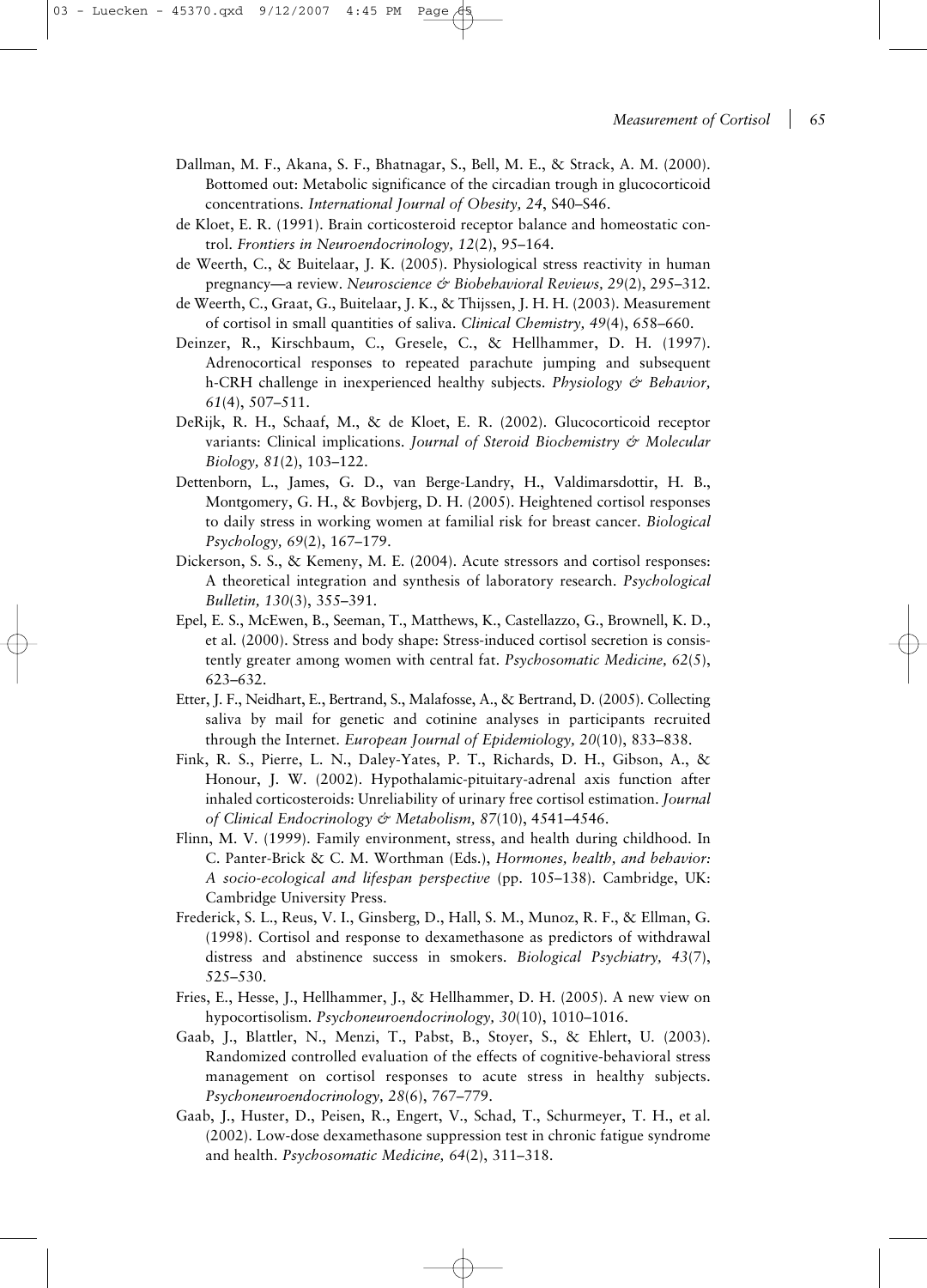Garde, A. H., & Hansen, A. M. (2005). Long-term stability of salivary cortisol. *Scandinavian Journal of Clinical & Laboratory Investigation, 65*(5), 433–436.

- Gerra, G., Zaimovic, A., Mascetti, G. G., Gardini, S., Zambelli, U., Timpano, M., et al. (2001). Neuroendocrine responses to experimentally-induced psychological stress in healthy humans. *Psychoneuroendocrinology, 26*(1), 91–107.
- Gibson, E. L., Checkley, S., Papadopoulos, A., Poon, L., Daley, S., & Wardle, J. (1999). Increased salivary cortisol reliably induced by a protein-rich midday meal. *Psychosomatic Medicine, 61*, 214–224.
- Gilbert, D. G., Stunkard, M. E., Jensen, R. A., Detwiler, F. R. J., & Martinko, J. M. (1996). Effects of exam stress on mood, cortisol, and immune functioning: Influences of neuroticism and smoker-non-smoker status. *Personality and Individual Differences, 21*(2), 235–246.
- Gonzalez-Bono, E., Rohleder, N., Hellhammer, D. H., Salvador, A., & Kirschbaum, C. (2002). Glucose but not protein or fat load amplifies the cortisol response to psychosocial stress. *Hormones and Behavior, 41*(3), 328–333.
- Goodyer, I. M., Park, R. J., Netherton, C. M., & Herbert, J. (2001). Possible role of cortisol and dehydroepiandrosterone in human development and psychopathology. *British Journal of Psychiatry, 179*, 243–249.
- Goodyer, I. M., Tamplin, A., Herbert, J., & Altham, P. M. (2000). Recent life events, cortisol, dehydroepiandrosterone and the onset of major depression in high-risk adolescents. *British Journal of Psychiatry, 177*, 499–504.
- Gouarne, C., Foury, A., & Duclos, M. (2004). Critical study of common conditions of storage of glucocorticoids and catecholamines in 24-h urine collected during resting and exercising conditions. *Clinica Chimica Acta, 348*(1–2), 207–214.
- Gouarne, C., Groussard, C., Gratas-Delamarche, A., Delamarche, P., & Duclos, M. (2005). Overnight urinary cortisol and cortisone add new insights into adaptation to training. *Medicine and Science in Sports and Exercise, 37*(7), 1157–1167.
- Grice, J. E., & Jackson, R. V. (2004). Letter to the Editor: Two formulas for computation of the area under the curve represent measures of total hormone concentration versus time-dependent change. *Psychoneuroendocrinology, 29*(4), 563–564.
- Groschl, M., Wagner, R., Rauh, M., & Dorr, H. G. (2001). Stability of salivary steroids: The influences of storage, food and dental care. *Steroids, 66*(10), 737–741.
- Grossi, G., Perski, A., Ekstedt, M., Johansson, T., Lindstrom, M., & Holm, K. (2005). The morning salivary cortisol response in burnout. *Journal of Psychosomatic Research, 59*(2), 103–111.
- Gunnar, M. R., Hertsgaard, L., Larson, M., & Rigatuso, J. (1991). Cortisol and behavioral responses to repeated stressors in the human newborn. *Develpmental Psychobiology, 24*(7), 487–505.
- Gunnar, M. R., Morison, S. J., Chisholm, K., & Schuder, M. (2001). Salivary cortisol levels in children adopted from Romanian orphanages. *Developmental Psychopathology, 13*(3), 611–628.
- Gunnar, M. R., & Talge, N. M. (2007). Neuroendocrine measures in developmental research. In L. A. Schmidt & S. J. Segalowitz (Eds.), *Developmental psychophysiology* (pp. 343–366). Cambridge, UK: Cambridge University Press.
- Gunnar, M. R., & Vazquez, D. M. (2001). Low cortisol and a flattening of expected daytime rhythm: Potential indices of risk in human development. *Developmental Psychopathology, 13*(3), 515–538.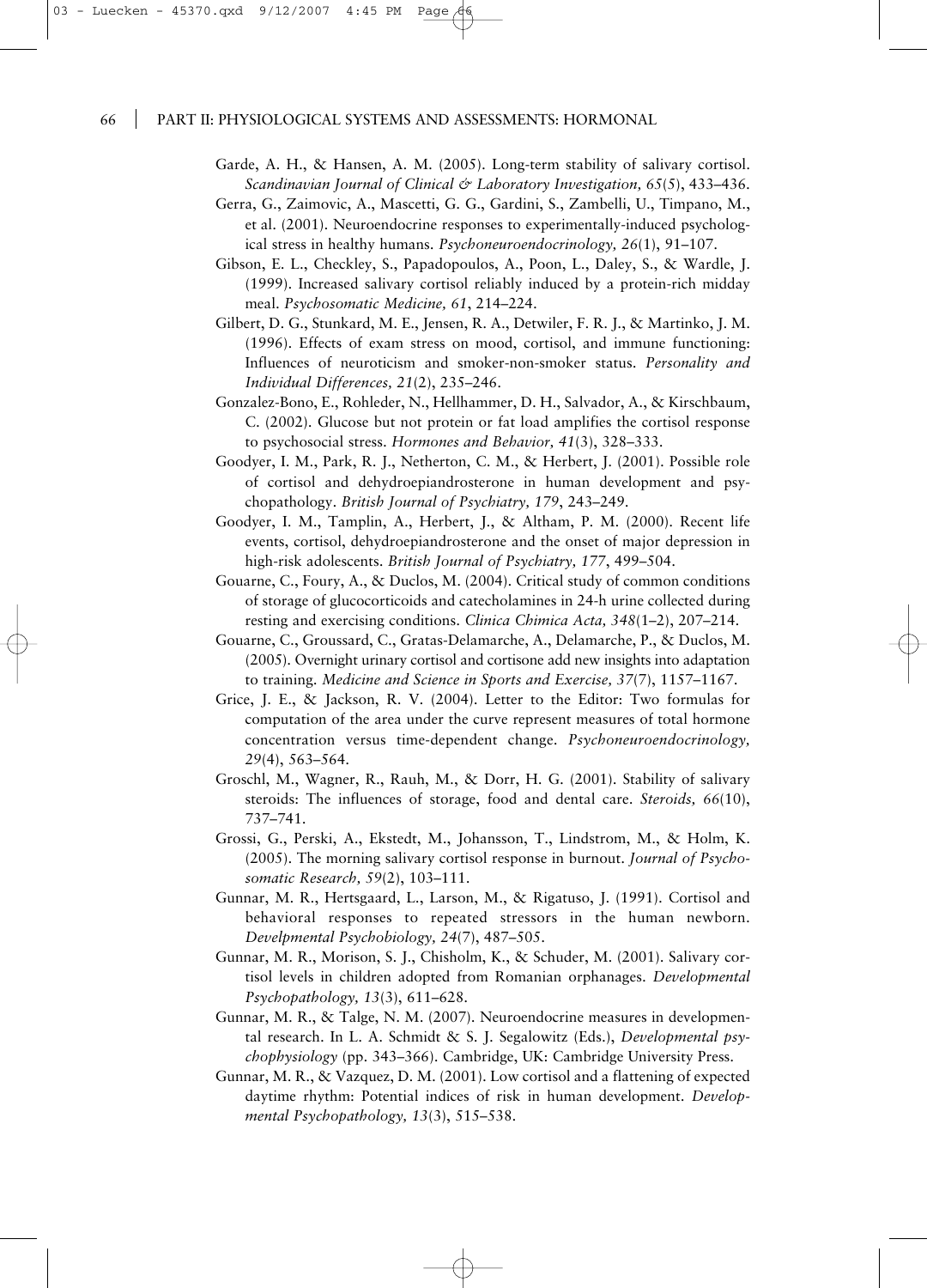- Hansen, A. M., Garde, A. H., Christensen, J. M., Eller, N. H., & Netterstrom, B. (2003). Evaluation of a radioimmunoassay and establishment of a reference interval for salivary cortisol in healthy subjects in Denmark. *Scandinavian Journal of Clinical & Laboratory Investigation, 63*(4), 303–310.
- Hanson, E. K., Maas, C. J., Meijman, T. F., & Godaert, G. L. (2000). Cortisol secretion throughout the day, perceptions of the work environment, and negative affect. *Annals of Behavioral Medicine, 22*(4), 316–324.
- Heim, C., Ehlert, U., & Hellhammer, D. H. (2000). The potential role of hypocortisolism in the pathophysiology of stress-related bodily disorders. *Psychoneuroendocrinology, 25*(1), 1–35.
- Herman, J. P., & Cullinan, W. E. (1997). Neurocircuitry of stress: Central control of the hypothalamo-pituitary-adrenocortical axis. *Trends in Neurosciences, 20,* 78–84.
- Hibel, L. C., Granger, D. A., Kivlighan, K. T., Blair, C., & The Family Life Project Investigators. (2006). Individual differences in salivary cortisol: Associations with common over-the-counter and prescription medication status in infants and their mothers. *Hormones and Behavior, 50,* 293–300.
- Houtman, I. L., & Bakker, F. C. (1987). Stress in student teachers during real and simulated standardized lectures. *Journal of Human Stress, 13*(4), 180–187.
- Hruschka, D. J., Kohrt, B. A., & Worthman, C. M. (2005). Estimating betweenand within-individual variation in cortisol levels using multilevel models. *Psychoneuroendocrinology, 30*(7), 698–714.
- Hucklebridge, F., Mellins, J., Evans, P., & Clow, A. (2002). The awakening cortisol response—No evidence for an influence of body posture. *Life Sciences, 71*(6), 639–646.
- IBL. (2005). IBL quality assessment scheme (QAS) for salivary steroids. Retrieved August 10, 2007, from http://www.ibl-hamburg.com/
- IBL. (2006). *Saliva diagnostics*. Version 2, 05/2006. Retrieved August 10, 2007, from http://www.ibl-hamburg.com/
- Jacks, D. E., Sowash, J., Anning, J., McGloughlin, T., & Andres, F. (2002). Effect of exercise at three exercise intensities on salivary cortisol. *Journal of Strength and Conditioning Research, 16*(2), 286–289.
- Jacobs, N., Nicolson, N. A., Derom, C., Delespaul, P., van Os, J., & Myin-Germeys, I. (2005). Electronic monitoring of salivary cortisol sampling compliance in daily life. *Life Sciences, 76*(21), 2431–2443.
- Jerjes, W. K., Peters, T. J., Taylor, N. F., Wood, P. J., Wessely, S., & Cleare, A. J. (2006). Diurnal excretion of urinary cortisol, cortisone, and cortisol metabolites in chronic fatigue syndrome. *Journal of Psychosomatic Research, 60*(2), 145–153.
- Jessop, D. S., Dallman, M. F., Fleming, D., & Lightman, S. L. (2001). Resistance to glucocorticoid feedback in obesity. *Journal of Clinical Endocrinology & Metababolism, 86*(9), 4109–4114.
- Kajantie, E., & Phillips, D. I. (2006). The effects of sex and hormonal status on the physiological response to acute psychosocial stress. *Psychoneuroendocrinology, 31*(2), 151–178.
- Khorram, O. (1996). DHEA: A hormone with multiple effects. *Current Opinion in Obstetrics and Gynecology, 8*, 351–354.
- King, A. C., Houle, T., de Wit, H., Holdstock, L., & Schuster, A. (2002). Biphasic alcohol response differs in heavy versus light drinkers. *Alcoholism: Clinical and Experimental Research, 26*(6), 827–835.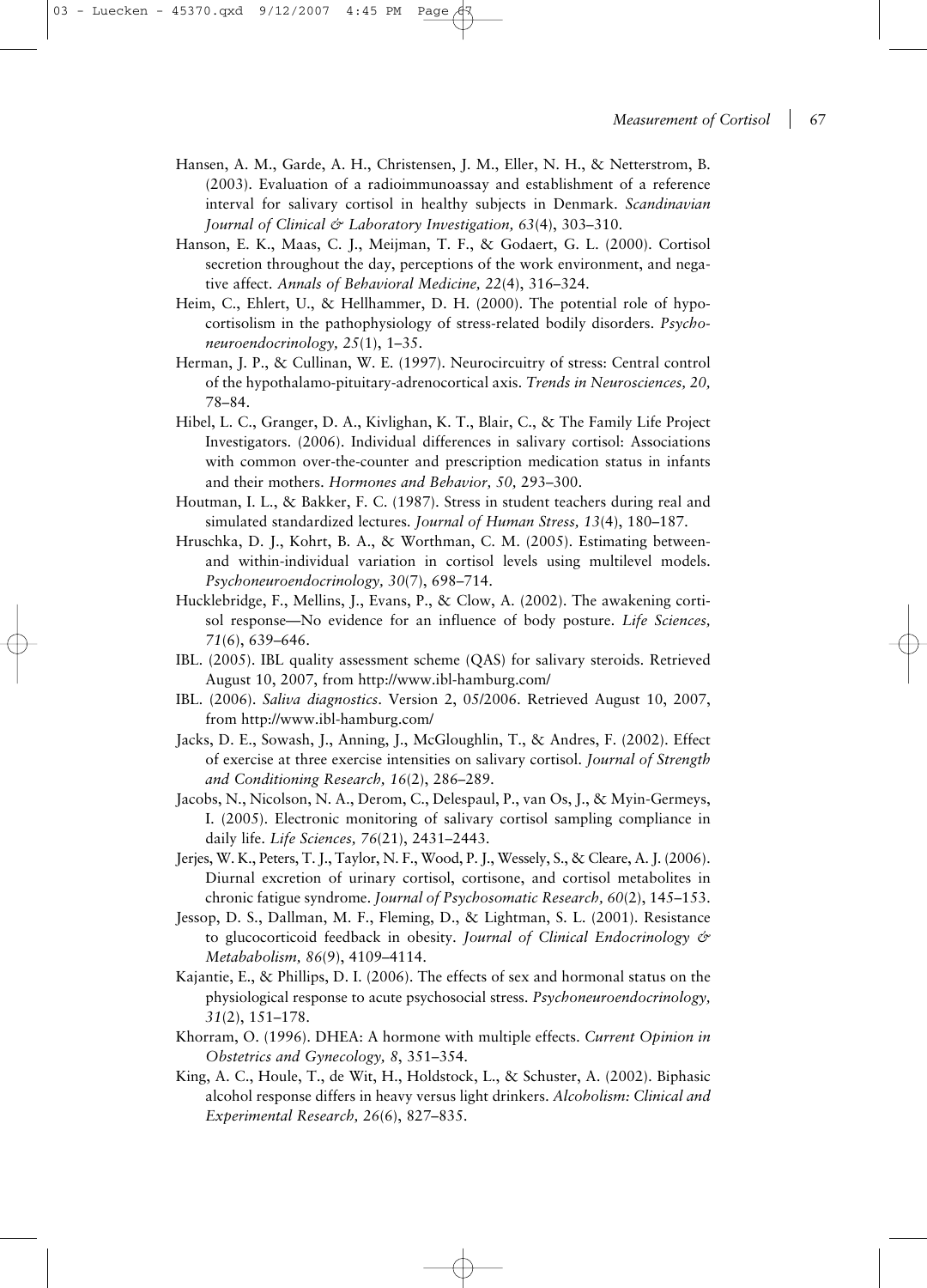- Kirschbaum, C., & Hellhammer, D. H. (1989). Salivary cortisol in psychobiological research: An overview. *Neuropsychobiology, 22*, 150–169.
- Kirschbaum, C., & Hellhammer, D. H. (1994). Salivary cortisol in psychoneuroendocrine research: Recent developments and applications. *Psychoneuroendocrinology, 19*(4), 313–333.
- Kirschbaum, C., & Hellhammer, D. H. (2000). Salivary cortisol. In G. Fink (Ed.), *Encyclopedia of stress* (Vol. 3, pp. 379–383). New York: Academic Press.
- Kirschbaum, C., Klauer, T., Filipp, S.-H., & Hellhammer, D. H. (1995). Sexspecific effects of social support on cortisol and subjective responses to acute psychological stress. *Psychosomatic Medicine, 57*, 23–31.
- Kirschbaum, C., Pirke, K.-M., & Hellhammer, D. H. (1993). The "Trier Social Stress Test"—a tool for investigating psychobiological stress responses in a laboratory setting. *Neuropsychobiology, 28*, 76–81.
- Kirschbaum, C., Prüssner, J. C., Stone, A. A., Federenko, I., Gaab, J., Lintz, D., et al. (1995). Persistent high cortisol responses to repeated psychological stress in a subpopulation of healthy men. *Psychosomatic Medicine, 57*, 468–474.
- Kirschbaum, C., Strasburger, C. J., & Langkrar, J. (1993). Attenuated cortisol response to psychological stress but not to CRH or ergometry in young habitual smokers. *Pharmacology Biochemistry and Behavior, 44*(3), 527–531.
- Kirschbaum, C., Wust, S., & Strasburger, C. J. (1992). "Normal" cigarette smoking increases free cortisol in habitual smokers. *Life Sciences, 50*(6), 435–442.
- Kivlighan, K. T., Granger, D. A., Schwartz, E. B., Nelson, V., Curran, M., & Shirtcliff, E. A. (2004). Quantifying blood leakage into the oral mucosa and its effects on the measurement of cortisol, dehydroepiandrosterone, and testosterone in saliva. *Hormones and Behavior, 46*(1), 39–46.
- Kokavec, A., & Crowe, S. F. (2001). The effect of a moderate level of white wine consumption on the hypothalamic-pituitary-adrenal axis before and after a meal. *Pharmacoogy Biochemistry and Behavior, 70*(2-3), 243–250.
- Kraemer, H. C., Giese-Davis, J., Yutsis, M., O'Hara, R., Neri, E., Gallagher-Thompson, D., et al. (2006). Design decisions to optimize reliability of daytime cortisol slopes in an older population. *American Journal of Geriatric Psychiatry, 14*, 325–333.
- Kudielka, B. M., Broderick, J. E., & Kirschbaum, C. (2003). Compliance with saliva sampling protocols: Electronic monitoring reveals invalid cortisol daytime profiles in noncompliant subjects. *Psychosomatic Medicine, 65*(2), 313–319.
- Kudielka, B. M., Buske-Kirschbaum, A., Hellhammer, D. H., & Kirschbaum, C. (2004). HPA axis responses to laboratory psychosocial stress in healthy elderly adults, younger adults, and children: Impact of age and gender. *Psychoneuroendocrinology, 29*(1), 83–98.
- Kudielka, B. M., & Kirschbaum, C. (2005). Sex differences in HPA axis responses to stress: A review. *Biological Psychology, 69*(1), 113–132.
- Kudielka, B. M., Schommer, N. C., Hellhammer, D. H., & Kirschbaum, C. (2004). Acute HPA axis responses, heart rate, and mood changes to psychosocial stress (TSST) in humans at different times of day. *Psychoneuroendocrinology, 29*(8), 983–992.
- Kunz-Ebrecht, S. R., Kirschbaum, C., Marmot, M., & Steptoe, A. (2004). Differences in cortisol awakening response on work days and weekends in women and men from the Whitehall II cohort. *Psychoneuroendocrinology, 29*(4), 516–528.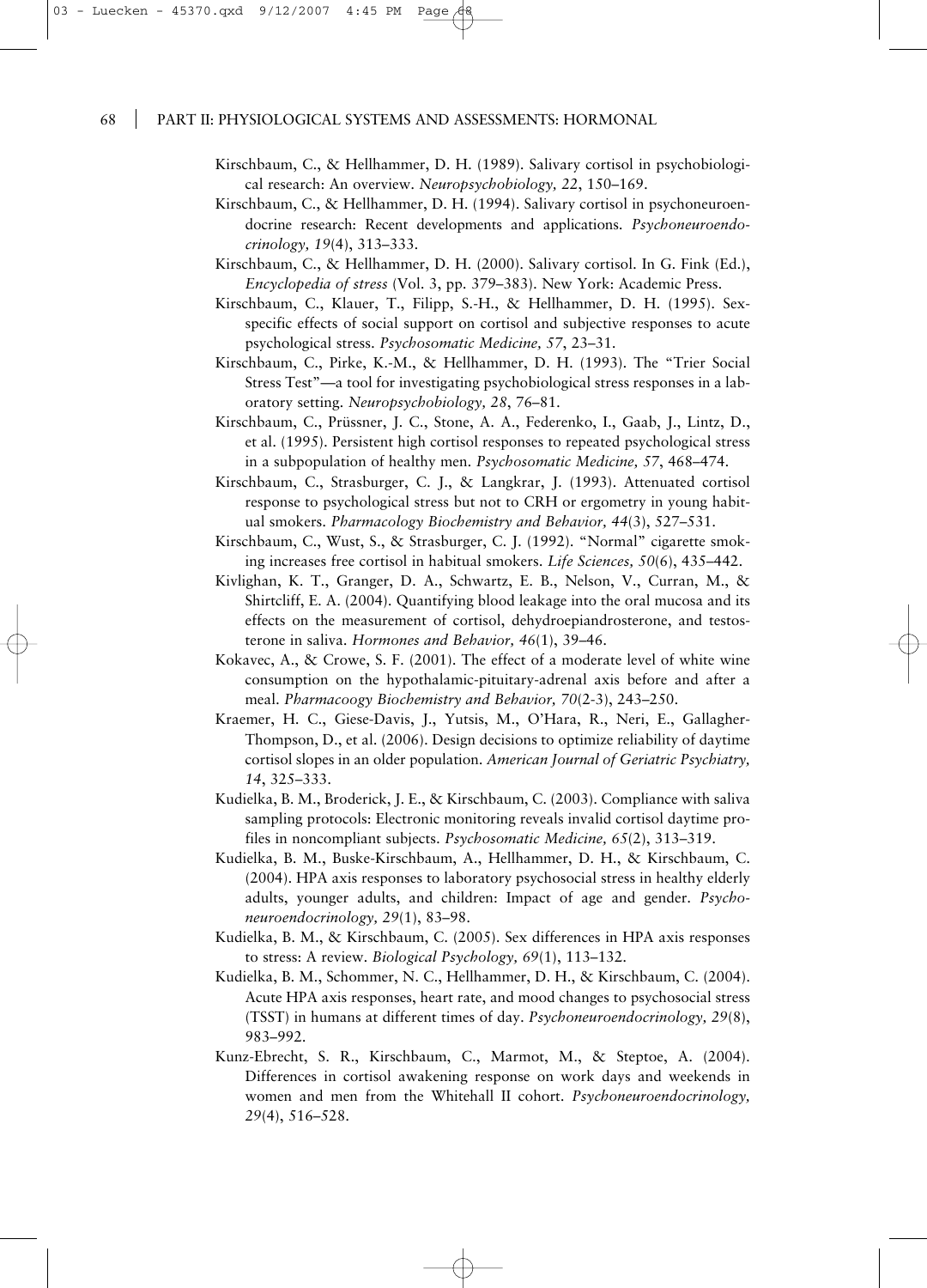- Kunzel, H. E., Binder, E. B., Nickel, T., Ising, M., Fuchs, B., Majer, M., et al. (2003). Pharmacological and nonpharmacological factors influencing hypothalamic-pituitary-adrenocortical axis reactivity in acutely depressed psychiatric in-patients, measured by the DEX-CRH test. *Neuropsychopharmacology, 28*(12), 2169–2178.
- Lazarus, R. S., & Folkman, S. (1984). *Stress, appraisal, and coping*. New York: Springer.
- Leproult, R., Copinschi, G., Buxton, O., & Van Cauter, E. (1997). Sleep loss results in an elevation of cortisol levels the next evening. *Sleep, 20*(10), 865–870.
- Levine, S. (1978). Cortisol changes following repeated experiences with parachute training. In H. Ursin & S. Levine (Eds.), *Psychobiology of stress: A study of coping men* (pp. 51–56). New York: Academic Press.
- Levine, S. (2000). Influence of psychological variables on the activity of the hypothalamic-pituitary-adrenal axis. *European Journal of Pharmacology, 405*(1–3), 149–160.
- Lindley, S. E., Carlson, E. B., & Benoit, M. (2004). Basal and dexamethasone suppressed salivary cortisol concentrations in a community sample of patients with posttraumatic stress disorder. *Biological Psychiatry, 55*(9), 940–945.
- Linkowski, P., Mendlewicz, J., Leclercq, R., Brasseur, M., Hubain, P., Golstein, J., et al. (1985). The 24-hour profile of adrenocorticotropin and cortisol in major depressive illness. *Journal of Clinical Endocrinology & Metabolism, 61*(3), 429–438.
- Ljung, T., Holm, G., Friberg, P., Andersson, B., Bengtsson, B. A., Svensson, J., et al. (2000). The activity of the hypothalamic-pituitary-adrenal axis and the sympathetic nervous system in relation to waist/hip circumference ratio in men. *Obesity Research, 8*(7), 487–495.
- Lovallo, W. R., Al'Absi, M., Blick, K., Whitsett, T. L., & Wilson, M. F. (1996). Stress-like adrenocorticotropin responses to caffeine in young healthy men. *Pharmacology Biochemistry and Behavior, 55*(3), 365–369.
- Lovallo, W. R., Whitsett, T. L., Al'Absi, M., Sung, B. H., Vincent, A. S., & Wilson, M. F. (2005). Caffeine stimulation of cortisol secretion across the waking hours in relation to caffeine intake levels. *Psychosomatic Medicine, 67*(5), 734–739.
- Lundberg, U., Melin, B., Fredrikson, M., Tuomisto, M., & Frankenhaeuser, M. (1990). Comparison of neuroendocrine measurements under laboratory and naturalistic conditions. *Pharmacology Biochemistry and Behavior, 37*(4), 697–702.
- Masharani, U., Shiboski, S., Eisner, M. D., Katz, P. P., Janson, S. L., Granger, D. A., et al. (2005). Impact of exogenous glucocorticoid use on salivary cortisol measurements among adults with asthma and rhinitis. *Psychoneuroendocrinology, 30*(8), 744–752.
- Mason, J. W. (1968). A review of psychoendocrine research on the pituitary-adrenal cortical system. *Psychosomatic Medicine, 30*, 576–607.
- McCann, S. J., Gillingwater, S., & Keevil, B. G. (2005). Measurement of urinary free cortisol using liquid chromatography-tandem mass spectrometry: Comparison with the urine adapted ACS: 180 serum cortisol chemiluminescent immunoassay and development of a new reference range. *Annals of Clinical Biochemistry, 42*, 112–118.
- McDade, T. W., Stallings, J. F., Angold, A., Costello, E. J., Burleson, M., Cacioppo, J. T., et al. (2000). Epstein-Barr virus antibodies in whole blood spots: A minimally invasive method for assessing an aspect of cell-mediated immunity. *Psychosomatic Medicine, 62*(4), 560–567.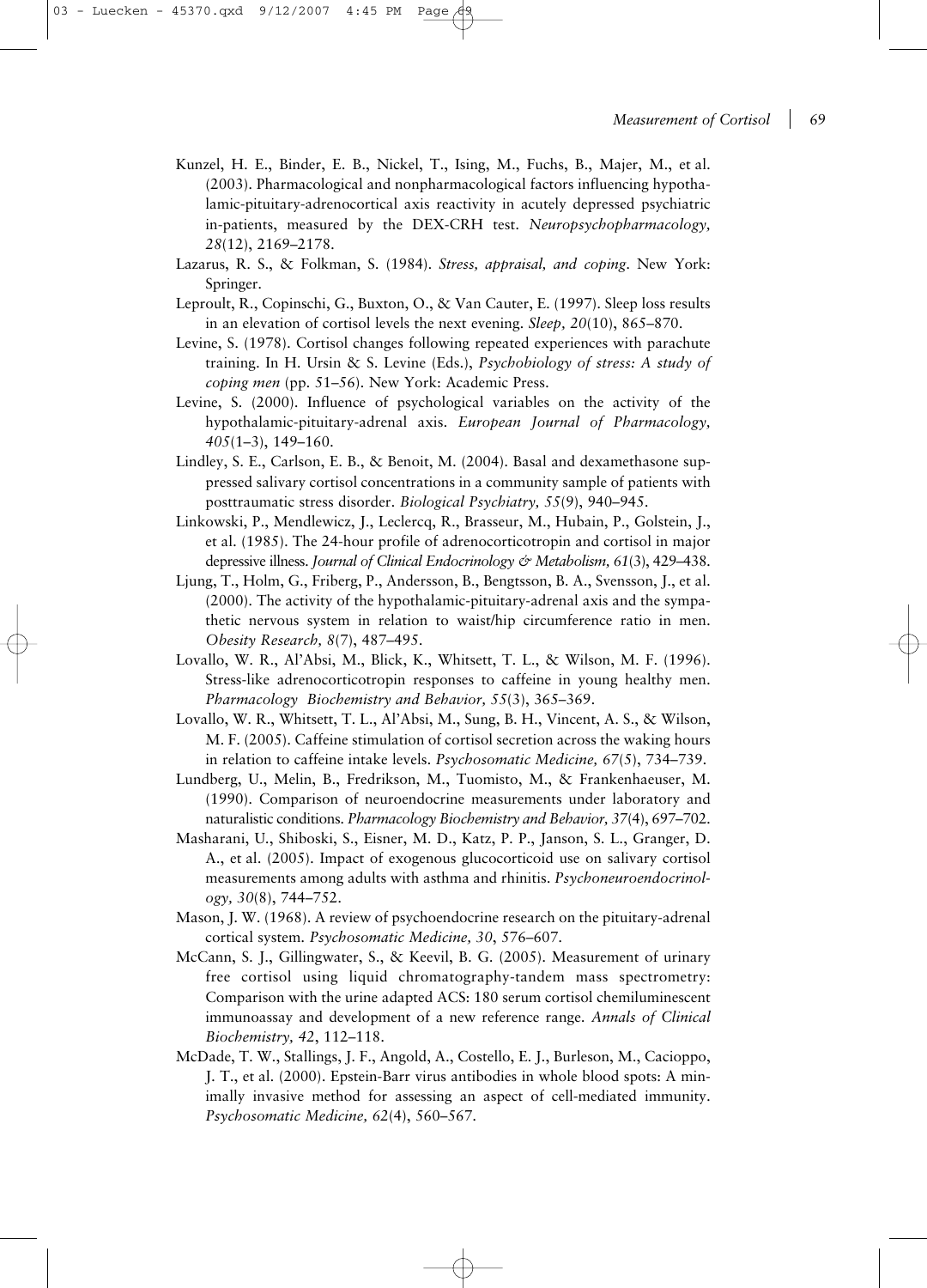- McEwen, B. S. (2003). Interacting mediators of allostasis and allostatic load: Towards an understanding of resilience in aging. *Metabolism, 52*(10 Suppl 2), 10–16.
- Mendel, C. M. (1989). The free hormone hypothesis: A physiologically based mathematical model. *Endocrine Reviews, 10*(3), 232–274.
- Munck, A. (2000). Corticosteroids and stress. In G. Fink (Ed.), *Encyclopedia of stress* (Vol. 1, pp. 570–577): New York: Academic Press.
- Murphy, B. E. P. (2002). Urinary free cortisol determinations: What they measure. *Endocrinologist, 12*(2), 243–150.
- Murphy, B. E. P. (2003). Urinary free cortisol levels in PTSD offspring. *Psychoneuroendocrinology, 28*(4), 594–595.
- Netherton, C., Goodyer, I., Tamplin, A., & Herbert, J. (2004). Salivary cortisol and dehydroepiandrosterone in relation to puberty and gender. *Psychoneuroendocrinology, 29*(2), 125–140.
- Nicolson, N. A. (1992). Stress, coping and cortisol dynamics in daily life. In M. W. deVries (Ed.), *The experience of psychopathology: Investigating mental disorders in their natural settings* (pp. 219–232). Cambridge, UK: Cambridge University Press.
- Nicolson, N., Storms, C., Ponds, R., & Sulon, J. (1997). Salivary cortisol levels and stress reactivity in human aging. *Journal of Gerontology: Medical Sciences, 52A*(2), M68–M75.
- Nimmagudda, R. R., Ramanathan, R., & Putcha, L. (1997). A method for preserving saliva samples at ambient temperatures. *Biochemical Archives, 13*(3), 171–178.
- Olff, M., Meewisse, M. L., Kleber, R. J., van der Velden, P. G., Drogendijk, A. N., van Amsterdam, J. G., et al. (2006). Tobacco usage interacts with postdisaster psychopathology on circadian salivary cortisol. *International Journal of Psychophysiology, 59*(3), 251–258.
- Otte, C., Hart, S., Neylan, T. C., Marmar, C. R., Yaffe, K., & Mohr, D. C. (2005). A meta-analysis of cortisol response to challenge in human aging: importance of gender. *Psychoneuroendocrinology, 30*(1), 80–91.
- Peeters, F., Nicholson, N. A., & Berkhof, J. (2003). Cortisol responses to daily events in major depressive disorder. *Psychosomatic Medicine, 65*, 836–841.
- Peeters, F., Nicolson, N. A., & Berkhof, J. (2004). Levels and variability of daily life cortisol secretion in major depression. *Psychiatry Research, 126*(1), 1–13.
- Pitman, D. L., Ottenweller, J. E., & Natelson, B. H. (1990). Effect of stressor intensity on habituation and sensitization of glucocorticoid responses in rats. *Behavioral Neuroscience, 104*(1), 28–36.
- Polk, D. E., Cohen, S., Doyle, W. J., Skoner, D. P., & Kirschbaum, C. (2005). State and trait affect as predictors of salivary cortisol in healthy adults. *Psychoneuroendocrinology, 30*(3), 261–272.
- Posener, J. A., Charles, D., Veldhuis, J. D., Province, M. A., Williams, G. H., & Schatzberg, A. F. (2004). Process irregularity of cortisol and adrenocorticotropin secretion in men with major depressive disorder. *Psychoneuroendocrinology, 29*(9), 1129–1137.
- Posener, J. A., DeBattista, C., Williams, G. H., Kraemer, H. C., Kalehzan, B. M., & Schatzberg, A. F. (2000). 24-hour monitoring of cortisol and corticotropin secretion in psychotic and nonpsychotic major depression. *Archives of General Psychiatry, 57*(8), 755–760.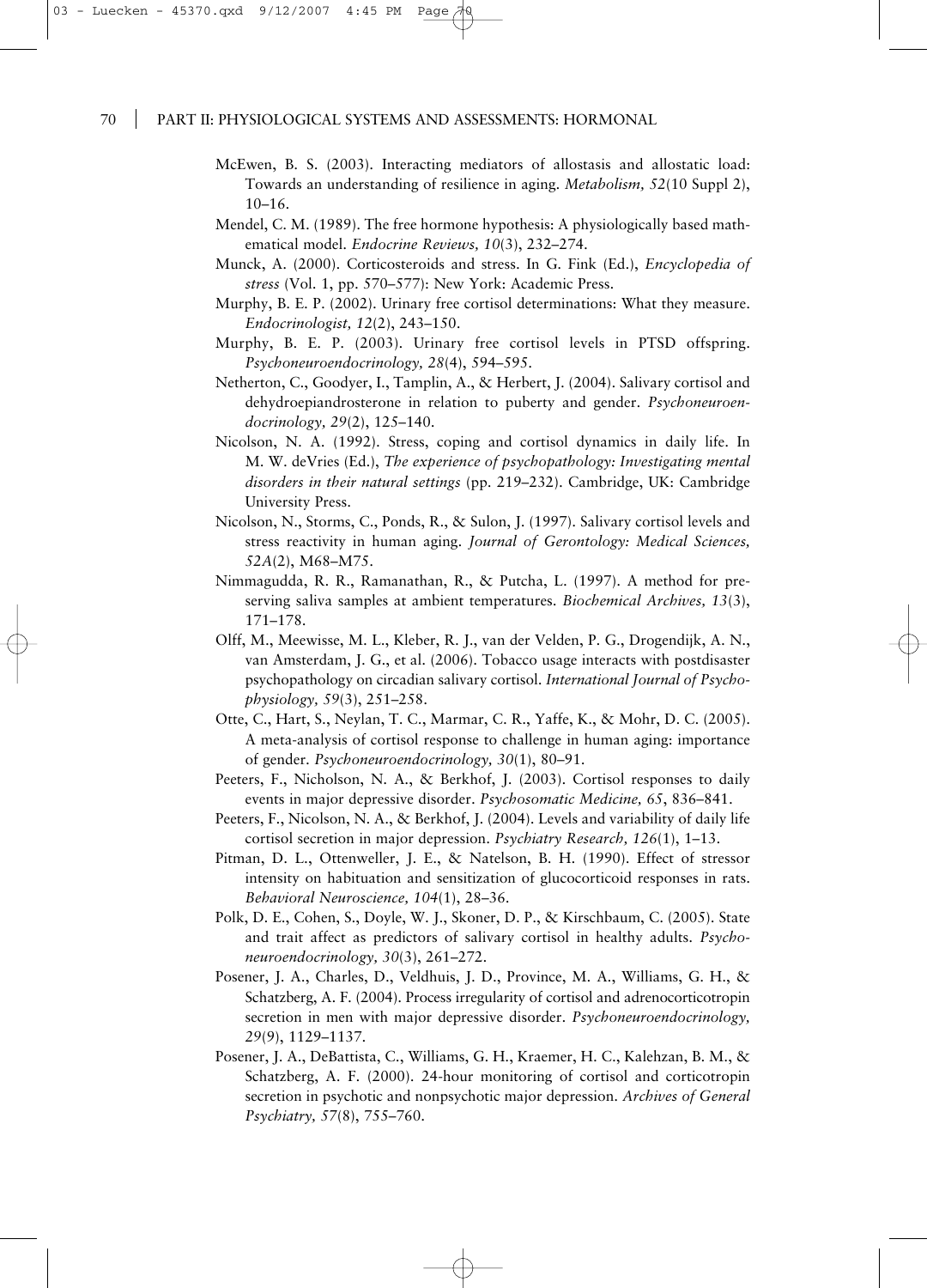- Powell, L. H., Lovallo, W. R., Matthews, K. A., Meyer, P., Midgley, A. R., Baum, A., et al. (2002). Physiologic markers of chronic stress in premenopausal, middle-aged women. *Psychosomatic Medicine, 64*(3), 502–509.
- Pruessner, M., Hellhammer, D. H., Pruessner, J. C., & Lupien, S. J. (2003). Selfreported depressive symptoms and stress levels in healthy young men: Associations with the cortisol response to awakening. *Psychosomatic Medicine, 65*(1), 92–99.
- Pruessner, J. C., Kirschbaum, C., Meinlschmid, G., & Hellhammer, D. H. (2003). Two formulas for computation of the area under the curve represent measures of total hormone concentration versus time-dependent change. *Psychoneuroendocrinology, 28*(7), 916–931.
- Pruessner, J. C., Wolf, O. T., Hellhammer, D. H., Buske-Kirschbaum, A., von Auer, K., Jobst, S., et al. (1997). Free cortisol levels after awakening: A reliable biological marker for the assessment of adrenocortical activity. *Life Sciences, 61*(26), 2539–2549.
- Quinlan, P., Lane, J., & Aspinall, L. (1997). Effects of hot tea, coffee and water ingestion on physiological responses and mood: the role of caffeine, water and beverage type. *Psychopharmacology (Berlin), 134*(2), 164–173.
- Ranjit, N., Young, E. A., Raghunathan, T. E., & Kaplan, G. A. (2005). Modeling cortisol rhythms in a population-based study. *Psychoneuroendocrinology, 30*(7), 615–624.
- Raudenbush, S. W., & Bryk, A. S. (2002). *Hierarchical linear models: Applications and data analysis methods* (2nd ed.). Thousand Oaks, CA: Sage.
- Reynolds, R. M., Fischbacher, C., Bhopal, R., Byrne, C. D., White, M., Unwin, N., et al. (2006). Differences in cortisol concentrations in South Asian and European men living in the United Kingdom. *Clinical Endocrinology (Oxford), 64,* 530–534.
- Riad-Fahmy, D., Read, G. F., Walker, R. F., & Griffiths, K. (1982). Steroids in saliva for assessing endocrine function. *Endocrine Reviews, 3*(4), 367–395.
- Rohleder, N., & Kirschbaum, C. (2006). The hypothalamic-pituitary-adrenal (HPA) axis in habitual smokers. *International Journal of Psychophysiology, 59,* 236–243.
- Rose, R. M. (1984). Overview of endocrinology of stress. In G. M. Brown, S. H. Koslow & S. Reichlin (Eds.), *Neuroendocrinology and psychiatric disorder* (pp. 95–122). New York: Raven Press.
- Rosmalen, J. G., Oldehinkel, A. J., Ormel, J., de Winter, A. F., Buitelaar, J. K., & Verhulst, F. C. (2005). Determinants of salivary cortisol levels in 10-12 year old children: A population-based study of individual differences. *Psychoneuroendocrinology, 30*(5), 483–495.
- Rosmond, R., & Björntorp, P. (2001). Alterations in the hypothalamic-pituitaryadrenal axis in metabolic syndrome. *Endocrinologist*, *11*(6), 491–497.
- Schmidt-Reinwald, A., Pruessner, J. C., Hellhammer, D. H., Federenko, I., Rohleder, N., Schürmeyer, T. H., et al. (1999). The cortisol response to awakening in relation to different challenge tests and a 12-hour cortisol rhythm. *Life Sciences, 64*(18), 1653–1660.
- Schommer, N. C., Kudielka, B. M., Hellhammer, D. H., & Kirschbaum, C. (1999). No evidence for a close relationship between personality traits and circadian cortisol rhythm or a single cortisol stress response. *Psychological Reports, 84*(3 Pt 1), 840–842.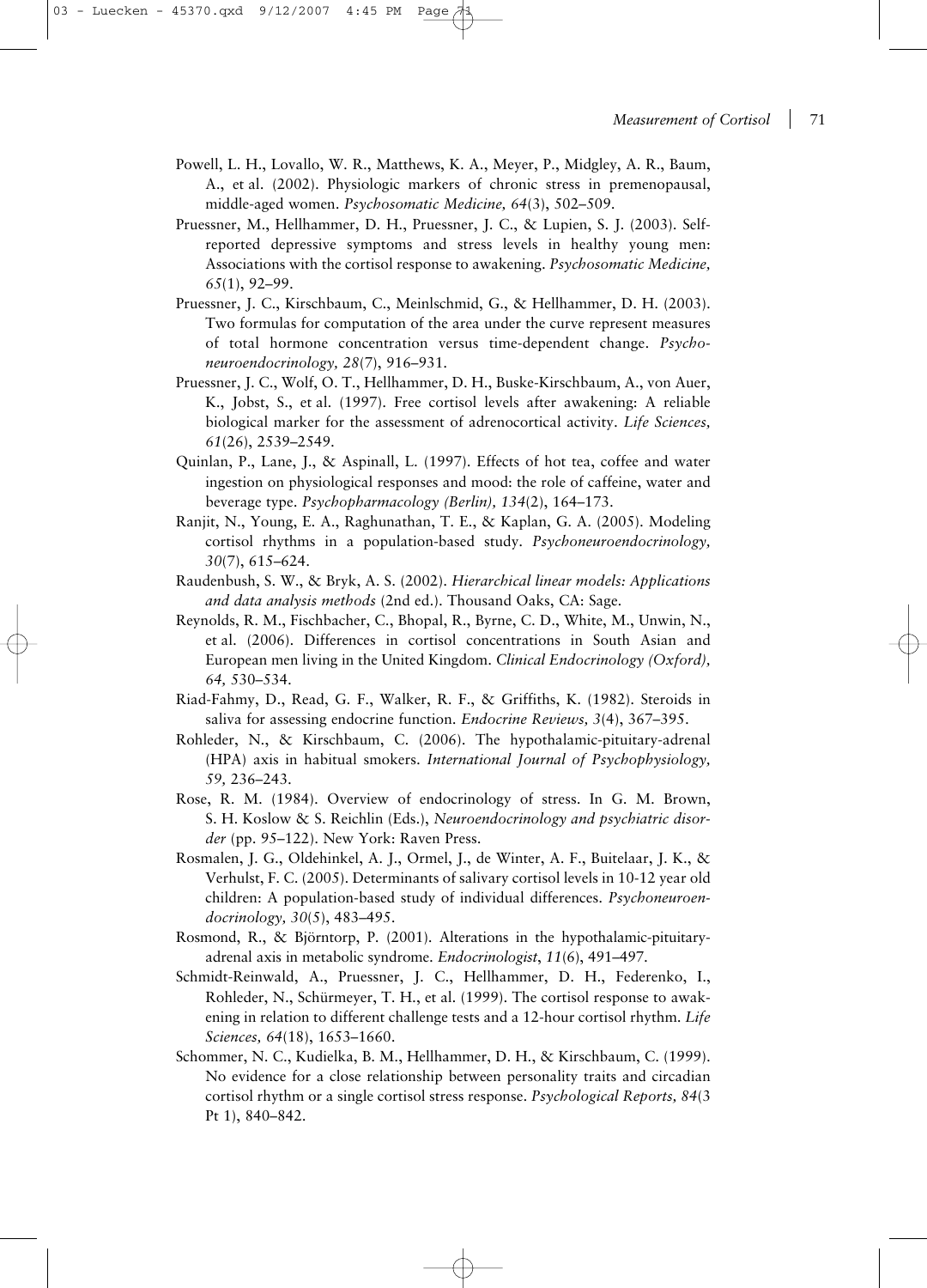- Schwartz, E. B., Granger, D. A., Susman, E. J., Gunnar, M. R., & Laird, B. (1998). Assessing salivary cortisol in studies of child development. *Child Development, 69*(6), 1503–1513.
- Selye, H. (1956). *The stress of life* (1st ed.). New York: McGraw Hill.
- Sephton, S. E., Sapolsky, R. M., Kraemer, H. C., & Spiegel, D. (2000). Diurnal cortisol rhythm as a predictor of breast cancer survival. *Journal of the National Cancer Institute, 92*(12), 994–1000.
- Sher, L., Oquendo, M. A., Galfalvy, H. C., Zalsman, G., Cooper, T. B., & Mann, J. J. (2005). Higher cortisol levels in spring and fall in patients with major depression. *Progress in Neuro-Psychopharmacology and Biological Psychiatry, 29*(4), 529–534.
- Shirtcliff, E. A., Granger, D. A., Schwartz, E., & Curran, M. J. (2001). Use of salivary biomarkers in biobehavioral research: Cotton-based sample collection methods can interfere with salivary immunoassay results. *Psychoneuroendocrinology, 26*(2), 165–173.
- Shirtcliff, E. A., Reavis, R., Overman, W. H., & Granger, D. A. (2001). Measurement of gonadal hormones in dried blood spots versus serum: Verification of menstrual cycle phase. *Hormones and Behavior, 39*(4), 258–266.
- Slag, M. F., Ahmed, M., Gannon, M. C., & Nuttall, F. Q. (1981). Meal stimulation of cortisol secretion: A protein induced effect. *Metabolism, 30*(11), 1104–1108.
- Smyth, J. M., Ockenfels, M. C., Gorin, A. A., Catley, D., Porter, L. S., Kirschbaum, C., et al. (1997). Individual differences in the diurnal cycle of cortisol. *Psychoneuroendocrinology, 22*(2), 89–105.
- Smyth, J., Ockenfels, M. C., Porter, L., Kirschbaum, C., Hellhammer, D. H., & Stone, A. A. (1998). Stressors and mood measured on a momentary basis are associated with salivary cortisol secretion. *Psychoneuroendocrinology, 23*(4), 353–370.
- Steptoe, A., & Ussher, M. (2006). Smoking, cortisol and nicotine. *International Journal of Psychophysiology, 59,* 228–235.
- Stetler, C., Dickerson, S. S., & Miller, G. E. (2004). Uncoupling of social zeitgebers and diurnal cortisol secretion in clinical depression. *Psychoneuroendocrinology, 29*(10), 1250–1259.
- Stetler, C., & Miller, G. E. (2005). Blunted cortisol response to awakening in mild to moderate depression: Regulatory influences of sleep patterns and social contacts. *Journal of Abnormal Psychology, 114*(4), 697–705.
- Stewart, J., & Seeman, T. (2000). *Salivary cortisol measurement. Summary of a meeting of the John D. and Catherine T. MacArthur Research Network on Socioeconomic Status and Health*. Retrieved March 23, 2006, from http://www.macses.ucsf.edu/Research/Allostatic/notebook/salivarycort.html
- Strazdins, L., Meyerkort, S., Brent, V., D'Souza, R. M., Broom, D. H., & Kyd, J. M. (2005). Impact of saliva collection methods on sIgA and cortisol assays and acceptability to participants. *Journal of Immunological Methods, 307*(1-2), 167–171.
- Stroud, L. R., Salovey, P., & Epel, E. S. (2002). Sex differences in stress responses: Social rejection versus achievement stress. *Biological Psychiatry, 52*(4), 318–327.
- Talge, N. M., Donzella, B., Kryzer, E. M., Gierens, A., & Gunnar, M. R. (2005). It's not that bad: Error introduced by oral stimulants in salivary cortisol research. *Developmental Psychobiology, 47*(4), 369–376.
- Taylor, S. E., Gonzaga, G. C., Klein, L. C., Hu, P., Greendale, G. A., & Seeman, T. E. (2006). Relation of oxytocin to psychological stress responses and